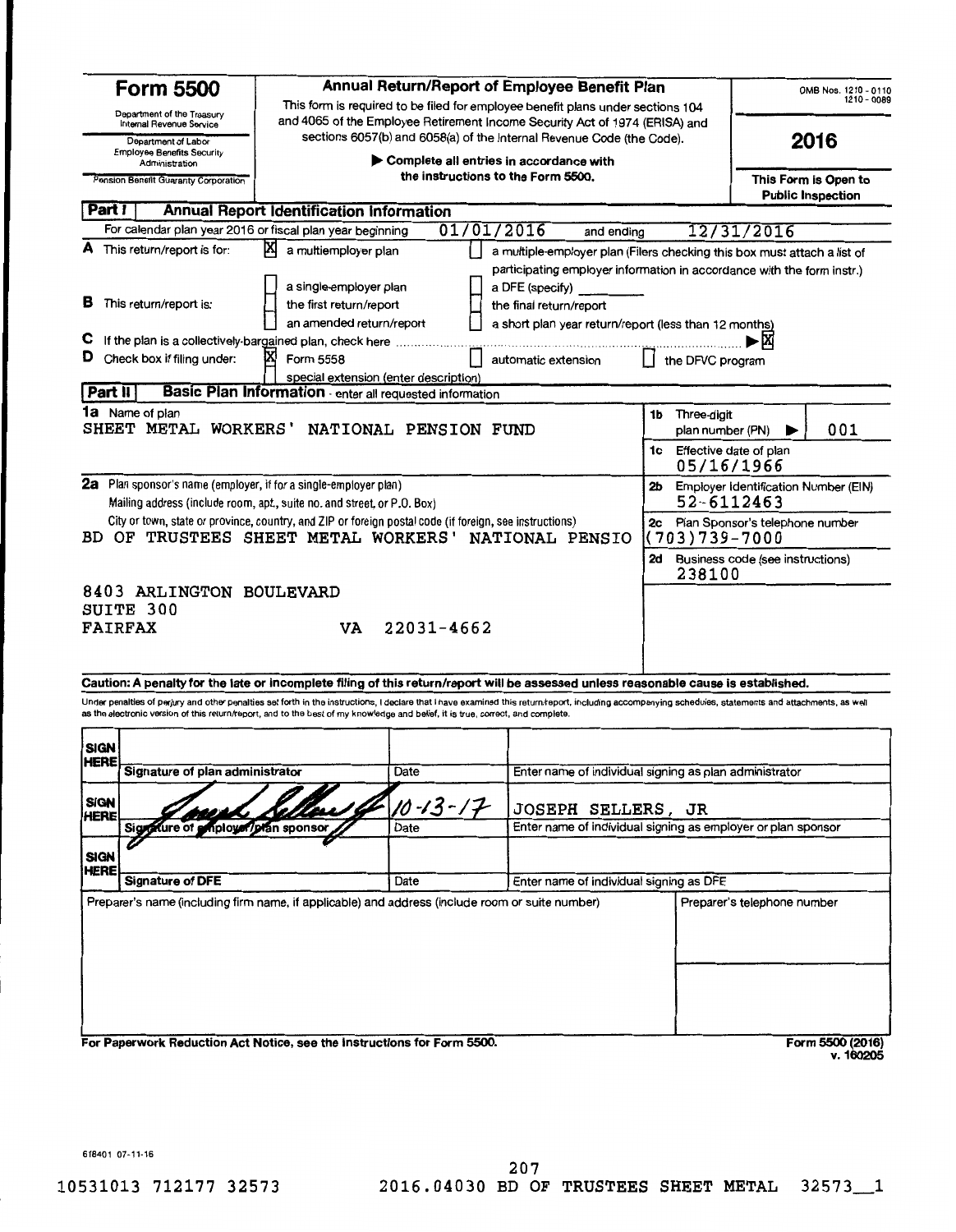|                | Form 5500 (2016)                                                                                                                                                                 | Page 2 |                     |                |                                            |
|----------------|----------------------------------------------------------------------------------------------------------------------------------------------------------------------------------|--------|---------------------|----------------|--------------------------------------------|
|                | 3a Plan administrator's name and address X Same as Plan Sponsor                                                                                                                  | 3b     | Administrator's EIN |                | <b>3c</b> Administrator's telephone number |
|                |                                                                                                                                                                                  |        |                     |                |                                            |
| 4              | If the name and/or EIN of the plan sponsor has changed since the last return/report filed for this plan, enter the name,<br>EIN and the plan number from the last return/report: |        |                     |                | 4 $b$ EIN<br>4c PN                         |
| 5              | <b>a</b> Sponsor's name                                                                                                                                                          |        |                     | 5              |                                            |
| $\overline{6}$ | Total number of participants at the beginning of the plan year                                                                                                                   |        |                     |                |                                            |
|                | Number of participants as of the end of the plan year unless otherwise stated (welfare plans complete only lines                                                                 |        |                     |                |                                            |
|                | 6a(1), 6a(2), 6b, 6c, and 6d).                                                                                                                                                   |        |                     |                | 55,897                                     |
|                | <b>a (1)</b> Total number of active participants at the beginning of the plan year <i>manumumumumumumumumum</i>                                                                  |        |                     | 6a(1)          |                                            |
|                |                                                                                                                                                                                  |        |                     | 6a(2)          | 57,295                                     |
|                |                                                                                                                                                                                  |        |                     | 6 <sub>b</sub> | 38,986                                     |
|                |                                                                                                                                                                                  |        |                     | 6c             | 33,027                                     |
|                |                                                                                                                                                                                  |        |                     | 6d             | 129,308                                    |
|                |                                                                                                                                                                                  |        |                     | 6e             | 8,788                                      |
|                |                                                                                                                                                                                  |        |                     | 6f             | 138,096                                    |
|                | g Number of participants with account balances as of the end of the plan year (only defined contribution plans                                                                   |        |                     |                |                                            |
|                |                                                                                                                                                                                  |        |                     | 6g             |                                            |
|                | <b>h</b> Number of participants that terminated employment during the plan year with accrued benefits that were less than                                                        |        |                     |                |                                            |
|                | 100% vested                                                                                                                                                                      |        |                     | 6h             |                                            |
| $\overline{7}$ | Enter the total number of employers obligated to contribute to the plan (only multiemployer plans                                                                                |        |                     |                |                                            |
|                |                                                                                                                                                                                  |        |                     | 7              | 3,354                                      |
| 8а<br>1B       | If the plan provides pension benefits, enter the applicable pension feature codes from the List of Plan Characteristics Codes in the instructions:<br>1E                         |        |                     |                |                                            |

If the plan provides welfare benefits, enter the applicable welfare feature codes from the List of Plan Characteristics Codes in the instructions: **b**

| 9а |                                                                                                                                                            |     | Plan funding arrangement (check all that apply)                 | 9b | Plan benefit arrangement (check all that apply) |              |                          |   |   |                                            |
|----|------------------------------------------------------------------------------------------------------------------------------------------------------------|-----|-----------------------------------------------------------------|----|-------------------------------------------------|--------------|--------------------------|---|---|--------------------------------------------|
|    | (1)                                                                                                                                                        | x   | Insurance                                                       |    | (1)                                             | X            | Insurance                |   |   |                                            |
|    | (2)                                                                                                                                                        |     | Code section 412(e)(3) insurance contracts                      |    | (2)                                             |              |                          |   |   | Code section 412(e)(3) insurance contracts |
|    | (3)                                                                                                                                                        | X   | Trust                                                           |    | (3)                                             | X            | Trust                    |   |   |                                            |
|    | (4)                                                                                                                                                        |     | General assets of the sponsor                                   |    | (4)                                             |              |                          |   |   | General assets of the sponsor              |
| 10 | Check all applicable boxes in 10a and 10b to indicate which schedules are attached, and, where indicated, enter the number attached.<br>(See instructions) |     |                                                                 |    |                                                 |              |                          |   |   |                                            |
|    |                                                                                                                                                            |     |                                                                 |    |                                                 |              |                          |   |   |                                            |
| a  |                                                                                                                                                            |     | <b>Pension Schedules</b>                                        | b  |                                                 |              | <b>General Schedules</b> |   |   |                                            |
|    | (1)                                                                                                                                                        |     | R.<br>(Retirement Plan Information)                             |    | (1)                                             | X            |                          |   | н | (Financial Information)                    |
|    | (2)                                                                                                                                                        | XIX | <b>MB</b> (Multiemployer Defined Benefit Plan and Certain Money |    | (2)                                             |              |                          |   |   | (Financial Information - Small Plan)       |
|    |                                                                                                                                                            |     | Purchase Plan Actuarial Information) - signed by the plan       |    | (3)                                             |              |                          | 3 | A | (Insurance Information)                    |
|    |                                                                                                                                                            |     | actuary                                                         |    | (4)                                             |              |                          |   | C | (Service Provider Information)             |
|    | (3)                                                                                                                                                        |     | (Single-Employer Defined Benefit Plan Actuarial<br><b>SB</b>    |    | (5)                                             | <b>XIXIX</b> |                          |   | D | (DFE/Participating Plan Information)       |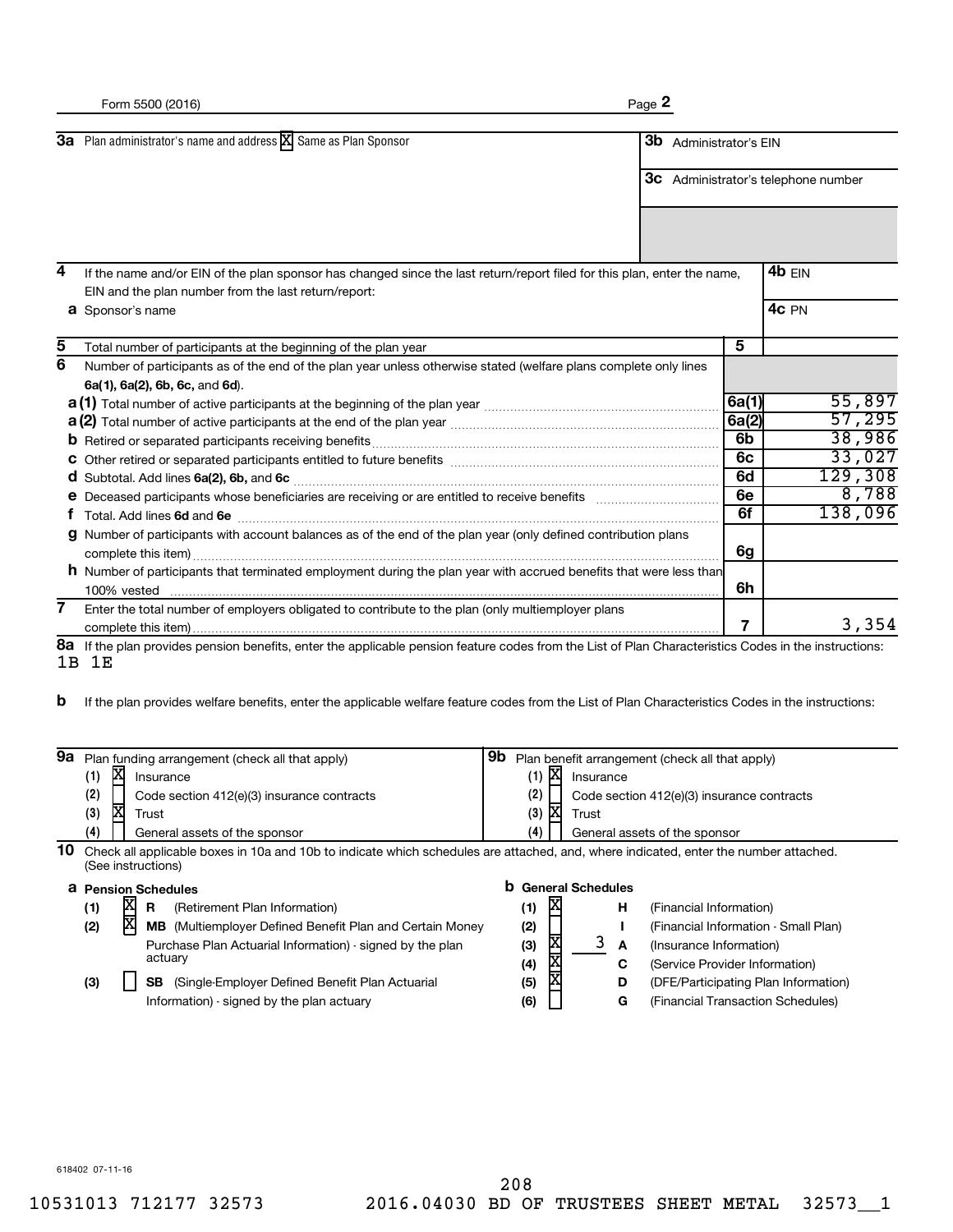| Part III | Form M-1 Compliance Information (to be completed by welfare benefit plans)                                                                         |     |    |  |  |
|----------|----------------------------------------------------------------------------------------------------------------------------------------------------|-----|----|--|--|
|          | 11a If the plan provides welfare benefits, was the plan subject to the Form M-1 filing requirements during the plan year? (See instructions and 29 |     |    |  |  |
|          | No                                                                                                                                                 |     |    |  |  |
|          | If "Yes" is checked, complete lines 11b and 11c.                                                                                                   |     |    |  |  |
|          | 11b Is the plan currently in compliance with the Form M-1 filing requirements? (See instructions and 29 CFR 2520.101-2.)                           | Yes | No |  |  |
|          | 11c Enter the Receipt Confirmation Code for the 2016 Form M-1 annual report. If the plan was not required to file the 2016 Form M-1 annual report, |     |    |  |  |
|          | enter the Receipt Confirmation Code for the most recent Form M-1 that was required to be filed under the Form M-1 filing requirements. (Failure    |     |    |  |  |
|          | to enter a valid Receipt Confirmation Code will subject the Form 5500 filing to rejection as incomplete.)                                          |     |    |  |  |

Receipt Confirmation Code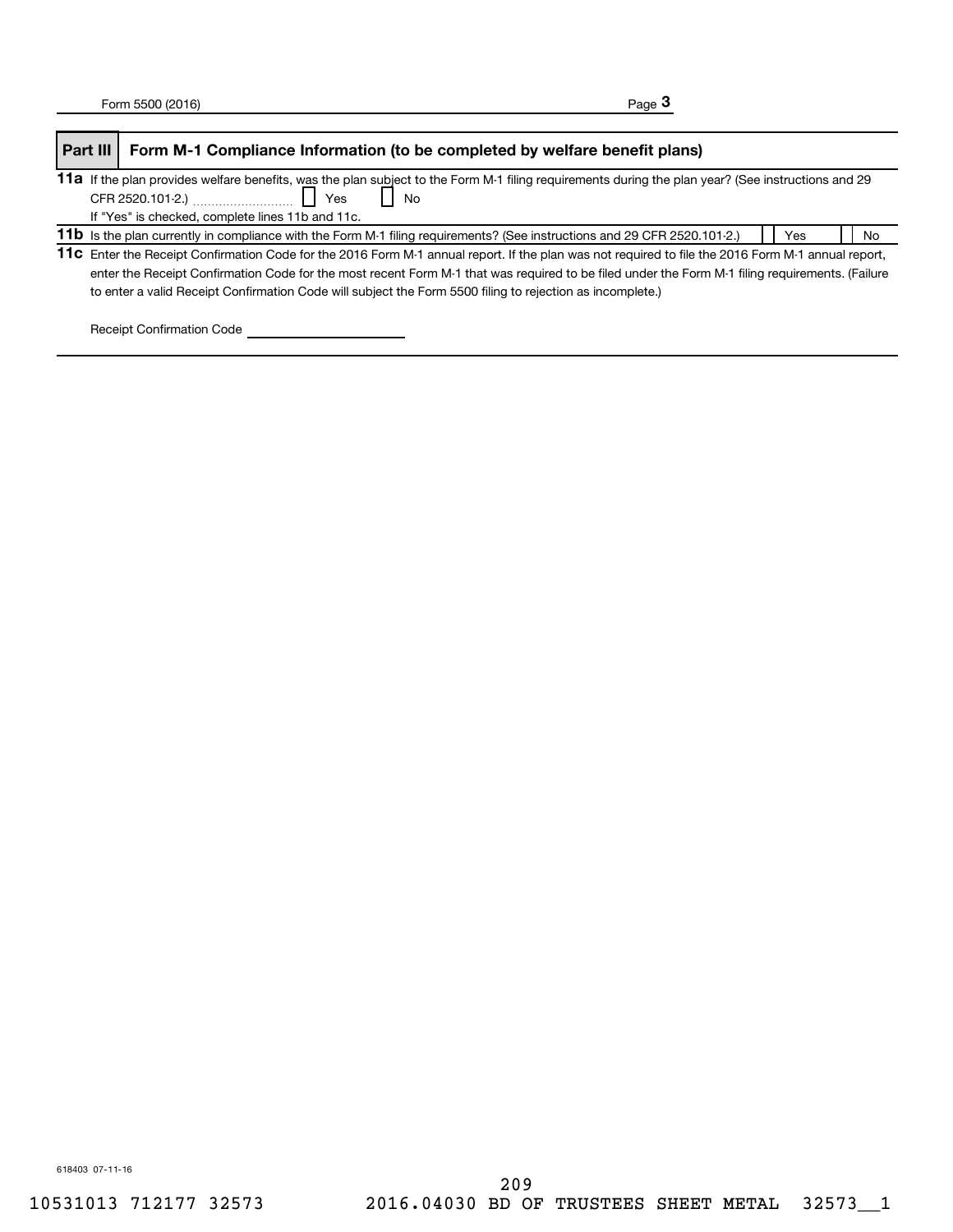| <b>SCHEDULE A</b>                                                       |          |                                                                                                                                                                                                 | <b>Insurance Information</b>    |                                                                                                     |             |     |                                          |            | OMB No. 1210-0110                                |   |
|-------------------------------------------------------------------------|----------|-------------------------------------------------------------------------------------------------------------------------------------------------------------------------------------------------|---------------------------------|-----------------------------------------------------------------------------------------------------|-------------|-----|------------------------------------------|------------|--------------------------------------------------|---|
| (Form 5500)<br>Department of the Treasury                               |          |                                                                                                                                                                                                 |                                 | This schedule is required to be filed under section 104 of the                                      |             |     |                                          |            |                                                  |   |
| Internal Revenue Service                                                |          |                                                                                                                                                                                                 |                                 | Employee Retirement Income Security Act of 1974 (ERISA).                                            |             |     |                                          |            | 2016                                             |   |
| Department of Labor<br><b>Employee Benefits Security Administration</b> |          |                                                                                                                                                                                                 |                                 | File as an attachment to Form 5500.                                                                 |             |     |                                          |            |                                                  |   |
| Pension Benefit Guaranty Corporation                                    |          |                                                                                                                                                                                                 |                                 | Insurance companies are required to provide the information<br>pursuant to ERISA section 103(a)(2). |             |     |                                          |            | This Form is Open to<br><b>Public Inspection</b> |   |
| For calendar plan year 2016 or fiscal plan year beginning               |          | 01/01/2016                                                                                                                                                                                      |                                 |                                                                                                     | and ending  |     |                                          | 12/31/2016 |                                                  |   |
| <b>A</b> Name of plan<br>SHEET METAL WORKERS'                           |          | NATIONAL PENSION FUND                                                                                                                                                                           |                                 |                                                                                                     |             |     | <b>B</b> Three-digit<br>plan number (PN) |            | 001                                              |   |
| С<br>BD OF<br>Part I                                                    |          | Plan sponsor's name as shown on line 2a of Form 5500<br>TRUSTEES SHEET METAL WORKERS'<br>Information Concerning Insurance Contract Coverage, Fees, and Commissions Provide information for each |                                 | NATIONAL PENSIO                                                                                     |             |     |                                          | 52-6112463 | <b>D</b> Employer Identification Number (EIN)    |   |
| Coverage Information:                                                   |          | contract on a separate Schedule A. Individual contracts grouped as a unit in Parts II and III can be reported on a single Schedule A.                                                           |                                 |                                                                                                     |             |     |                                          |            |                                                  |   |
|                                                                         | (c) NAIC | JOHN HANCOCK MUTUAL LIFE INSURANCE COMPANY<br>(d) Contract or                                                                                                                                   |                                 | (e) Approximate number of persons                                                                   |             |     |                                          |            | Policy or contract year                          |   |
| $(b)$ EIN                                                               | code     | identification number                                                                                                                                                                           |                                 | covered at end of policy or contract year                                                           |             |     |                                          | (f) From   | $(g)$ To                                         |   |
| $01 - 0233346$                                                          |          | 65838 GAC 1022 ASSN 0                                                                                                                                                                           |                                 |                                                                                                     |             | 547 |                                          |            | 01/01/2016 12/31/2016                            |   |
| 2<br>in descending order of the amount paid.                            |          | Insurance fee and commission information. Enter the total fees and total commissions paid. List in line 3 the agents, brokers, and other persons                                                |                                 |                                                                                                     |             |     |                                          |            |                                                  |   |
|                                                                         |          | (a) Total amount of commissions paid                                                                                                                                                            |                                 |                                                                                                     |             |     | (b) Total amount of fees paid            |            |                                                  |   |
|                                                                         |          |                                                                                                                                                                                                 | 0                               |                                                                                                     |             |     |                                          |            |                                                  | 0 |
|                                                                         |          | Persons receiving commissions and fees. (Complete as many entries as needed to report all persons).                                                                                             |                                 |                                                                                                     |             |     |                                          |            |                                                  |   |
|                                                                         |          | (a) Name and address of the agent, broker, or other person to whom commissions or fees were paid                                                                                                |                                 |                                                                                                     |             |     |                                          |            |                                                  |   |
| (b) Amount of sales and base<br>commissions paid                        |          |                                                                                                                                                                                                 | Fees and other commissions paid |                                                                                                     |             |     |                                          |            | (e)<br>Organization                              |   |
|                                                                         |          | (c) Amount                                                                                                                                                                                      |                                 |                                                                                                     | (d) Purpose |     |                                          |            | code                                             |   |
|                                                                         |          |                                                                                                                                                                                                 |                                 |                                                                                                     |             |     |                                          |            |                                                  |   |
|                                                                         |          | (a) Name and address of the agent, broker, or other person to whom commissions or fees were paid                                                                                                |                                 |                                                                                                     |             |     |                                          |            |                                                  |   |
|                                                                         |          |                                                                                                                                                                                                 |                                 |                                                                                                     |             |     |                                          |            |                                                  |   |
| (b) Amount of sales and base                                            |          |                                                                                                                                                                                                 |                                 | Food and other commissions poid                                                                     |             |     |                                          |            | (e)                                              |   |

| (b) Amount of sales and base<br>commissions paid | Fees and other commissions paid |             |      |  |
|--------------------------------------------------|---------------------------------|-------------|------|--|
|                                                  | (c) Amount                      | (d) Purpose | code |  |
|                                                  |                                 |             |      |  |

For Paperwork Reduction Act Notice, see the Instructions for Form 5500.

**Schedule A (Form 5500) 2016**<br>v. 160205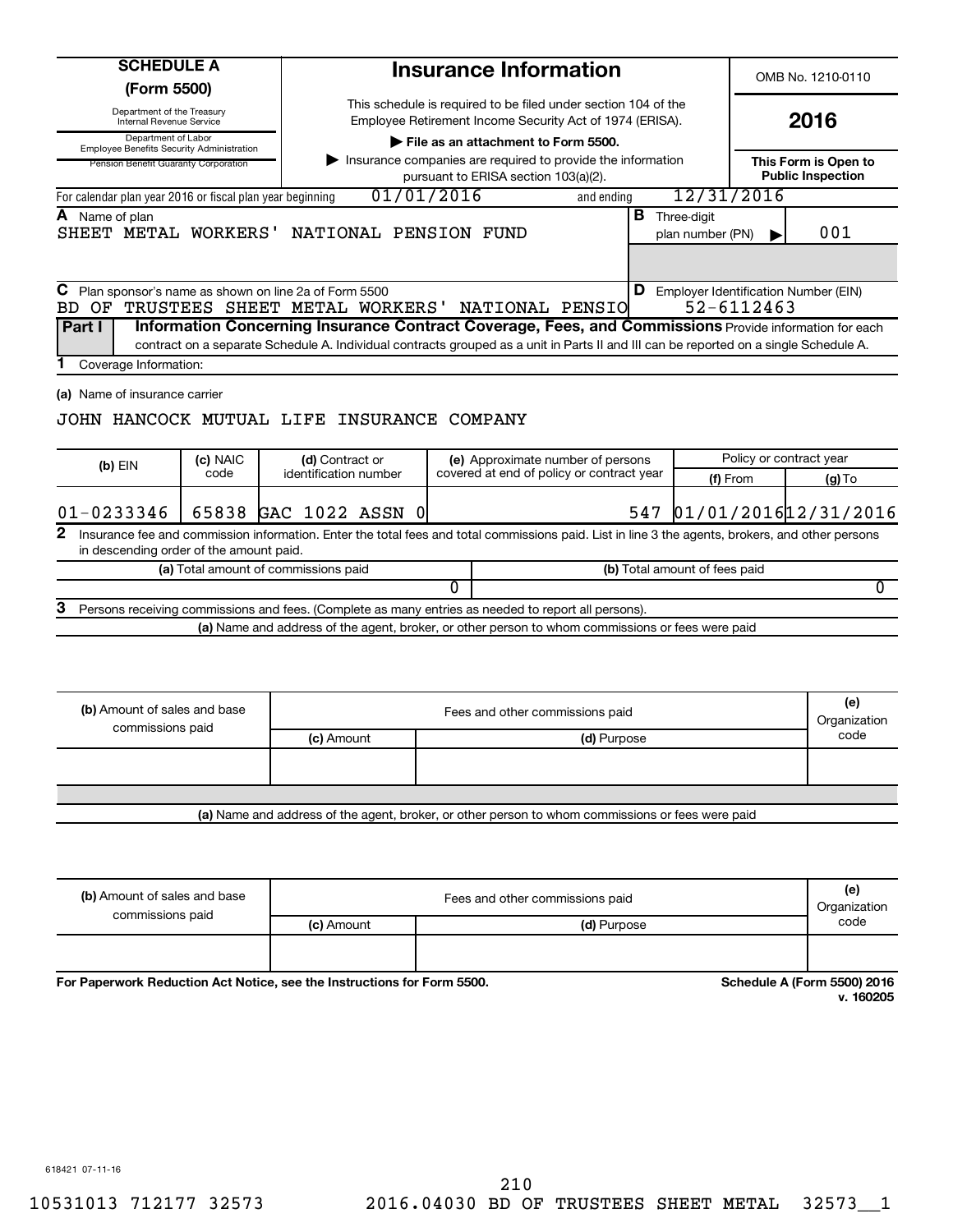**2-**

Schedule A (Form 5500) 2016

**(a)**  Name and address of the agent, broker, or other person to whom commissions or fees were paid

| (b) Amount of sales and base<br>commissions paid | Fees and other commissions paid<br>Organization |             |      |  |  |
|--------------------------------------------------|-------------------------------------------------|-------------|------|--|--|
|                                                  | (c) Amount                                      | (d) Purpose | code |  |  |
|                                                  |                                                 |             |      |  |  |
|                                                  |                                                 |             |      |  |  |
|                                                  |                                                 |             |      |  |  |

**(a)**  Name and address of the agent, broker, or other person to whom commissions or fees were paid

| (b) Amount of sales and base<br>commissions paid | Fees and other commissions paid |             |      |  |  |
|--------------------------------------------------|---------------------------------|-------------|------|--|--|
|                                                  | (c) Amount                      | (d) Purpose | code |  |  |
|                                                  |                                 |             |      |  |  |
|                                                  |                                 |             |      |  |  |
|                                                  |                                 |             |      |  |  |

**(a)**  Name and address of the agent, broker, or other person to whom commissions or fees were paid

| (b) Amount of sales and base<br>commissions paid | Fees and other commissions paid |                                                                                                  |      |  |  |
|--------------------------------------------------|---------------------------------|--------------------------------------------------------------------------------------------------|------|--|--|
|                                                  | (c) Amount                      | (d) Purpose                                                                                      | code |  |  |
|                                                  |                                 |                                                                                                  |      |  |  |
|                                                  |                                 |                                                                                                  |      |  |  |
|                                                  |                                 |                                                                                                  |      |  |  |
|                                                  |                                 | Let Name and address of the sample broker, as other person to whom commissions or fees were poid |      |  |  |

**(a)**  Name and address of the agent, broker, or other person to whom commissions or fees were paid

| (b) Amount of sales and base<br>commissions paid | Fees and other commissions paid |             |      |  |  |
|--------------------------------------------------|---------------------------------|-------------|------|--|--|
|                                                  | (c) Amount                      | (d) Purpose | code |  |  |
|                                                  |                                 |             |      |  |  |
|                                                  |                                 |             |      |  |  |
|                                                  |                                 |             |      |  |  |
| .                                                |                                 | ______      |      |  |  |

**(a)**  Name and address of the agent, broker, or other person to whom commissions or fees were paid

| (b) Amount of sales and base<br>commissions paid | Fees and other commissions paid<br>Organization |             |      |  |
|--------------------------------------------------|-------------------------------------------------|-------------|------|--|
|                                                  | (c) Amount                                      | (d) Purpose | code |  |
|                                                  |                                                 |             |      |  |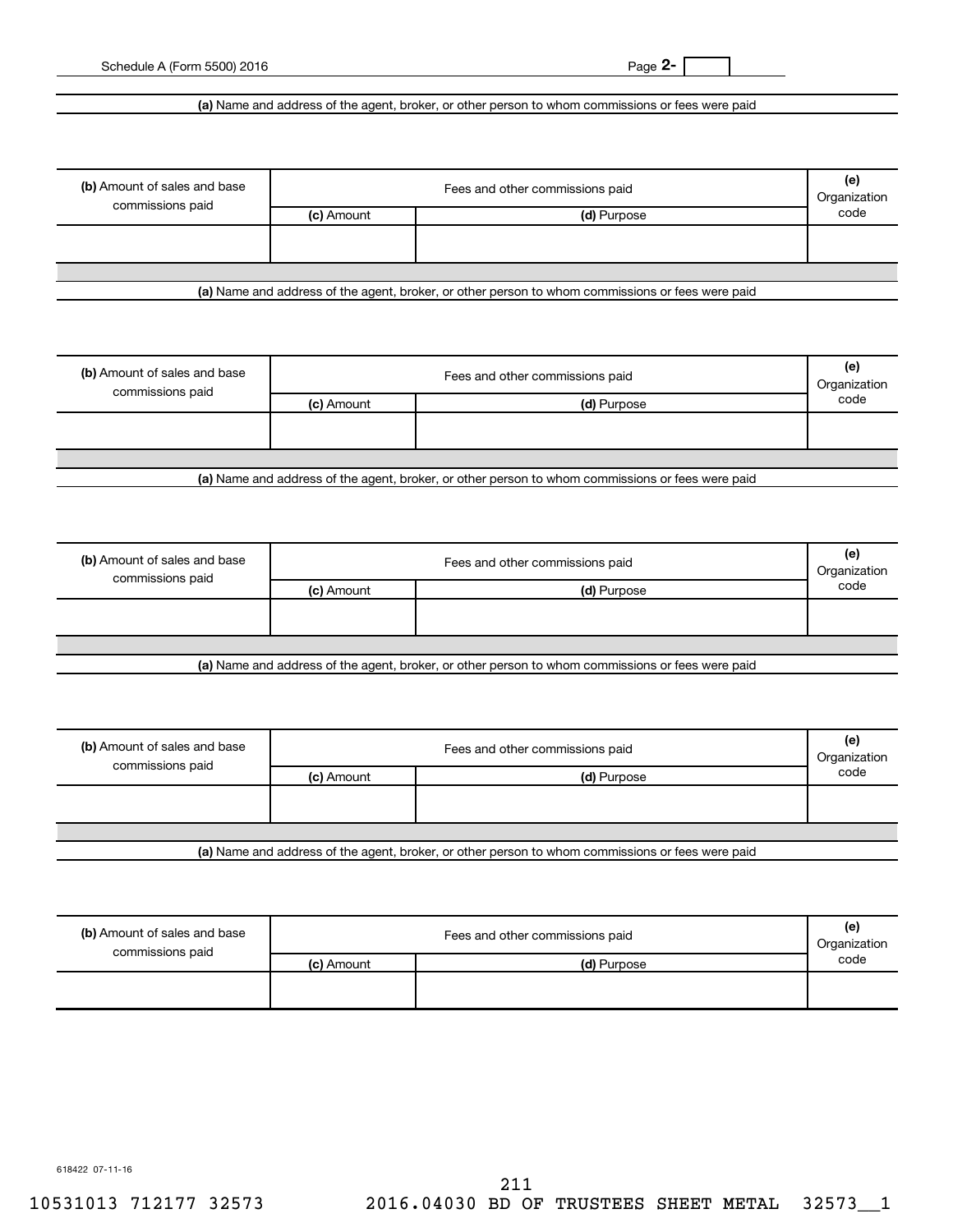|--|--|

|    | Part II<br><b>Investment and Annuity Contract Information</b>                                                                         |                                     |       |           |
|----|---------------------------------------------------------------------------------------------------------------------------------------|-------------------------------------|-------|-----------|
|    | Where individual contracts are provided, the entire group of such individual contracts with each carrier may be treated as a unit for |                                     |       |           |
|    | purposes of this report.                                                                                                              |                                     |       |           |
| 4  |                                                                                                                                       |                                     | 4     |           |
| 5  |                                                                                                                                       |                                     | 5     | 3,278,118 |
| 6  | <b>Contracts With Allocated Funds:</b>                                                                                                |                                     |       |           |
|    | <b>a</b> State the basis of premium rates $\blacktriangleright$                                                                       |                                     |       |           |
|    |                                                                                                                                       |                                     |       |           |
| b  |                                                                                                                                       |                                     | 6b    |           |
|    |                                                                                                                                       |                                     | 6c    |           |
| a  | If the carrier, service, or other organization incurred any specific costs in connection with                                         |                                     |       |           |
|    |                                                                                                                                       |                                     | 6d    |           |
|    | Specify nature of costs                                                                                                               |                                     |       |           |
|    | <b>e</b> Type of contract: $(1)$   individual policies<br>$(2)$    <br>group deferred annuity                                         |                                     |       |           |
|    | $\vert$ other (specify) $\blacktriangleright$<br>(3)                                                                                  |                                     |       |           |
|    |                                                                                                                                       |                                     |       |           |
|    | If contract purchased, in whole or in part, to distribute benefits from a terminating plan, check here                                |                                     |       |           |
| 7  | Contracts With Unallocated Funds (Do not include portions of these contracts maintained in separate accounts)                         |                                     |       |           |
|    | deposit administration<br><b>a</b> Type of contract: (1)<br>(2)                                                                       | X immediate participation guarantee |       |           |
|    | (4)<br>(3)<br>guaranteed investment<br>other $\blacktriangleright$                                                                    |                                     |       |           |
|    |                                                                                                                                       |                                     |       |           |
|    |                                                                                                                                       |                                     | 7b    | 3,715,600 |
|    | 7c(1)<br>C Additions: (1) Contributions deposited during the year                                                                     |                                     |       |           |
|    | 7c(2)                                                                                                                                 |                                     |       |           |
|    | 7c(3)                                                                                                                                 | 276,157                             |       |           |
|    | 7c(4)                                                                                                                                 | 565,850                             |       |           |
|    | 7c(5)                                                                                                                                 | $-9,109$                            |       |           |
|    | REALIZED CAP G/L, MKT VALUE ADJ                                                                                                       |                                     |       |           |
|    |                                                                                                                                       |                                     |       |           |
|    |                                                                                                                                       |                                     |       |           |
|    |                                                                                                                                       |                                     |       |           |
|    |                                                                                                                                       |                                     | 7c(6) | 832,898   |
|    |                                                                                                                                       |                                     | 7d    | 4,548,498 |
| е  | Deductions:                                                                                                                           |                                     |       |           |
|    | (1) Disbursed from fund to pay benefits or purchase annuities during year<br>7e(1)                                                    | 1,426,862                           |       |           |
|    | 7e(2)<br>(2) Administration charge made by carrier                                                                                    | 15,031                              |       |           |
|    | 7e(3)                                                                                                                                 |                                     |       |           |
|    | 7e(4)                                                                                                                                 |                                     |       |           |
|    |                                                                                                                                       |                                     |       |           |
|    |                                                                                                                                       |                                     |       |           |
|    |                                                                                                                                       |                                     |       |           |
|    |                                                                                                                                       |                                     |       |           |
|    |                                                                                                                                       |                                     | 7e(5) | 1,441,893 |
| Ť. |                                                                                                                                       |                                     | 7f    | 3,106,605 |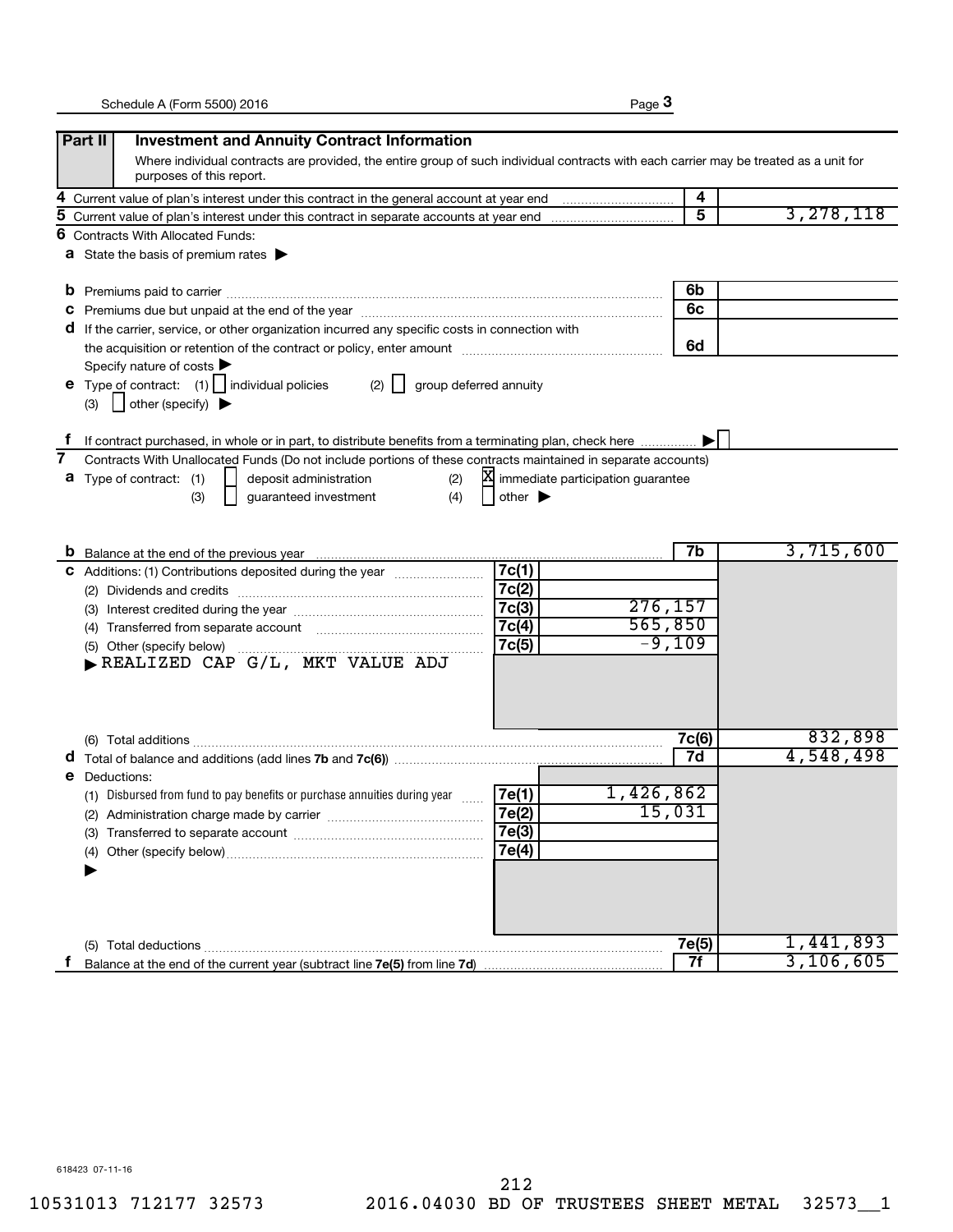**4**

|                | Part III<br><b>Welfare Benefit Contract Information</b>                                                                                                                                                                                                  |          |                                  |             |                          |
|----------------|----------------------------------------------------------------------------------------------------------------------------------------------------------------------------------------------------------------------------------------------------------|----------|----------------------------------|-------------|--------------------------|
|                | If more than one contract covers the same group of employees of the same employer(s) or members of the same                                                                                                                                              |          |                                  |             |                          |
|                | employee organization(s), the information may be combined for reporting purposes if such contracts are experience-rated                                                                                                                                  |          |                                  |             |                          |
|                | as a unit. Where contracts cover individual employees, the entire group of such individual contracts with each carrier may be                                                                                                                            |          |                                  |             |                          |
|                | treated as a unit for purposes of this report.                                                                                                                                                                                                           |          |                                  |             |                          |
| 8              | Benefit and contract type (check all applicable boxes)                                                                                                                                                                                                   |          |                                  |             |                          |
|                | $\mathbf b$<br>a<br>Health (other than dental or vision)<br>Dental                                                                                                                                                                                       |          | c l<br>Vision                    |             | d<br>Life insurance      |
|                | Temporary disability (accident and sickness) $\mathbf{f}$   Long-term disability<br>е                                                                                                                                                                    |          | g  <br>Supplemental unemployment |             | h.<br>Prescription drug  |
|                | Î.<br>$\mathbf{I}$<br>HMO contract<br>Stop loss (large deductible)                                                                                                                                                                                       |          | $\mathsf{k}$     PPO contract    |             | I.<br>Indemnity contract |
|                | m<br>Other (specify)                                                                                                                                                                                                                                     |          |                                  |             |                          |
| $\overline{9}$ | Experience-rated contracts:                                                                                                                                                                                                                              |          |                                  |             |                          |
| а              | Premiums: (1) Amount received                                                                                                                                                                                                                            | 9a(1)    |                                  |             |                          |
|                | (2) Increase (decrease) in amount due but unpaid <i></i>                                                                                                                                                                                                 | 9a(2)    |                                  |             |                          |
|                | (3) Increase (decrease) in unearned premium reserve                                                                                                                                                                                                      | 9a(3)    |                                  |             |                          |
|                |                                                                                                                                                                                                                                                          |          |                                  | 9a(4)       |                          |
| b              |                                                                                                                                                                                                                                                          | 9b(1)    |                                  |             |                          |
|                |                                                                                                                                                                                                                                                          | 9b(2)    |                                  |             |                          |
|                |                                                                                                                                                                                                                                                          |          |                                  | 9b(3)       |                          |
|                |                                                                                                                                                                                                                                                          |          |                                  | 9b(4)       |                          |
| с              | Remainder of premium: (1) Retention charges (on an accrual basis) -                                                                                                                                                                                      |          |                                  |             |                          |
|                |                                                                                                                                                                                                                                                          | 9c(1)(A) |                                  |             |                          |
|                | (B)                                                                                                                                                                                                                                                      | 9c(1)(B) |                                  |             |                          |
|                | (C)                                                                                                                                                                                                                                                      | 9c(1)(C) |                                  |             |                          |
|                | (D)                                                                                                                                                                                                                                                      | 9c(1)(D) |                                  |             |                          |
|                | (E)                                                                                                                                                                                                                                                      | 9c(1)(E) |                                  |             |                          |
|                | (F)                                                                                                                                                                                                                                                      | 9c(1)(F) |                                  |             |                          |
|                | (G)                                                                                                                                                                                                                                                      | 9c(1)(G) |                                  |             |                          |
|                |                                                                                                                                                                                                                                                          |          |                                  | 9c(1)(H)    |                          |
|                | (2) Dividends or retroactive rate refunds. (These amounts were     paid in cash, or     credited.)                                                                                                                                                       |          |                                  | 9c(2)       |                          |
| d              | Status of policyholder reserves at end of year: (1) Amount held to provide benefits after retirement                                                                                                                                                     |          |                                  | 9d(1)       |                          |
|                |                                                                                                                                                                                                                                                          |          |                                  | 9d(2)       |                          |
|                |                                                                                                                                                                                                                                                          |          |                                  | 9d(3)<br>9e |                          |
| е              | Dividends or retroactive rate refunds due. (Do not include amount entered in line 9c(2)                                                                                                                                                                  |          |                                  |             |                          |
| 10             | Nonexperience-rated contracts:                                                                                                                                                                                                                           |          |                                  | 10a         |                          |
| а<br>b         |                                                                                                                                                                                                                                                          |          |                                  |             |                          |
|                | If the carrier, service, or other organization incurred any specific costs in connection with                                                                                                                                                            |          |                                  |             |                          |
|                | the acquisition or retention of the contract or policy, other than reported in Part I, line 2                                                                                                                                                            |          |                                  | 10b         |                          |
|                | above, report amount material content and content and content and content and content and content and content and content and content and content and content and content and content and content and content and content and<br>Specify nature of costs |          |                                  |             |                          |
|                |                                                                                                                                                                                                                                                          |          |                                  |             |                          |

|    | Part IV | <b>Provision of Information</b>                                                             |     |    |    |
|----|---------|---------------------------------------------------------------------------------------------|-----|----|----|
|    |         | Did the insurance company fail to provide any information necessary to complete Schedule A? | Yes | IΧ | No |
| 12 |         | If the answer to line 11 is "Yes," specify the information not provided.                    |     |    |    |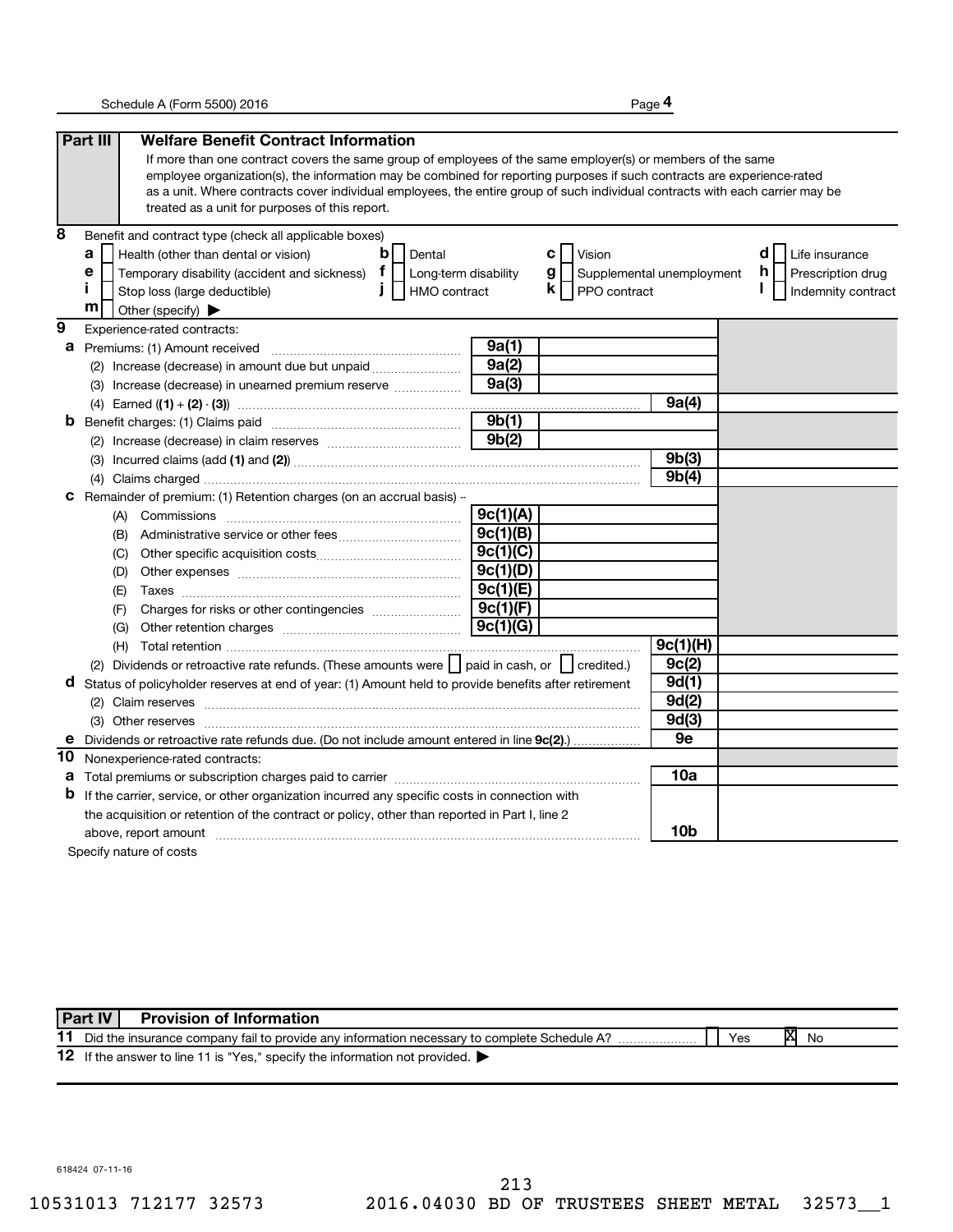| <b>SCHEDULE A</b><br>(Form 5500)                                                                         |                  |                                                                                                                                                                                                                                                                                        | <b>Insurance Information</b>                                                                                               |                                                                                |                                                             | OMB No. 1210-0110                                |  |
|----------------------------------------------------------------------------------------------------------|------------------|----------------------------------------------------------------------------------------------------------------------------------------------------------------------------------------------------------------------------------------------------------------------------------------|----------------------------------------------------------------------------------------------------------------------------|--------------------------------------------------------------------------------|-------------------------------------------------------------|--------------------------------------------------|--|
| Department of the Treasury<br>Internal Revenue Service                                                   |                  |                                                                                                                                                                                                                                                                                        | This schedule is required to be filed under section 104 of the<br>Employee Retirement Income Security Act of 1974 (ERISA). |                                                                                |                                                             | 2016                                             |  |
| Department of Labor<br>Employee Benefits Security Administration<br>Pension Benefit Guaranty Corporation |                  |                                                                                                                                                                                                                                                                                        | File as an attachment to Form 5500.<br>pursuant to ERISA section 103(a)(2).                                                | Insurance companies are required to provide the information                    |                                                             | This Form is Open to<br><b>Public Inspection</b> |  |
| For calendar plan year 2016 or fiscal plan year beginning                                                |                  |                                                                                                                                                                                                                                                                                        | 01/01/2016                                                                                                                 | and ending                                                                     | 12/31/2016                                                  |                                                  |  |
| A Name of plan                                                                                           |                  | SHEET METAL WORKERS' NATIONAL PENSION FUND                                                                                                                                                                                                                                             |                                                                                                                            | В                                                                              | Three-digit<br>plan number (PN)                             | 001                                              |  |
| C Plan sponsor's name as shown on line 2a of Form 5500<br>Part I<br>Coverage Information:                |                  | BD OF TRUSTEES SHEET METAL WORKERS'<br>Information Concerning Insurance Contract Coverage, Fees, and Commissions Provide information for each<br>contract on a separate Schedule A. Individual contracts grouped as a unit in Parts II and III can be reported on a single Schedule A. | NATIONAL PENSIO                                                                                                            |                                                                                | <b>D</b> Employer Identification Number (EIN)<br>52-6112463 |                                                  |  |
| (a) Name of insurance carrier                                                                            |                  | UNION LABOR LIFE INSURANCE COMPANY                                                                                                                                                                                                                                                     |                                                                                                                            |                                                                                |                                                             |                                                  |  |
| $(b)$ EIN                                                                                                | (c) NAIC<br>code | (d) Contract or<br>identification number                                                                                                                                                                                                                                               |                                                                                                                            | (e) Approximate number of persons<br>covered at end of policy or contract year |                                                             | Policy or contract year                          |  |
|                                                                                                          |                  | 69744 GA00204                                                                                                                                                                                                                                                                          |                                                                                                                            |                                                                                | (f) From<br>01/01/2016 12/31/2016                           | $(g)$ To                                         |  |
|                                                                                                          |                  |                                                                                                                                                                                                                                                                                        |                                                                                                                            |                                                                                |                                                             |                                                  |  |
| in descending order of the amount paid.                                                                  |                  | Insurance fee and commission information. Enter the total fees and total commissions paid. List in line 3 the agents, brokers, and other persons                                                                                                                                       |                                                                                                                            |                                                                                |                                                             |                                                  |  |
|                                                                                                          |                  | (a) Total amount of commissions paid                                                                                                                                                                                                                                                   |                                                                                                                            |                                                                                | (b) Total amount of fees paid                               |                                                  |  |
|                                                                                                          |                  |                                                                                                                                                                                                                                                                                        | 0                                                                                                                          |                                                                                |                                                             | 0                                                |  |
| 13-1423090<br>2<br>З                                                                                     |                  | Persons receiving commissions and fees. (Complete as many entries as needed to report all persons).<br>(a) Name and address of the agent, broker, or other person to whom commissions or fees were paid                                                                                |                                                                                                                            |                                                                                |                                                             |                                                  |  |
|                                                                                                          |                  |                                                                                                                                                                                                                                                                                        |                                                                                                                            |                                                                                |                                                             |                                                  |  |
| (b) Amount of sales and base                                                                             |                  |                                                                                                                                                                                                                                                                                        | Fees and other commissions paid                                                                                            |                                                                                |                                                             | (e)<br>Organization                              |  |
| commissions paid                                                                                         |                  | (c) Amount                                                                                                                                                                                                                                                                             |                                                                                                                            | (d) Purpose                                                                    |                                                             | code                                             |  |

| .                            | .          | ------<br>----                  | ---------           |
|------------------------------|------------|---------------------------------|---------------------|
|                              |            |                                 |                     |
| commissions paid             | (c) Amount | (d) Purpose                     | code                |
| (b) Amount of sales and base |            | Fees and other commissions paid | (e)<br>Organization |

For Paperwork Reduction Act Notice, see the Instructions for Form 5500.

**Schedule A (Form 5500) 2016**<br>v. 160205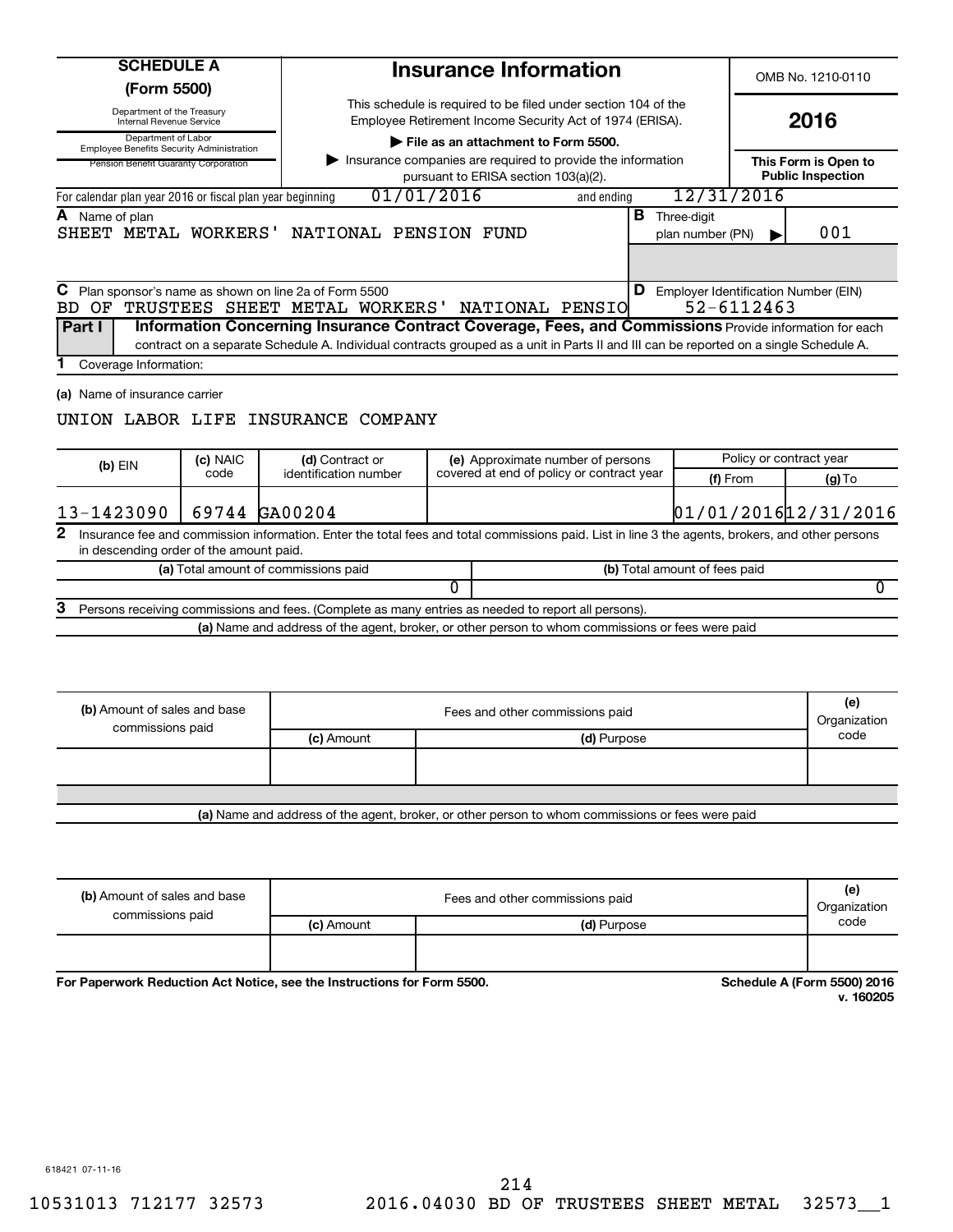**2-**

Schedule A (Form 5500) 2016

**(a)**  Name and address of the agent, broker, or other person to whom commissions or fees were paid

| (b) Amount of sales and base<br>commissions paid |            | Fees and other commissions paid | (e)<br>Organization |
|--------------------------------------------------|------------|---------------------------------|---------------------|
|                                                  | (c) Amount | (d) Purpose                     | code                |
|                                                  |            |                                 |                     |
|                                                  |            |                                 |                     |
|                                                  |            |                                 |                     |

**(a)**  Name and address of the agent, broker, or other person to whom commissions or fees were paid

|            | Fees and other commissions paid | (e)<br>Organization |
|------------|---------------------------------|---------------------|
| (c) Amount | (d) Purpose                     | code                |
|            |                                 |                     |
|            |                                 |                     |
|            |                                 |                     |
|            |                                 |                     |

**(a)**  Name and address of the agent, broker, or other person to whom commissions or fees were paid

| (b) Amount of sales and base |            | Fees and other commissions paid                                                                  | (e)<br>Organization |
|------------------------------|------------|--------------------------------------------------------------------------------------------------|---------------------|
| commissions paid             | (c) Amount | (d) Purpose                                                                                      | code                |
|                              |            |                                                                                                  |                     |
|                              |            |                                                                                                  |                     |
|                              |            |                                                                                                  |                     |
|                              |            | Let Name and address of the sample broker, as other person to whom commissions or fees were poid |                     |

**(a)**  Name and address of the agent, broker, or other person to whom commissions or fees were paid

| (b) Amount of sales and base<br>commissions paid |            | Fees and other commissions paid | (e)<br>Organization |
|--------------------------------------------------|------------|---------------------------------|---------------------|
|                                                  | (c) Amount | (d) Purpose                     | code                |
|                                                  |            |                                 |                     |
|                                                  |            |                                 |                     |
|                                                  |            |                                 |                     |
| .                                                |            | ____<br>.<br>______             |                     |

**(a)**  Name and address of the agent, broker, or other person to whom commissions or fees were paid

| (b) Amount of sales and base<br>commissions paid |            | Fees and other commissions paid | (e)<br>Organization |
|--------------------------------------------------|------------|---------------------------------|---------------------|
|                                                  | (c) Amount | (d) Purpose                     | code                |
|                                                  |            |                                 |                     |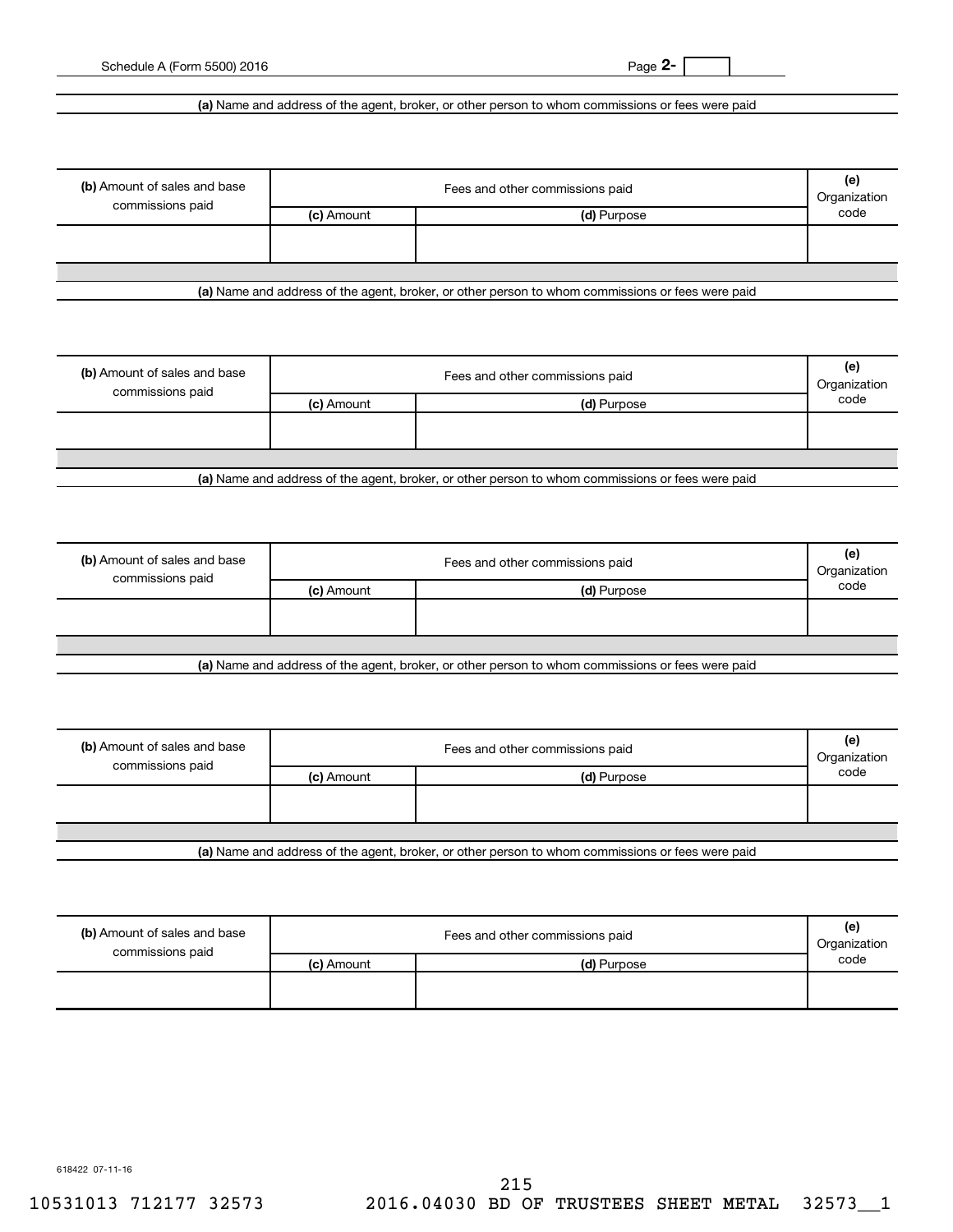|--|--|

|   | Part II<br><b>Investment and Annuity Contract Information</b>                                                                                                     |                         |          |
|---|-------------------------------------------------------------------------------------------------------------------------------------------------------------------|-------------------------|----------|
|   | Where individual contracts are provided, the entire group of such individual contracts with each carrier may be treated as a unit for<br>purposes of this report. |                         |          |
| 4 |                                                                                                                                                                   | $\overline{\mathbf{4}}$ | 602, 205 |
| 5 |                                                                                                                                                                   | $\overline{5}$          |          |
| 6 | <b>Contracts With Allocated Funds:</b>                                                                                                                            |                         |          |
|   | <b>a</b> State the basis of premium rates $\blacktriangleright$                                                                                                   |                         |          |
|   |                                                                                                                                                                   | 6b                      |          |
| C |                                                                                                                                                                   | 6c                      |          |
|   | d If the carrier, service, or other organization incurred any specific costs in connection with                                                                   |                         |          |
|   | the acquisition or retention of the contract or policy, enter amount <i>manumerances</i> and the acquisition or retention of the contract or policy, enter amount | 6d                      |          |
|   | Specify nature of costs                                                                                                                                           |                         |          |
|   | <b>e</b> Type of contract: $(1)$   individual policies<br>$(2)$    <br>group deferred annuity                                                                     |                         |          |
|   | $\vert$ other (specify) $\blacktriangleright$<br>(3)                                                                                                              |                         |          |
|   |                                                                                                                                                                   |                         |          |
|   | If contract purchased, in whole or in part, to distribute benefits from a terminating plan, check here                                                            |                         |          |
| 7 | Contracts With Unallocated Funds (Do not include portions of these contracts maintained in separate accounts)                                                     |                         |          |
| а | Type of contract: (1)<br>deposit administration<br>(2)<br>immediate participation guarantee                                                                       |                         |          |
|   | (4)<br>guaranteed investment<br>other $\blacktriangleright$<br>(3)                                                                                                |                         |          |
|   |                                                                                                                                                                   |                         |          |
|   |                                                                                                                                                                   |                         |          |
|   |                                                                                                                                                                   | 7b                      |          |
|   | 7c(1)<br>C Additions: (1) Contributions deposited during the year <i>manummann</i>                                                                                |                         |          |
|   | 7c(2)                                                                                                                                                             |                         |          |
|   | 7c(3)                                                                                                                                                             |                         |          |
|   | 7c(4)<br>(4)                                                                                                                                                      |                         |          |
|   | 7c(5)<br>(5)                                                                                                                                                      |                         |          |
|   |                                                                                                                                                                   |                         |          |
|   |                                                                                                                                                                   |                         |          |
|   |                                                                                                                                                                   |                         |          |
|   |                                                                                                                                                                   |                         | 0        |
|   |                                                                                                                                                                   | 7c(6)<br>7d             |          |
|   |                                                                                                                                                                   |                         |          |
| е | Deductions:                                                                                                                                                       |                         |          |
|   | (1) Disbursed from fund to pay benefits or purchase annuities during year<br>7e(1)<br>7e(2)                                                                       |                         |          |
|   | (2) Administration charge made by carrier                                                                                                                         |                         |          |
|   | 7e(3)                                                                                                                                                             |                         |          |
|   | 7e(4)                                                                                                                                                             |                         |          |
|   |                                                                                                                                                                   |                         |          |
|   |                                                                                                                                                                   |                         |          |
|   |                                                                                                                                                                   |                         |          |
|   |                                                                                                                                                                   | 7e(5)                   | $\Omega$ |
|   |                                                                                                                                                                   | 7f                      |          |
|   |                                                                                                                                                                   |                         |          |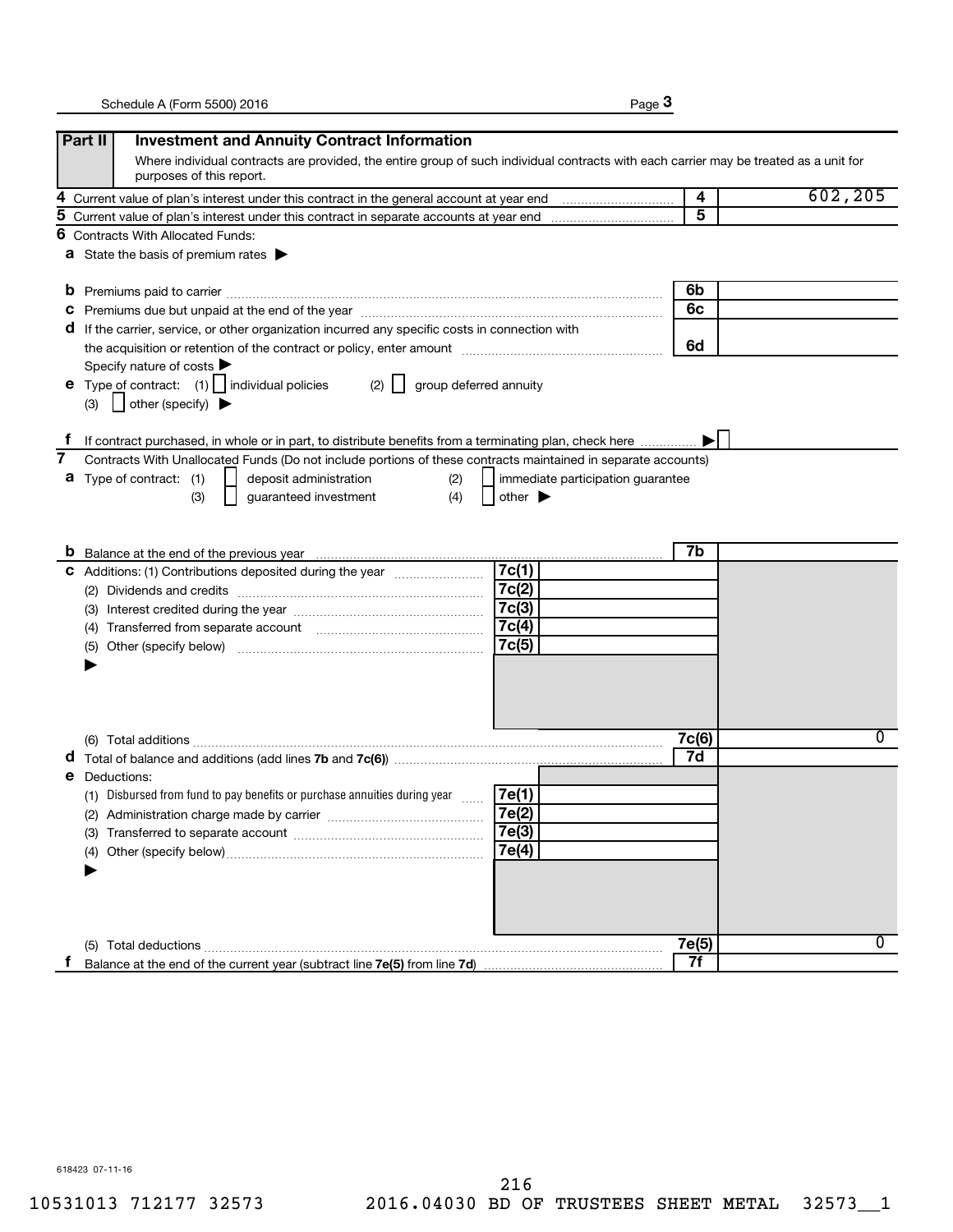**4**

|                | Part III<br><b>Welfare Benefit Contract Information</b>                                                                                                                                                                                                  |          |                                  |             |                          |
|----------------|----------------------------------------------------------------------------------------------------------------------------------------------------------------------------------------------------------------------------------------------------------|----------|----------------------------------|-------------|--------------------------|
|                | If more than one contract covers the same group of employees of the same employer(s) or members of the same                                                                                                                                              |          |                                  |             |                          |
|                | employee organization(s), the information may be combined for reporting purposes if such contracts are experience-rated                                                                                                                                  |          |                                  |             |                          |
|                | as a unit. Where contracts cover individual employees, the entire group of such individual contracts with each carrier may be                                                                                                                            |          |                                  |             |                          |
|                | treated as a unit for purposes of this report.                                                                                                                                                                                                           |          |                                  |             |                          |
| 8              | Benefit and contract type (check all applicable boxes)                                                                                                                                                                                                   |          |                                  |             |                          |
|                | $\mathbf b$<br>a<br>Health (other than dental or vision)<br>Dental                                                                                                                                                                                       |          | c l<br>Vision                    |             | d<br>Life insurance      |
|                | Temporary disability (accident and sickness) $\mathbf{f}$   Long-term disability<br>е                                                                                                                                                                    |          | g  <br>Supplemental unemployment |             | h.<br>Prescription drug  |
|                | Î.<br>$\mathbf{I}$<br>HMO contract<br>Stop loss (large deductible)                                                                                                                                                                                       |          | $\mathsf{k}$     PPO contract    |             | I.<br>Indemnity contract |
|                | m<br>Other (specify)                                                                                                                                                                                                                                     |          |                                  |             |                          |
| $\overline{9}$ | Experience-rated contracts:                                                                                                                                                                                                                              |          |                                  |             |                          |
| а              | Premiums: (1) Amount received                                                                                                                                                                                                                            | 9a(1)    |                                  |             |                          |
|                | (2) Increase (decrease) in amount due but unpaid <i></i>                                                                                                                                                                                                 | 9a(2)    |                                  |             |                          |
|                | (3) Increase (decrease) in unearned premium reserve                                                                                                                                                                                                      | 9a(3)    |                                  |             |                          |
|                |                                                                                                                                                                                                                                                          |          |                                  | 9a(4)       |                          |
| b              |                                                                                                                                                                                                                                                          | 9b(1)    |                                  |             |                          |
|                |                                                                                                                                                                                                                                                          | 9b(2)    |                                  |             |                          |
|                |                                                                                                                                                                                                                                                          |          |                                  | 9b(3)       |                          |
|                |                                                                                                                                                                                                                                                          |          |                                  | 9b(4)       |                          |
| с              | Remainder of premium: (1) Retention charges (on an accrual basis) -                                                                                                                                                                                      |          |                                  |             |                          |
|                |                                                                                                                                                                                                                                                          | 9c(1)(A) |                                  |             |                          |
|                | (B)                                                                                                                                                                                                                                                      | 9c(1)(B) |                                  |             |                          |
|                | (C)                                                                                                                                                                                                                                                      | 9c(1)(C) |                                  |             |                          |
|                | (D)                                                                                                                                                                                                                                                      | 9c(1)(D) |                                  |             |                          |
|                | (E)                                                                                                                                                                                                                                                      | 9c(1)(E) |                                  |             |                          |
|                | (F)                                                                                                                                                                                                                                                      | 9c(1)(F) |                                  |             |                          |
|                | (G)                                                                                                                                                                                                                                                      | 9c(1)(G) |                                  |             |                          |
|                |                                                                                                                                                                                                                                                          |          |                                  | 9c(1)(H)    |                          |
|                | (2) Dividends or retroactive rate refunds. (These amounts were     paid in cash, or     credited.)                                                                                                                                                       |          |                                  | 9c(2)       |                          |
| d              | Status of policyholder reserves at end of year: (1) Amount held to provide benefits after retirement                                                                                                                                                     |          |                                  | 9d(1)       |                          |
|                |                                                                                                                                                                                                                                                          |          |                                  | 9d(2)       |                          |
|                |                                                                                                                                                                                                                                                          |          |                                  | 9d(3)<br>9e |                          |
| е              | Dividends or retroactive rate refunds due. (Do not include amount entered in line 9c(2)                                                                                                                                                                  |          |                                  |             |                          |
| 10             | Nonexperience-rated contracts:                                                                                                                                                                                                                           |          |                                  | 10a         |                          |
| а<br>b         |                                                                                                                                                                                                                                                          |          |                                  |             |                          |
|                | If the carrier, service, or other organization incurred any specific costs in connection with                                                                                                                                                            |          |                                  |             |                          |
|                | the acquisition or retention of the contract or policy, other than reported in Part I, line 2                                                                                                                                                            |          |                                  | 10b         |                          |
|                | above, report amount material content and content and content and content and content and content and content and content and content and content and content and content and content and content and content and content and<br>Specify nature of costs |          |                                  |             |                          |
|                |                                                                                                                                                                                                                                                          |          |                                  |             |                          |

|    | Part IV<br><b>Provision of Information</b>                                                  |     |   |    |
|----|---------------------------------------------------------------------------------------------|-----|---|----|
| 11 | Did the insurance company fail to provide any information necessary to complete Schedule A? | Yes | M | No |
|    | 12 If the answer to line 11 is "Yes," specify the information not provided.                 |     |   |    |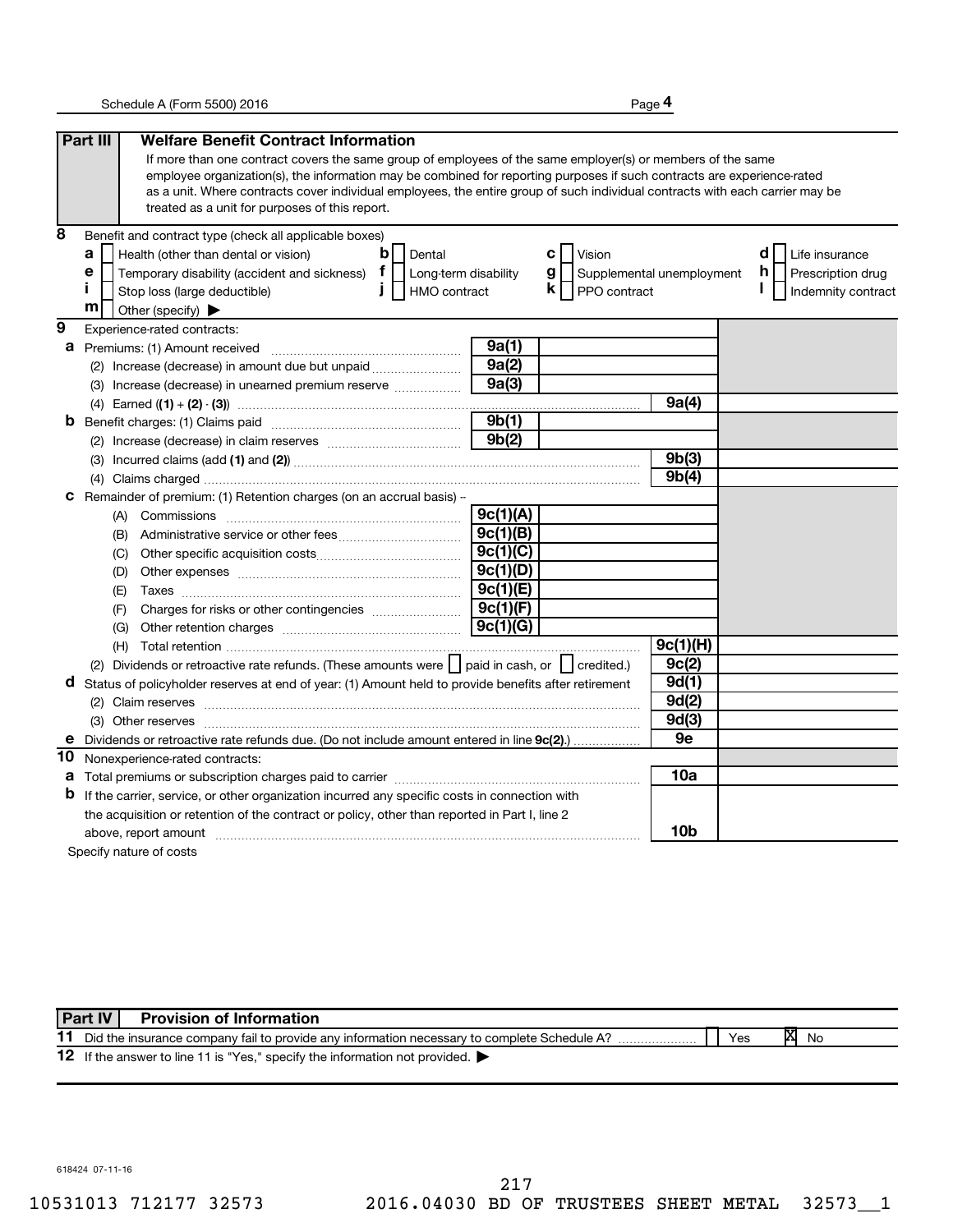**(Form 5500)**

Department of the Treasury Internal Revenue Service

Department of Labor Employee Benefits Security Administration

n Benefit Guaranty Corporatio

| Administration |  |
|----------------|--|
|                |  |

OMB No. 1210-0110

| Employee Retirement Income Security Act of 1974 (ERISA). |
|----------------------------------------------------------|
| File as an attachment to Form 5500.                      |

This schedule is required to be filed under section 104 of the

**Insurance Information**

| Pension Benefit Guaranty Corporation                      | Insurance companies are required to provide the information<br>pursuant to ERISA section 103(a)(2). |            | This Form is Open to<br><b>Public Inspection</b> |     |
|-----------------------------------------------------------|-----------------------------------------------------------------------------------------------------|------------|--------------------------------------------------|-----|
| For calendar plan year 2016 or fiscal plan year beginning | 01/01/2016                                                                                          | and ending | 12/31/2016                                       |     |
| <b>A</b> Name of plan                                     | SHEET METAL WORKERS' NATIONAL PENSION FUND                                                          |            | Three-digit<br>D<br>plan number (PN)             | 001 |
|                                                           |                                                                                                     |            |                                                  |     |

| C Plan sponsor's name as shown on line 2a of Form 5500<br>$\vert \mathbf{D} \vert$ Employer Identification Number (EIN) |                                                     |  |  |  |  |  |  |                                                                                                                                       |
|-------------------------------------------------------------------------------------------------------------------------|-----------------------------------------------------|--|--|--|--|--|--|---------------------------------------------------------------------------------------------------------------------------------------|
|                                                                                                                         | BD OF TRUSTEES SHEET METAL WORKERS' NATIONAL PENSIO |  |  |  |  |  |  | 52-6112463                                                                                                                            |
| Information Concerning Insurance Contract Coverage, Fees, and Commissions Provide information for each<br>Part I        |                                                     |  |  |  |  |  |  |                                                                                                                                       |
|                                                                                                                         |                                                     |  |  |  |  |  |  | contract on a separate Schedule A. Individual contracts grouped as a unit in Parts II and III can be reported on a single Schedule A. |

Coverage Information: **1**

**(a)** Name of insurance carrier

## AETNA

| $(b)$ EIN                                                                                                                                                                                                   |            | (c) NAIC | (d) Contract or                      |                                                       | (e) Approximate number of persons                                                                   | Policy or contract year       |  |  |  |
|-------------------------------------------------------------------------------------------------------------------------------------------------------------------------------------------------------------|------------|----------|--------------------------------------|-------------------------------------------------------|-----------------------------------------------------------------------------------------------------|-------------------------------|--|--|--|
|                                                                                                                                                                                                             |            | code     | identification number                | covered at end of policy or contract year<br>(f) From |                                                                                                     | $(g)$ To                      |  |  |  |
|                                                                                                                                                                                                             |            |          |                                      |                                                       |                                                                                                     |                               |  |  |  |
|                                                                                                                                                                                                             | 06-1067464 |          | 97101 GA 1433,1523                   |                                                       |                                                                                                     | 01/01/2016 12/31/2016         |  |  |  |
| $\mathbf{2}$<br>Insurance fee and commission information. Enter the total fees and total commissions paid. List in line 3 the agents, brokers, and other persons<br>in descending order of the amount paid. |            |          |                                      |                                                       |                                                                                                     |                               |  |  |  |
|                                                                                                                                                                                                             |            |          |                                      |                                                       |                                                                                                     |                               |  |  |  |
|                                                                                                                                                                                                             |            |          | (a) Total amount of commissions paid |                                                       |                                                                                                     | (b) Total amount of fees paid |  |  |  |
|                                                                                                                                                                                                             |            |          |                                      |                                                       |                                                                                                     |                               |  |  |  |
| З                                                                                                                                                                                                           |            |          |                                      |                                                       | Persons receiving commissions and fees. (Complete as many entries as needed to report all persons). |                               |  |  |  |
|                                                                                                                                                                                                             |            |          |                                      |                                                       | (a) Name and address of the agent, broker, or other person to whom commissions or fees were paid    |                               |  |  |  |

| (b) Amount of sales and base<br>commissions paid                                                 |            | Fees and other commissions paid | (e)<br>Organization |  |  |
|--------------------------------------------------------------------------------------------------|------------|---------------------------------|---------------------|--|--|
|                                                                                                  | (c) Amount | (d) Purpose                     | code                |  |  |
|                                                                                                  |            |                                 |                     |  |  |
|                                                                                                  |            |                                 |                     |  |  |
|                                                                                                  |            |                                 |                     |  |  |
| (a) Name and address of the agent, broker, or other person to whom commissions or fees were paid |            |                                 |                     |  |  |

| (b) Amount of sales and base<br>commissions paid |            | Fees and other commissions paid | (e)<br>Organization |
|--------------------------------------------------|------------|---------------------------------|---------------------|
|                                                  | (c) Amount | (d) Purpose                     | code                |
|                                                  |            |                                 |                     |

For Paperwork Reduction Act Notice, see the Instructions for Form 5500. **Schedule A (Form 5500) 2016** Schedule A (Form 5500) 2016

**v. 160205**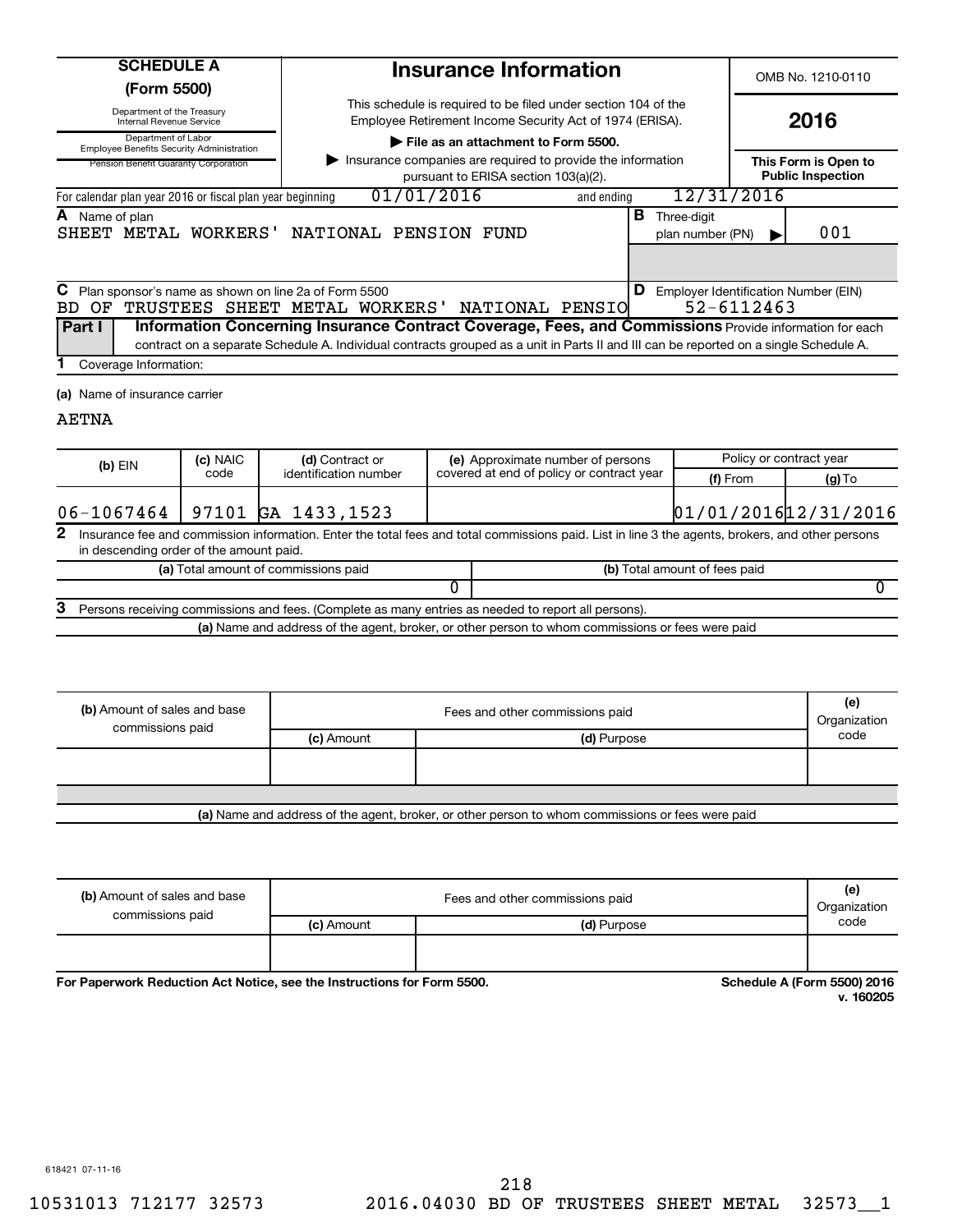**2-**

Schedule A (Form 5500) 2016

**(a)**  Name and address of the agent, broker, or other person to whom commissions or fees were paid

| (b) Amount of sales and base<br>commissions paid |                           | Fees and other commissions paid |      |  |  |
|--------------------------------------------------|---------------------------|---------------------------------|------|--|--|
|                                                  | (c) Amount<br>(d) Purpose |                                 | code |  |  |
|                                                  |                           |                                 |      |  |  |
|                                                  |                           |                                 |      |  |  |
|                                                  |                           |                                 |      |  |  |

**(a)**  Name and address of the agent, broker, or other person to whom commissions or fees were paid

| (b) Amount of sales and base<br>commissions paid | Fees and other commissions paid |             |      |
|--------------------------------------------------|---------------------------------|-------------|------|
|                                                  | (c) Amount                      | (d) Purpose | code |
|                                                  |                                 |             |      |
|                                                  |                                 |             |      |
|                                                  |                                 |             |      |

**(a)**  Name and address of the agent, broker, or other person to whom commissions or fees were paid

| (b) Amount of sales and base<br>commissions paid | Fees and other commissions paid |                                                                                                  |      |
|--------------------------------------------------|---------------------------------|--------------------------------------------------------------------------------------------------|------|
|                                                  | (c) Amount                      | (d) Purpose                                                                                      | code |
|                                                  |                                 |                                                                                                  |      |
|                                                  |                                 |                                                                                                  |      |
|                                                  |                                 |                                                                                                  |      |
|                                                  |                                 | Let Name and address of the sample broker, as other person to whom commissions or fees were poid |      |

**(a)**  Name and address of the agent, broker, or other person to whom commissions or fees were paid

| (b) Amount of sales and base<br>commissions paid | Fees and other commissions paid |             |      |
|--------------------------------------------------|---------------------------------|-------------|------|
|                                                  | (c) Amount                      | (d) Purpose | code |
|                                                  |                                 |             |      |
|                                                  |                                 |             |      |
|                                                  |                                 |             |      |
| .                                                |                                 | ______      |      |

**(a)**  Name and address of the agent, broker, or other person to whom commissions or fees were paid

| (b) Amount of sales and base<br>commissions paid | Fees and other commissions paid<br>Organization |             |      |  |
|--------------------------------------------------|-------------------------------------------------|-------------|------|--|
|                                                  | (c) Amount                                      | (d) Purpose | code |  |
|                                                  |                                                 |             |      |  |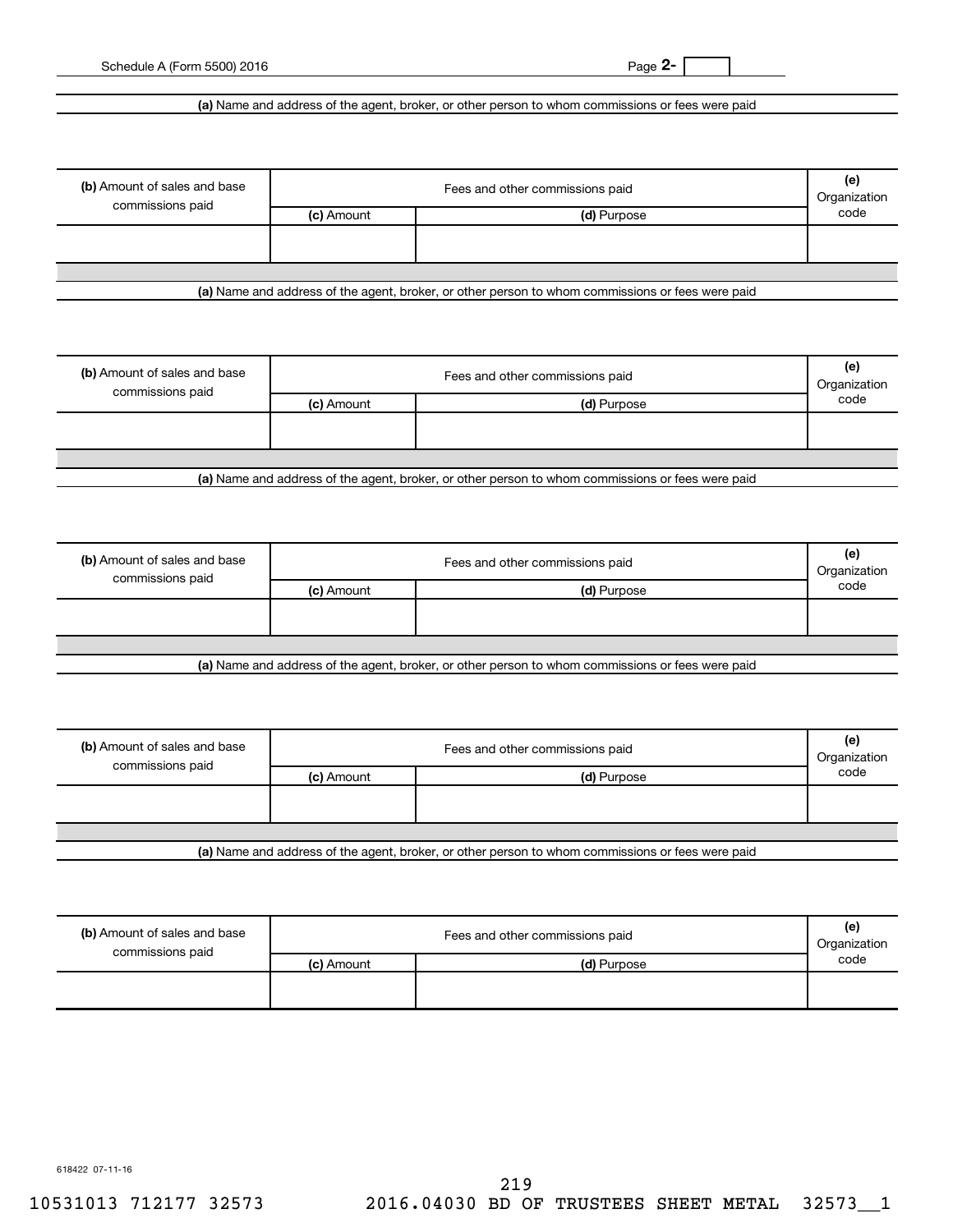|--|--|

|    | Part II<br><b>Investment and Annuity Contract Information</b>                                                                                                                                                                  |                         |         |
|----|--------------------------------------------------------------------------------------------------------------------------------------------------------------------------------------------------------------------------------|-------------------------|---------|
|    | Where individual contracts are provided, the entire group of such individual contracts with each carrier may be treated as a unit for<br>purposes of this report.                                                              |                         |         |
| 4  |                                                                                                                                                                                                                                | $\overline{\mathbf{4}}$ | 189,453 |
| 5  |                                                                                                                                                                                                                                | 5                       |         |
| 6  | <b>Contracts With Allocated Funds:</b>                                                                                                                                                                                         |                         |         |
|    | <b>a</b> State the basis of premium rates $\blacktriangleright$                                                                                                                                                                |                         |         |
| b  |                                                                                                                                                                                                                                | 6b                      |         |
| C  | Premiums due but unpaid at the end of the year manufactured contains and an extraordinary premiums due but unpaid at the end of the year manufactured contains and an extraordinary present of the state of the state of the s | 6с                      |         |
|    | If the carrier, service, or other organization incurred any specific costs in connection with<br>a                                                                                                                             |                         |         |
|    | the acquisition or retention of the contract or policy, enter amount manufactured controller and the acquisition or retention of the contract or policy, enter amount                                                          | 6d                      |         |
|    | Specify nature of costs                                                                                                                                                                                                        |                         |         |
|    | <b>e</b> Type of contract: $(1)$   individual policies<br>(2)<br>group deferred annuity                                                                                                                                        |                         |         |
|    | $\vert$ other (specify) $\blacktriangleright$<br>(3)                                                                                                                                                                           |                         |         |
|    | If contract purchased, in whole or in part, to distribute benefits from a terminating plan, check here                                                                                                                         |                         |         |
| 7  | Contracts With Unallocated Funds (Do not include portions of these contracts maintained in separate accounts)                                                                                                                  |                         |         |
| а  | Type of contract: (1)<br>deposit administration<br>(2)<br>immediate participation guarantee                                                                                                                                    |                         |         |
|    | guaranteed investment<br>(4)<br>(3)<br>other $\blacktriangleright$                                                                                                                                                             |                         |         |
|    |                                                                                                                                                                                                                                |                         |         |
|    |                                                                                                                                                                                                                                |                         |         |
|    |                                                                                                                                                                                                                                | 7b                      |         |
|    | 7c(1)<br>C Additions: (1) Contributions deposited during the year                                                                                                                                                              |                         |         |
|    | 7c(2)                                                                                                                                                                                                                          |                         |         |
|    | 7c(3)                                                                                                                                                                                                                          |                         |         |
|    | 7c(4)                                                                                                                                                                                                                          |                         |         |
|    | 7c(5)<br>(5)                                                                                                                                                                                                                   |                         |         |
|    |                                                                                                                                                                                                                                |                         |         |
|    |                                                                                                                                                                                                                                |                         |         |
|    |                                                                                                                                                                                                                                |                         |         |
|    |                                                                                                                                                                                                                                |                         |         |
|    |                                                                                                                                                                                                                                | 7c(6)                   | 0       |
|    |                                                                                                                                                                                                                                | 7d                      |         |
| е  | Deductions:                                                                                                                                                                                                                    |                         |         |
|    | (1) Disbursed from fund to pay benefits or purchase annuities during year<br>7e(1)<br>$\ldots$                                                                                                                                 |                         |         |
|    | 7e(2)<br>(2) Administration charge made by carrier                                                                                                                                                                             |                         |         |
|    | 7e(3)                                                                                                                                                                                                                          |                         |         |
|    | 7e(4)<br>(4)                                                                                                                                                                                                                   |                         |         |
|    |                                                                                                                                                                                                                                |                         |         |
|    |                                                                                                                                                                                                                                |                         |         |
|    |                                                                                                                                                                                                                                |                         |         |
|    |                                                                                                                                                                                                                                |                         |         |
|    |                                                                                                                                                                                                                                | 7e(5)                   | 0       |
| Ť. |                                                                                                                                                                                                                                | 7f                      |         |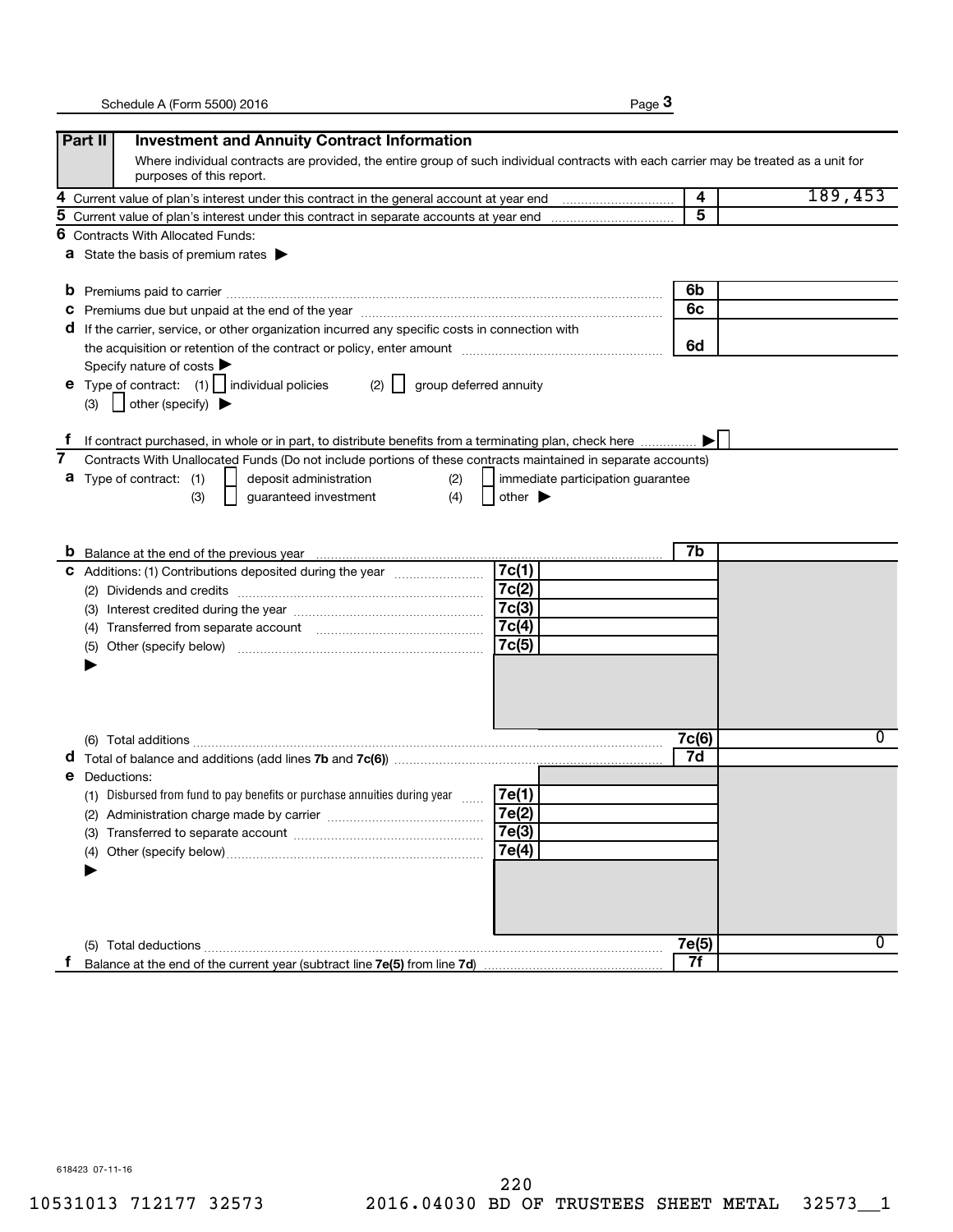**4**

|                | Part III<br><b>Welfare Benefit Contract Information</b>                                                                                                                                                                                                                                                                                                                                                                   |                       |                         |                           |                         |
|----------------|---------------------------------------------------------------------------------------------------------------------------------------------------------------------------------------------------------------------------------------------------------------------------------------------------------------------------------------------------------------------------------------------------------------------------|-----------------------|-------------------------|---------------------------|-------------------------|
|                | If more than one contract covers the same group of employees of the same employer(s) or members of the same<br>employee organization(s), the information may be combined for reporting purposes if such contracts are experience-rated<br>as a unit. Where contracts cover individual employees, the entire group of such individual contracts with each carrier may be<br>treated as a unit for purposes of this report. |                       |                         |                           |                         |
| 8              | Benefit and contract type (check all applicable boxes)                                                                                                                                                                                                                                                                                                                                                                    |                       |                         |                           |                         |
|                | Health (other than dental or vision)<br>b I l<br>Dental<br>a                                                                                                                                                                                                                                                                                                                                                              |                       | Vision<br>c l           |                           | d<br>Life insurance     |
|                | Temporary disability (accident and sickness) $f$<br>е<br>  Long-term disability                                                                                                                                                                                                                                                                                                                                           |                       | g <sub>1</sub>          | Supplemental unemployment | h.<br>Prescription drug |
|                | п<br>Stop loss (large deductible)<br>HMO contract<br>J.                                                                                                                                                                                                                                                                                                                                                                   |                       | $k \mid$   PPO contract |                           | Indemnity contract      |
|                | m<br>Other (specify)                                                                                                                                                                                                                                                                                                                                                                                                      |                       |                         |                           |                         |
| $\overline{9}$ | Experience-rated contracts:                                                                                                                                                                                                                                                                                                                                                                                               |                       |                         |                           |                         |
| а              | Premiums: (1) Amount received                                                                                                                                                                                                                                                                                                                                                                                             | 9a(1)                 |                         |                           |                         |
|                | (2) Increase (decrease) in amount due but unpaid                                                                                                                                                                                                                                                                                                                                                                          | 9a(2)                 |                         |                           |                         |
|                | (3) Increase (decrease) in unearned premium reserve                                                                                                                                                                                                                                                                                                                                                                       | 9a(3)                 |                         |                           |                         |
|                |                                                                                                                                                                                                                                                                                                                                                                                                                           |                       |                         | 9a(4)                     |                         |
| b              |                                                                                                                                                                                                                                                                                                                                                                                                                           | 9b(1)                 |                         |                           |                         |
|                |                                                                                                                                                                                                                                                                                                                                                                                                                           | 9b(2)                 |                         |                           |                         |
|                |                                                                                                                                                                                                                                                                                                                                                                                                                           |                       |                         | 9b(3)                     |                         |
|                |                                                                                                                                                                                                                                                                                                                                                                                                                           |                       |                         | 9b(4)                     |                         |
| с              | Remainder of premium: (1) Retention charges (on an accrual basis) -                                                                                                                                                                                                                                                                                                                                                       |                       |                         |                           |                         |
|                |                                                                                                                                                                                                                                                                                                                                                                                                                           | 9c(1)(A)              |                         |                           |                         |
|                | (B)                                                                                                                                                                                                                                                                                                                                                                                                                       | 9c(1)(B)              |                         |                           |                         |
|                | (C)                                                                                                                                                                                                                                                                                                                                                                                                                       | 9c(1)(C)              |                         |                           |                         |
|                | (D)                                                                                                                                                                                                                                                                                                                                                                                                                       | 9c(1)(D)              |                         |                           |                         |
|                | (E)                                                                                                                                                                                                                                                                                                                                                                                                                       | 9c(1)(E)              |                         |                           |                         |
|                | (F)                                                                                                                                                                                                                                                                                                                                                                                                                       | 9c(1)(F)              |                         |                           |                         |
|                | (G)                                                                                                                                                                                                                                                                                                                                                                                                                       | $\overline{9c(1)(G)}$ |                         |                           |                         |
|                |                                                                                                                                                                                                                                                                                                                                                                                                                           |                       |                         | 9c(1)(H)                  |                         |
|                | (2) Dividends or retroactive rate refunds. (These amounts were   paid in cash, or   credited.)                                                                                                                                                                                                                                                                                                                            |                       |                         | 9c(2)                     |                         |
| d              | Status of policyholder reserves at end of year: (1) Amount held to provide benefits after retirement                                                                                                                                                                                                                                                                                                                      |                       |                         | 9d(1)                     |                         |
|                |                                                                                                                                                                                                                                                                                                                                                                                                                           |                       |                         | 9d(2)                     |                         |
|                |                                                                                                                                                                                                                                                                                                                                                                                                                           |                       |                         | 9d(3)                     |                         |
| е              | Dividends or retroactive rate refunds due. (Do not include amount entered in line 9c(2)                                                                                                                                                                                                                                                                                                                                   |                       |                         | 9e                        |                         |
| 10             | Nonexperience-rated contracts:                                                                                                                                                                                                                                                                                                                                                                                            |                       |                         |                           |                         |
| а              |                                                                                                                                                                                                                                                                                                                                                                                                                           |                       |                         | 10a                       |                         |
| b              | If the carrier, service, or other organization incurred any specific costs in connection with                                                                                                                                                                                                                                                                                                                             |                       |                         |                           |                         |
|                | the acquisition or retention of the contract or policy, other than reported in Part I, line 2                                                                                                                                                                                                                                                                                                                             |                       |                         |                           |                         |
|                | above, report amount                                                                                                                                                                                                                                                                                                                                                                                                      |                       |                         | 10b                       |                         |
|                | Specify nature of costs                                                                                                                                                                                                                                                                                                                                                                                                   |                       |                         |                           |                         |

11 Did the insurance company fail to provide any information necessary to complete Schedule A? 12 If the answer to line 11 is "Yes," specify the information not provided. **X No Part IV Provision of Information**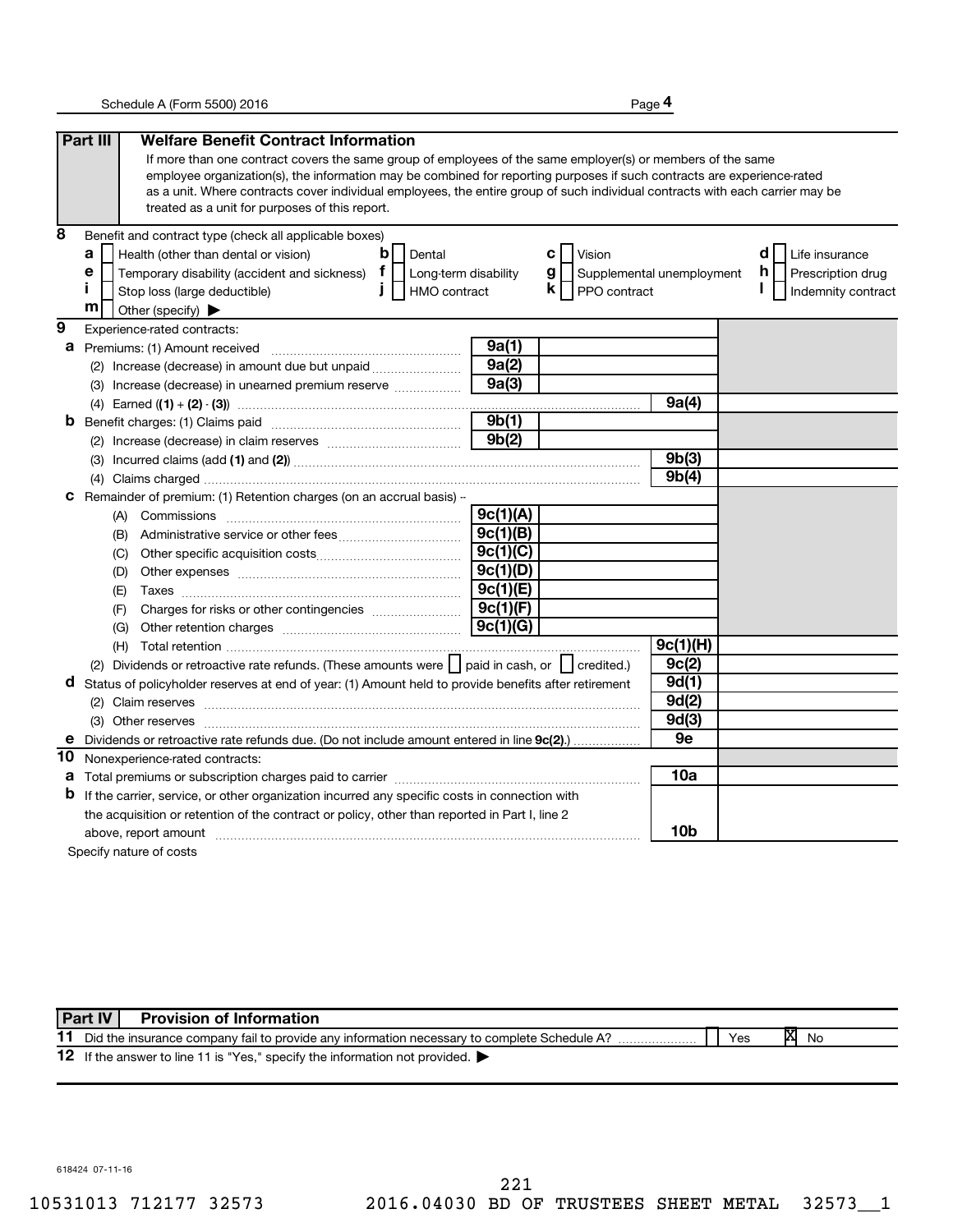| <b>SCHEDULE D</b><br>(Form 5500)                                                                         |                              | <b>DFE/Participating Plan Information</b>                                                              |                                          |                                                    | OMB No. 1210-0110                                 |  |
|----------------------------------------------------------------------------------------------------------|------------------------------|--------------------------------------------------------------------------------------------------------|------------------------------------------|----------------------------------------------------|---------------------------------------------------|--|
| Department of the Treasury<br>Internal Revenue Service                                                   |                              | This schedule is required to be filed under section 104 of the Employee                                |                                          |                                                    | 2016                                              |  |
| Department of Labor                                                                                      |                              | Retirement Income Security Act of 1974 (ERISA).                                                        |                                          |                                                    |                                                   |  |
| Employee Benefits Security Administration                                                                |                              | File as an attachment to Form 5500.                                                                    |                                          |                                                    | This Form is Open to<br><b>Public Inspection.</b> |  |
| For calendar plan year 2016 or fiscal plan year beginning                                                |                              | 01/01/2016<br>and ending                                                                               |                                          | 12/31/2016                                         |                                                   |  |
| A Name of plan<br>SHEET METAL WORKERS'                                                                   | NATIONAL PENSION FUND        |                                                                                                        | <b>B</b> Three-digit<br>plan number (PN) |                                                    | 001                                               |  |
| C Plan or DFE sponsor's name as shown on line 2a of Form 5500<br>OF TRUSTEES SHEET METAL WORKERS'<br>BD. |                              | NATIONAL PENSIO                                                                                        | D                                        | Employer Identification Number (EIN)<br>52-6112463 |                                                   |  |
| Part I<br>(Complete as many entries as needed to report all interests in DFEs)                           |                              | Information on interests in MTIAs, CCTs, PSAs, and 103-12 IEs (to be completed by plans and DFEs)      |                                          |                                                    |                                                   |  |
| а                                                                                                        |                              | Name of MTIA, CCT, PSA, or 103-12 IE: MULTI EMPLOYER PROPERTY TRUST                                    |                                          |                                                    |                                                   |  |
| Name of sponsor of entity listed in (a): NEWTOWER TRUST COMPANY<br>b                                     |                              |                                                                                                        |                                          |                                                    |                                                   |  |
| EIN-PN 20-1641876 001<br>c                                                                               | $d$ Entity<br>C<br>code      | <b>e</b> Dollar value of interest in MTIA, CCT, PSA,<br>or 103-12 IE at end of year (see instructions) |                                          |                                                    | 96,875,764.                                       |  |
|                                                                                                          |                              | Name of MTIA, CCT, PSA, or 103-12 IE: COLLECTIVE SHORT TERM INVEST FUND                                |                                          |                                                    |                                                   |  |
| a                                                                                                        |                              |                                                                                                        |                                          |                                                    |                                                   |  |
| Name of sponsor of entity listed in (a): BNY MELLON<br>b                                                 |                              |                                                                                                        |                                          |                                                    |                                                   |  |
| EIN-PN 13-6154008 003<br>c                                                                               | <b>d</b> Entity<br>C<br>code | <b>e</b> Dollar value of interest in MTIA, CCT, PSA,<br>or 103-12 IE at end of year (see instructions) |                                          |                                                    | 185,957,036.                                      |  |
|                                                                                                          |                              |                                                                                                        |                                          |                                                    |                                                   |  |
| Name of MTIA, CCT, PSA, or 103-12 IE: AEW CORE PROPERTY TRUST<br>a                                       |                              |                                                                                                        |                                          |                                                    |                                                   |  |
| Name of sponsor of entity listed in (a): AEW CORE PROPERTY TRUST<br>b                                    |                              |                                                                                                        |                                          |                                                    |                                                   |  |
| EIN-PN 26-0557406 000<br>c                                                                               | $d$ Entity<br>C<br>code      | <b>e</b> Dollar value of interest in MTIA, CCT, PSA,<br>or 103-12 IE at end of year (see instructions) |                                          |                                                    | 70,995,181.                                       |  |
|                                                                                                          |                              |                                                                                                        |                                          |                                                    |                                                   |  |
| Name of MTIA, CCT, PSA, or 103-12 IE: AFL-CIO EQUITY INDEX FUND<br>a                                     |                              |                                                                                                        |                                          |                                                    |                                                   |  |
| Name of sponsor of entity listed in (a): CHEVY CHASE<br>b                                                |                              | TRUST                                                                                                  |                                          |                                                    |                                                   |  |
|                                                                                                          | <b>d</b> Entity              | <b>e</b> Dollar value of interest in MTIA, CCT, PSA,                                                   |                                          |                                                    |                                                   |  |
| $EINPN$ 27-3350609<br>010<br>c                                                                           | C<br>code                    | or 103-12 IE at end of year (see instructions)                                                         |                                          |                                                    | 505,406,473.                                      |  |
| Name of MTIA, CCT, PSA, or 103-12 IE: EB<br>а                                                            | DV                           | LARGE CAP<br>GROWTH STOCK INDEX                                                                        |                                          |                                                    |                                                   |  |
| Name of sponsor of entity listed in (a): BNY MELLON<br>b                                                 |                              |                                                                                                        |                                          |                                                    |                                                   |  |
|                                                                                                          | $d$ Entity                   | e Dollar value of interest in MTIA, CCT, PSA,                                                          |                                          |                                                    |                                                   |  |
| EIN-PN 25-6078093 003<br>c                                                                               | $\mathbf C$<br>code          | or 103-12 IE at end of year (see instructions)                                                         |                                          |                                                    | 157,021,363.                                      |  |
| Name of MTIA, CCT, PSA, or 103-12 IE: EB<br>а                                                            | DV LARGE CAP                 | VALUE STOCK INDEX                                                                                      |                                          |                                                    |                                                   |  |
| Name of sponsor of entity listed in (a): BNY MELLON<br>b                                                 |                              |                                                                                                        |                                          |                                                    |                                                   |  |
|                                                                                                          | $d$ Entity                   | e Dollar value of interest in MTIA, CCT, PSA,                                                          |                                          |                                                    |                                                   |  |
| EIN-PN 25-6078093 005<br>c                                                                               | C<br>code                    | or 103-12 IE at end of year (see instructions)                                                         |                                          |                                                    | 232,575,637.                                      |  |
| Name of MTIA, CCT, PSA, or 103-12 IE: EB DV EMERGING MARKETS<br>а                                        |                              | <b>INDEX</b>                                                                                           |                                          |                                                    |                                                   |  |
|                                                                                                          |                              |                                                                                                        |                                          |                                                    |                                                   |  |
| Name of sponsor of entity listed in (a): BNY MELLON<br>b                                                 | <b>d</b> Entity              | e Dollar value of interest in MTIA, CCT, PSA,                                                          |                                          |                                                    |                                                   |  |
| EIN-PN 25-6078093 189<br>c                                                                               | С<br>code                    | or 103-12 IE at end of year (see instructions)                                                         |                                          |                                                    | 82,824,450.                                       |  |
| For Paperwork Reduction Act Notice, see the Instructions for Form 5500.                                  |                              |                                                                                                        |                                          |                                                    | Schedule D (Form 5500) 2016<br>v. 160205          |  |
|                                                                                                          |                              |                                                                                                        |                                          |                                                    |                                                   |  |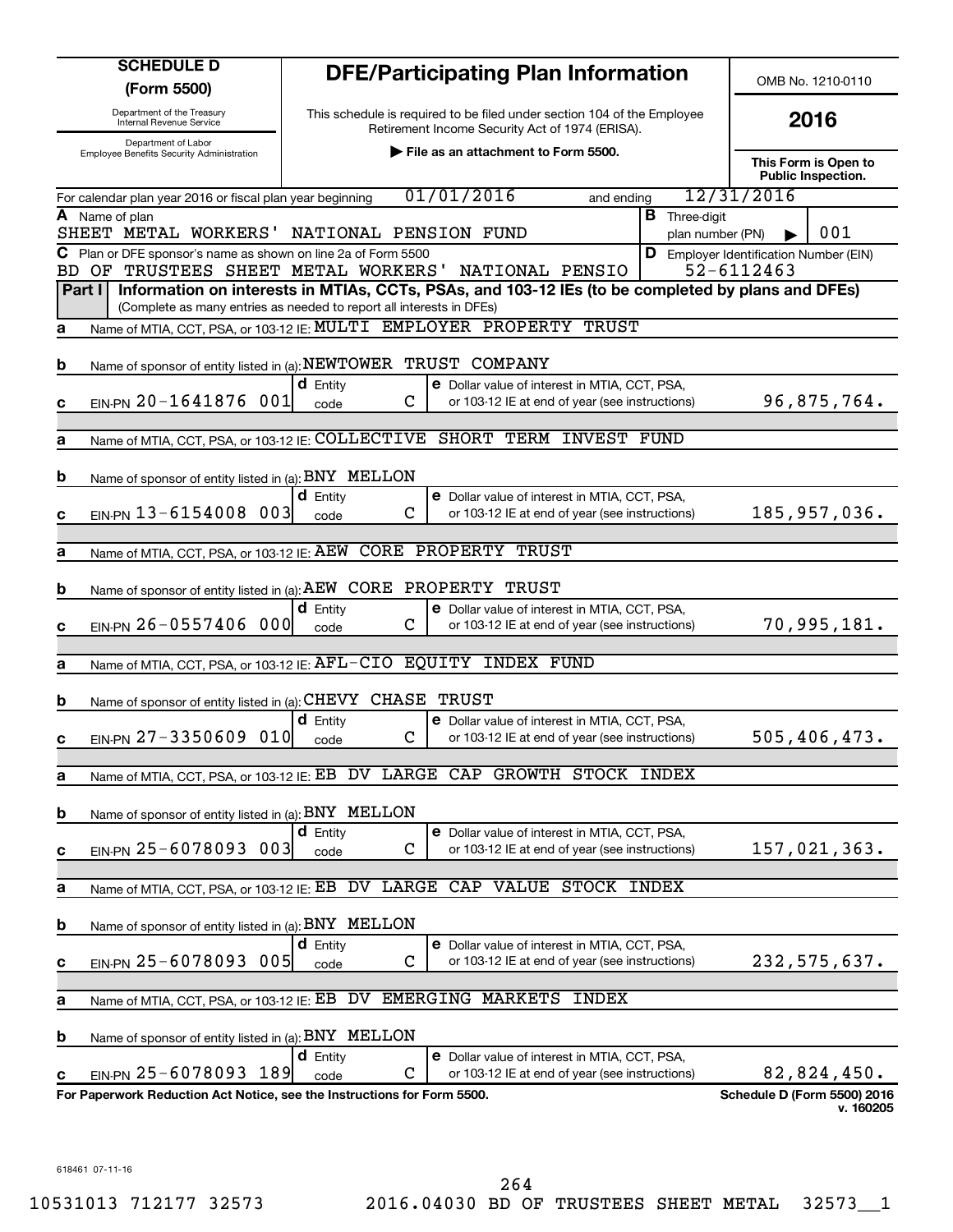|   | Schedule D (Form 5500) 2016              |                         | Page 2-                                                                                                |
|---|------------------------------------------|-------------------------|--------------------------------------------------------------------------------------------------------|
| а | Name of MTIA, CCT, PSA, or 103-12 IE:    |                         |                                                                                                        |
| b | Name of sponsor of entity listed in (a): |                         |                                                                                                        |
|   |                                          | $d$ Entity              | e Dollar value of interest in MTIA, CCT, PSA,                                                          |
| с | EIN-PN                                   | code                    | or 103-12 IE at end of year (see instructions)                                                         |
| а | Name of MTIA, CCT, PSA, or 103-12 IE:    |                         |                                                                                                        |
| b | Name of sponsor of entity listed in (a): |                         |                                                                                                        |
|   |                                          | $d$ Entity              | e Dollar value of interest in MTIA, CCT, PSA,<br>or 103-12 IE at end of year (see instructions)        |
| с | EIN-PN                                   | code                    |                                                                                                        |
| а | Name of MTIA, CCT, PSA, or 103-12 IE:    |                         |                                                                                                        |
| b | Name of sponsor of entity listed in (a): |                         |                                                                                                        |
|   |                                          | $d$ Entity              | e Dollar value of interest in MTIA, CCT, PSA,                                                          |
| с | EIN-PN                                   | code                    | or 103-12 IE at end of year (see instructions)                                                         |
| а | Name of MTIA, CCT, PSA, or 103-12 IE:    |                         |                                                                                                        |
| b | Name of sponsor of entity listed in (a): |                         |                                                                                                        |
|   |                                          | <b>d</b> Entity         | e Dollar value of interest in MTIA, CCT, PSA,<br>or 103-12 IE at end of year (see instructions)        |
| с | EIN-PN                                   | code                    |                                                                                                        |
| а | Name of MTIA, CCT, PSA, or 103-12 IE:    |                         |                                                                                                        |
| b | Name of sponsor of entity listed in (a): |                         |                                                                                                        |
|   |                                          | <b>d</b> Entity         | e Dollar value of interest in MTIA, CCT, PSA,<br>or 103-12 IE at end of year (see instructions)        |
| с | EIN-PN                                   | code                    |                                                                                                        |
| a | Name of MTIA, CCT, PSA, or 103-12 IE:    |                         |                                                                                                        |
| D | Name of sponsor of entity listed in (a): |                         |                                                                                                        |
|   |                                          | <b>d</b> Entity         | e Dollar value of interest in MTIA, CCT, PSA,<br>or 103-12 IE at end of year (see instructions)        |
| с | EIN-PN                                   | code                    |                                                                                                        |
| а | Name of MTIA, CCT, PSA, or 103-12 IE:    |                         |                                                                                                        |
| b | Name of sponsor of entity listed in (a): |                         |                                                                                                        |
| С | EIN-PN                                   | $d$ Entity<br>code      | <b>e</b> Dollar value of interest in MTIA, CCT, PSA,<br>or 103-12 IE at end of year (see instructions) |
|   |                                          |                         |                                                                                                        |
| а | Name of MTIA, CCT, PSA, or 103-12 IE:    |                         |                                                                                                        |
| b | Name of sponsor of entity listed in (a): |                         |                                                                                                        |
| С | EIN-PN                                   | $d$ Entity<br>code      | <b>e</b> Dollar value of interest in MTIA, CCT, PSA,<br>or 103-12 IE at end of year (see instructions) |
|   |                                          |                         |                                                                                                        |
| а | Name of MTIA, CCT, PSA, or 103-12 IE:    |                         |                                                                                                        |
| b | Name of sponsor of entity listed in (a): |                         |                                                                                                        |
| C | EIN-PN                                   | <b>d</b> Entity<br>code | <b>e</b> Dollar value of interest in MTIA, CCT, PSA,<br>or 103-12 IE at end of year (see instructions) |
|   |                                          |                         |                                                                                                        |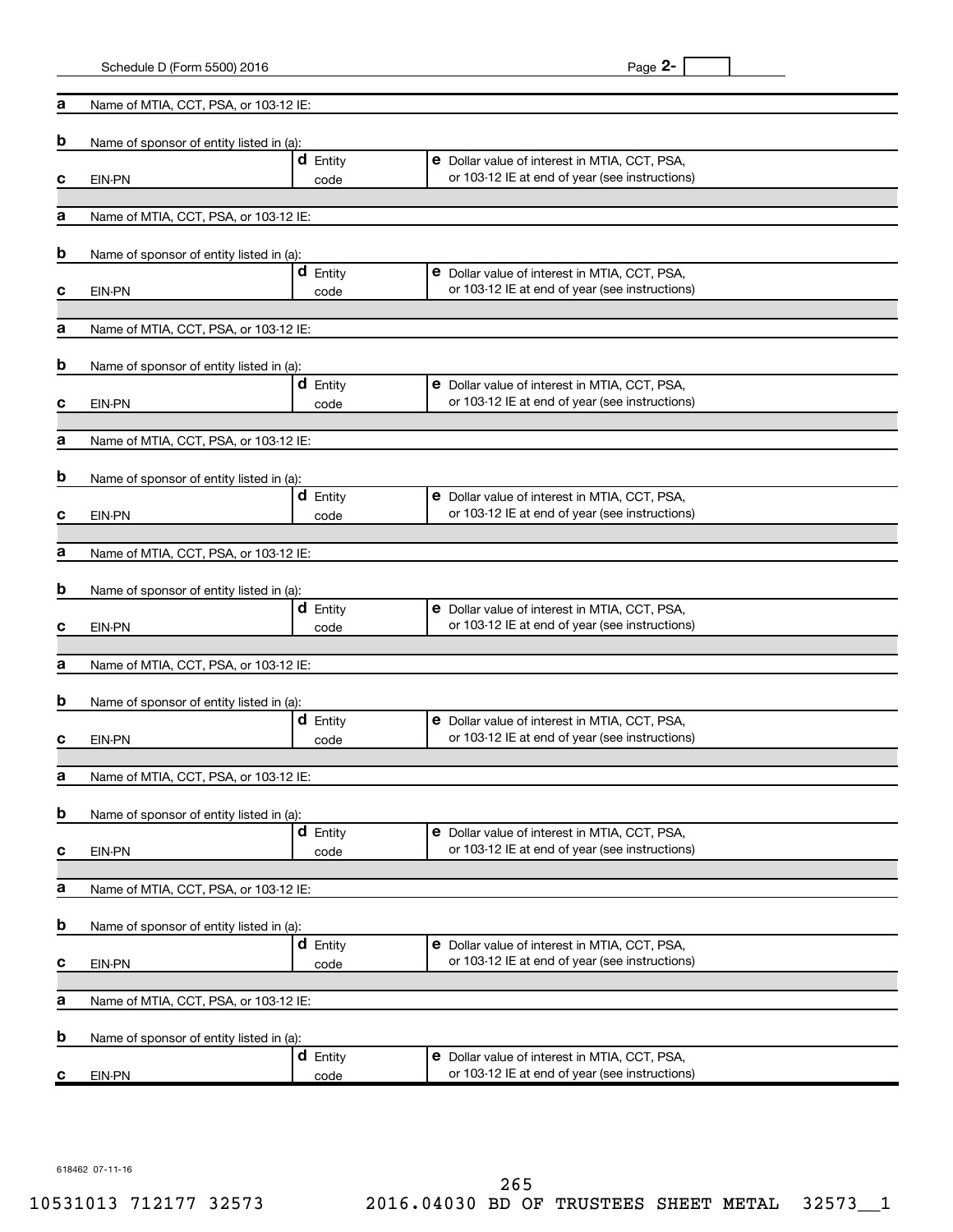| Schedule D (Form 5500) 2016 |  | Page |
|-----------------------------|--|------|
|                             |  |      |

|                                | <b>Part II</b><br>Information on Participating Plans (to be completed by DFEs)<br>(Complete as many entries as needed to report all participating plans) |             |        |
|--------------------------------|----------------------------------------------------------------------------------------------------------------------------------------------------------|-------------|--------|
|                                | Plan name                                                                                                                                                |             |        |
| a<br>$\overline{b}$            | Name of                                                                                                                                                  | $\mathbf c$ | EIN-PN |
|                                | plan sponsor                                                                                                                                             |             |        |
|                                |                                                                                                                                                          |             |        |
| a                              | Plan name                                                                                                                                                |             |        |
| $\overline{b}$                 | Name of                                                                                                                                                  | $\mathbf c$ | EIN-PN |
|                                | plan sponsor                                                                                                                                             |             |        |
|                                |                                                                                                                                                          |             |        |
| a                              | Plan name                                                                                                                                                |             |        |
| $\overline{b}$                 | Name of                                                                                                                                                  | $\mathbf c$ | EIN-PN |
|                                | plan sponsor                                                                                                                                             |             |        |
|                                |                                                                                                                                                          |             |        |
| a                              | Plan name                                                                                                                                                |             |        |
| $\overline{b}$                 | Name of                                                                                                                                                  | $\mathbf c$ | EIN-PN |
|                                | plan sponsor                                                                                                                                             |             |        |
|                                |                                                                                                                                                          |             |        |
| a                              | Plan name                                                                                                                                                |             |        |
| $\boldsymbol{\mathsf{b}}$      | Name of                                                                                                                                                  | $\mathbf c$ | EIN-PN |
|                                | plan sponsor                                                                                                                                             |             |        |
|                                |                                                                                                                                                          |             |        |
| a<br>$\boldsymbol{\mathsf{b}}$ | Plan name<br>Name of                                                                                                                                     | $\mathbf c$ | EIN-PN |
|                                | plan sponsor                                                                                                                                             |             |        |
|                                |                                                                                                                                                          |             |        |
| a                              | Plan name                                                                                                                                                |             |        |
| $\boldsymbol{\mathsf{b}}$      | Name of                                                                                                                                                  | $\mathbf c$ | EIN-PN |
|                                | plan sponsor                                                                                                                                             |             |        |
|                                |                                                                                                                                                          |             |        |
| a                              | Plan name                                                                                                                                                |             |        |
| $\boldsymbol{\mathsf{b}}$      | Name of                                                                                                                                                  | $\mathbf c$ | EIN-PN |
|                                | plan sponsor                                                                                                                                             |             |        |
|                                |                                                                                                                                                          |             |        |
| а                              | Plan name                                                                                                                                                |             |        |
| $\boldsymbol{\mathsf{b}}$      | Name of                                                                                                                                                  | $\mathbf c$ | EIN-PN |
|                                | plan sponsor                                                                                                                                             |             |        |
|                                |                                                                                                                                                          |             |        |
| a                              | Plan name                                                                                                                                                |             |        |
| $\overline{\mathbf{b}}$        | Name of                                                                                                                                                  | C           | EIN-PN |
|                                | plan sponsor                                                                                                                                             |             |        |
|                                |                                                                                                                                                          |             |        |
| a<br>$\boldsymbol{\mathsf{b}}$ | Plan name                                                                                                                                                | $\mathbf c$ |        |
|                                | Name of                                                                                                                                                  |             | EIN-PN |
|                                | plan sponsor                                                                                                                                             |             |        |
| a                              | Plan name                                                                                                                                                |             |        |
| $\boldsymbol{\mathsf{b}}$      | Name of                                                                                                                                                  | C           | EIN-PN |
|                                | plan sponsor                                                                                                                                             |             |        |
|                                |                                                                                                                                                          |             |        |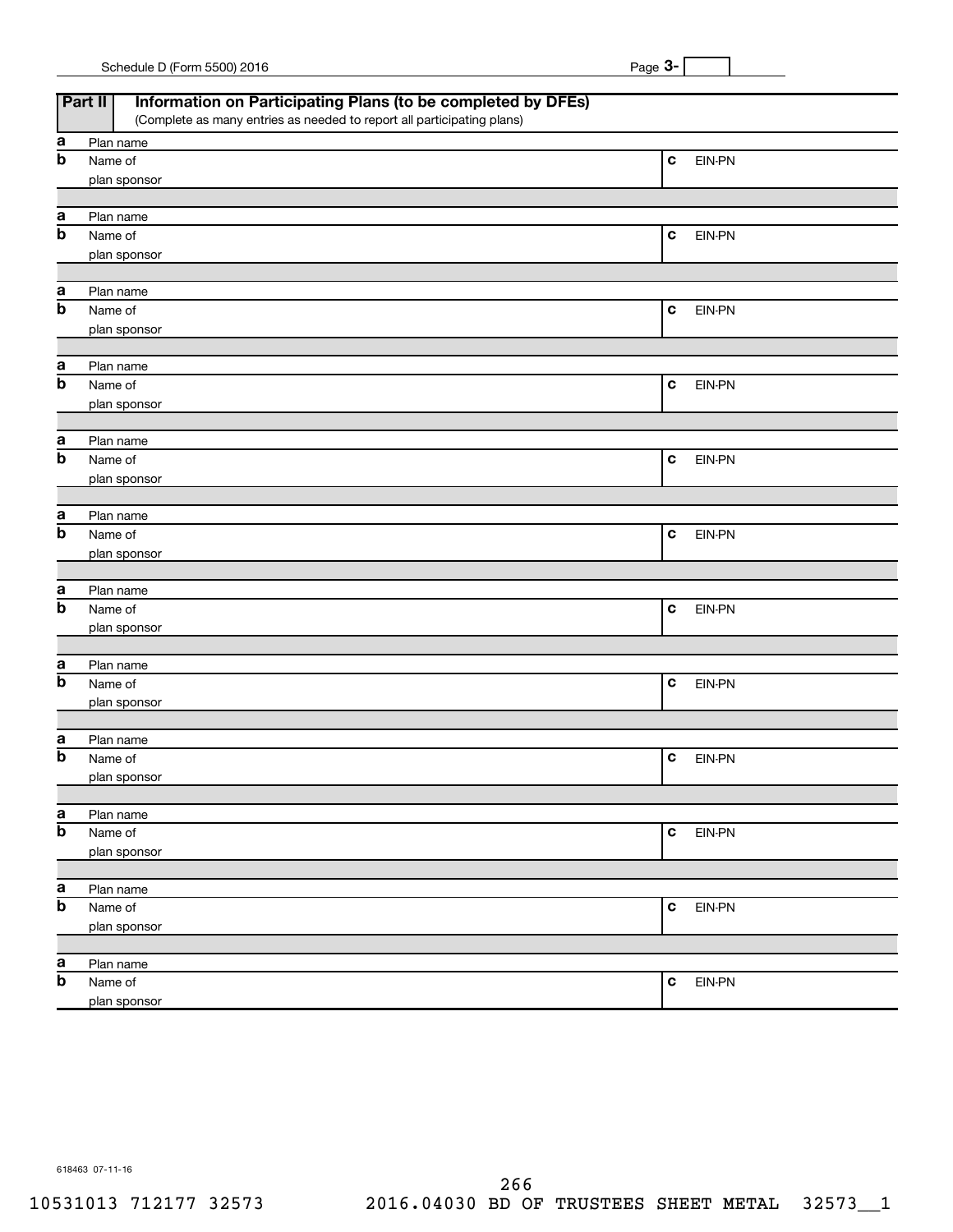| <b>SCHEDULE H</b><br><b>Financial Information</b><br>(Form 5500)                                                                                                                                                                                                                                                                                                                                                                                                                                                                                                                                                                                                                                                                                           |                                          |            |                                      |            | OMB No. 1210-0110                         |                               |         |
|------------------------------------------------------------------------------------------------------------------------------------------------------------------------------------------------------------------------------------------------------------------------------------------------------------------------------------------------------------------------------------------------------------------------------------------------------------------------------------------------------------------------------------------------------------------------------------------------------------------------------------------------------------------------------------------------------------------------------------------------------------|------------------------------------------|------------|--------------------------------------|------------|-------------------------------------------|-------------------------------|---------|
| This schedule is required to be filed under section 104 of the Employee<br>Internal Revenue Service<br>Retirement Income Security Act of 1974 (ERISA), and section 6058(a) of the<br>Department of Labor<br>Internal Revenue Code (the Code).<br><b>Employee Benefits Security</b>                                                                                                                                                                                                                                                                                                                                                                                                                                                                         |                                          | 2016       |                                      |            |                                           |                               |         |
| Administration<br>File as an attachment to Form 5500.<br>Pension Benefit Guaranty Corporation                                                                                                                                                                                                                                                                                                                                                                                                                                                                                                                                                                                                                                                              |                                          |            |                                      |            | This Form is Open<br>to Public Inspection |                               |         |
| 01/01/2016<br>For calendar plan year 2016 or fiscal plan year beginning                                                                                                                                                                                                                                                                                                                                                                                                                                                                                                                                                                                                                                                                                    |                                          | and ending |                                      | 12/31/2016 |                                           |                               |         |
| A Name of plan                                                                                                                                                                                                                                                                                                                                                                                                                                                                                                                                                                                                                                                                                                                                             |                                          |            | <b>B</b> Three-digit                 |            |                                           |                               |         |
|                                                                                                                                                                                                                                                                                                                                                                                                                                                                                                                                                                                                                                                                                                                                                            |                                          |            | plan number (PN)                     |            |                                           | 001                           |         |
| SHEET METAL WORKERS' NATIONAL PENSION FUND                                                                                                                                                                                                                                                                                                                                                                                                                                                                                                                                                                                                                                                                                                                 |                                          |            |                                      |            |                                           |                               |         |
| $\mathbf C$ Plan sponsor's name as shown on line 2a of Form 5500                                                                                                                                                                                                                                                                                                                                                                                                                                                                                                                                                                                                                                                                                           |                                          | D          | Employer Identification Number (EIN) |            |                                           |                               |         |
| TRUSTEES SHEET METAL WORKERS'<br>NATIONAL PENSIO<br>OF.<br>BD.                                                                                                                                                                                                                                                                                                                                                                                                                                                                                                                                                                                                                                                                                             |                                          |            | 52-6112463                           |            |                                           |                               |         |
| Part I<br><b>Asset and Liability Statement</b>                                                                                                                                                                                                                                                                                                                                                                                                                                                                                                                                                                                                                                                                                                             |                                          |            |                                      |            |                                           |                               |         |
| Current value of plan assets and liabilities at the beginning and end of the plan year. Combine the value of plan assets held in more than one<br>1<br>trust. Report the value of the plan's interest in a commingled fund containing the assets of more than one plan on a line-by-line basis unless the<br>value is reportable on lines 1c(9) through 1c(14). Do not enter the value of that portion of an insurance contract which guarantees, during this<br>plan year, to pay a specific dollar benefit at a future date. Round off amounts to the nearest dollar. MTIAs, CCTs, PSAs, and 103-12 IEs do not<br>complete lines 1b(1), 1b(2), 1c(8), 1g, 1h, and 1i. CCTs, PSAs, and 103-12 IEs also do not complete lines 1d and 1e. See instructions. |                                          |            |                                      |            |                                           |                               |         |
| <b>Assets</b>                                                                                                                                                                                                                                                                                                                                                                                                                                                                                                                                                                                                                                                                                                                                              |                                          |            | (a) Beginning of Year<br>79,145,762  |            |                                           | (b) End of Year<br>76,595,061 |         |
| а                                                                                                                                                                                                                                                                                                                                                                                                                                                                                                                                                                                                                                                                                                                                                          | 1a                                       |            |                                      |            |                                           |                               |         |
| b<br>Receivables (less allowance for doubtful accounts):                                                                                                                                                                                                                                                                                                                                                                                                                                                                                                                                                                                                                                                                                                   |                                          |            | 62,677,969                           |            |                                           | 60,822,781                    |         |
|                                                                                                                                                                                                                                                                                                                                                                                                                                                                                                                                                                                                                                                                                                                                                            | 1 <sub>b</sub> (1)                       |            |                                      |            |                                           |                               |         |
| (2) Participant contributions<br>SEE STATEMENT 2                                                                                                                                                                                                                                                                                                                                                                                                                                                                                                                                                                                                                                                                                                           | 1 <sub>b</sub> (2)<br>1 <sub>b</sub> (3) |            | 16,615,360                           |            |                                           | 72,032,463                    |         |
| General investments:<br>с                                                                                                                                                                                                                                                                                                                                                                                                                                                                                                                                                                                                                                                                                                                                  |                                          |            |                                      |            |                                           |                               |         |
| Interest-bearing cash (incl. money market accounts & certificates of deposit)                                                                                                                                                                                                                                                                                                                                                                                                                                                                                                                                                                                                                                                                              | 1c(1)                                    |            | $\overline{590, 108, 673}$           |            |                                           | 513, 191, 071                 |         |
| (2)                                                                                                                                                                                                                                                                                                                                                                                                                                                                                                                                                                                                                                                                                                                                                        | 1c(2)                                    |            | 316, 286, 333                        |            |                                           | 368,085,217                   |         |
| Corporate debt instruments (other than employer securities):<br>(3)                                                                                                                                                                                                                                                                                                                                                                                                                                                                                                                                                                                                                                                                                        |                                          |            |                                      |            |                                           |                               |         |
|                                                                                                                                                                                                                                                                                                                                                                                                                                                                                                                                                                                                                                                                                                                                                            | 1c(3)(A)                                 |            |                                      |            |                                           |                               |         |
|                                                                                                                                                                                                                                                                                                                                                                                                                                                                                                                                                                                                                                                                                                                                                            | 1c(3)(B)                                 |            | 388, 714, 176                        |            |                                           | 354,768,255                   |         |
| (4) Corporate stocks (other than employer securities):                                                                                                                                                                                                                                                                                                                                                                                                                                                                                                                                                                                                                                                                                                     |                                          |            |                                      |            |                                           |                               |         |
|                                                                                                                                                                                                                                                                                                                                                                                                                                                                                                                                                                                                                                                                                                                                                            | 1c(4)(A)                                 |            |                                      |            |                                           |                               |         |
| (B) Common $\frac{1}{1}$ (B) Common $\frac{1}{2}$ (B) $\frac{235}{1025}$ , 873                                                                                                                                                                                                                                                                                                                                                                                                                                                                                                                                                                                                                                                                             |                                          |            |                                      |            |                                           |                               |         |
| (5)                                                                                                                                                                                                                                                                                                                                                                                                                                                                                                                                                                                                                                                                                                                                                        | 1c(5)                                    |            | 608, 209, 541                        |            |                                           | 757,819,453                   |         |
| (6)                                                                                                                                                                                                                                                                                                                                                                                                                                                                                                                                                                                                                                                                                                                                                        | 1c(6)                                    |            | 21,600,000                           |            |                                           | 13,800,000                    |         |
| (7)                                                                                                                                                                                                                                                                                                                                                                                                                                                                                                                                                                                                                                                                                                                                                        | 1c(7)                                    |            |                                      |            |                                           |                               |         |
| Participant loans<br>(8)                                                                                                                                                                                                                                                                                                                                                                                                                                                                                                                                                                                                                                                                                                                                   | 1c(8)                                    |            |                                      |            |                                           |                               |         |
| Value of interest in common/collective trusts<br>(9)                                                                                                                                                                                                                                                                                                                                                                                                                                                                                                                                                                                                                                                                                                       | 1c(9)                                    |            | 651, 654, 6151, 331, 655, 904        |            |                                           |                               |         |
|                                                                                                                                                                                                                                                                                                                                                                                                                                                                                                                                                                                                                                                                                                                                                            |                                          |            |                                      |            |                                           |                               |         |
| Value of interest in pooled separate accounts<br>(10)                                                                                                                                                                                                                                                                                                                                                                                                                                                                                                                                                                                                                                                                                                      | 1c(10)                                   |            |                                      |            |                                           |                               |         |
| Value of interest in master trust investment accounts<br>(11)                                                                                                                                                                                                                                                                                                                                                                                                                                                                                                                                                                                                                                                                                              | 1c(11)                                   |            |                                      |            |                                           |                               |         |
| (12)                                                                                                                                                                                                                                                                                                                                                                                                                                                                                                                                                                                                                                                                                                                                                       | 1c(12)                                   |            |                                      |            |                                           |                               |         |
| Value of interest in registered investment companies (e.g., mutual funds)<br>(13)                                                                                                                                                                                                                                                                                                                                                                                                                                                                                                                                                                                                                                                                          | 1c(13)                                   |            | 233, 492, 897                        |            |                                           | 131, 341, 668                 |         |
| Value of funds held in insurance co. general account (unallocated contracts)<br>(14)<br>SEE STATEMENT 3<br>Other<br>(15)                                                                                                                                                                                                                                                                                                                                                                                                                                                                                                                                                                                                                                   | 1c(14)<br>1c(15)                         |            | 7,771,039<br>303,439                 |            |                                           | 41,921,905                    | 304,278 |

**v. 160205**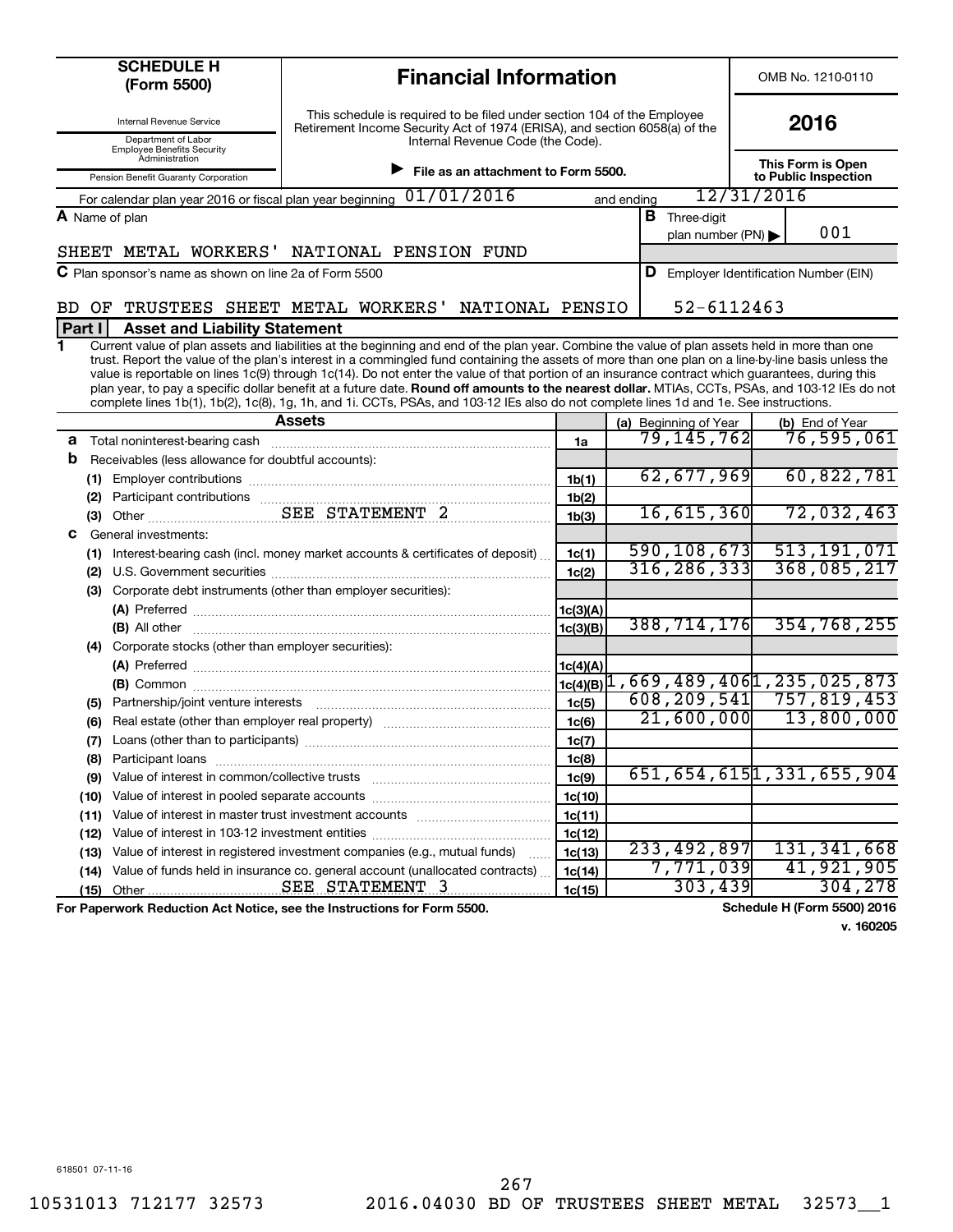| 1 d | Employer-related investments:                              |       | (a) Beginning of Year | (b) End of Year |
|-----|------------------------------------------------------------|-------|-----------------------|-----------------|
|     |                                                            | 1d(1) |                       |                 |
|     |                                                            | 1d(2) |                       |                 |
| е   | Buildings and other property used in plan operation        | 1e    | 2,725,702             | 1,680,066       |
|     | Total assets (add all amounts in lines 1a through 1e)      | 1f    | 4,648,794,912         | 4,959,043,995   |
|     | <b>Liabilities</b>                                         |       |                       |                 |
|     |                                                            | 1g    |                       |                 |
| n.  |                                                            | 1h    | 2,535,802             | 951,760         |
|     |                                                            | 1i    |                       |                 |
|     |                                                            | 1j    | 652,807,560           | 627,543,713     |
| κ   | Total liabilities (add all amounts in lines 1g through 1j) | 1k    | 655, 343, 362         | 628, 495, 473   |
|     | <b>Net Assets</b>                                          |       |                       |                 |
|     | Net assets (subtract line 1k from line 1f)                 |       | 3,993,451,550         | 4,330,548,522   |
|     |                                                            |       |                       |                 |

## **Part II Income and Expense Statement**

Plan income, expenses, and changes in net assets for the year. Include all income and expenses of the plan, including any trust(s) or separately maintained fund(s) and any payments/receipts to/from insurance carriers. Round off amounts to the nearest dollar. MTIAs, CCTs, PSAs, and 103-12 IEs do not complete lines 2a, 2b(1)(E), 2e, 2f, and 2g. **2**

|   | <b>Income</b>                                                         |          | (a) Amount  | (b) Total   |
|---|-----------------------------------------------------------------------|----------|-------------|-------------|
|   | <b>a</b> Contributions:                                               |          |             |             |
|   | (1) Received or receivable in cash from: (A) Employers                | 2a(1)(A) | 507,403,152 |             |
|   |                                                                       | 2a(1)(B) |             |             |
|   |                                                                       | 2a(1)(C) |             |             |
|   |                                                                       | 2a(2)    |             |             |
|   | (3) Total contributions. Add lines 2a(1)(A), (B), (C), and line 2a(2) | 2a(3)    |             | 507,403,152 |
| b | <b>Earnings on investments:</b>                                       |          |             |             |
|   | (1) Interest:                                                         |          |             |             |
|   | (A) Interest-bearing cash (including money market                     |          |             |             |
|   |                                                                       | 2b(1)(A) | 79,460      |             |
|   | (B) U.S. Government securities                                        | 2b(1)(B) | 6,499,899   |             |
|   | (C) Corporate debt instruments                                        | 2b(1)(C) | 18,663,585  |             |
|   |                                                                       | 2b(1)(D) |             |             |
|   |                                                                       | 2b(1)(E) |             |             |
|   |                                                                       | 2b(1)(F) | 6,806,356   |             |
|   |                                                                       | 2b(1)(G) |             | 32,049,300  |
|   |                                                                       | 2b(2)(A) | 173,675     |             |
|   |                                                                       | 2b(2)(B) | 27,110,184  |             |
|   | (C) Registered investment company shares (e.g. mutual funds)          | 2b(2)(C) | 1,743,710   |             |
|   | (D) Total dividends. Add lines 2b(2)(A), (B), and (C)                 | 2b(2)(D) |             | 29,027,569  |
|   |                                                                       | 2b(3)    |             | 573,679     |
|   | (4) Net gain (loss) on sale of assets: (A) Aggregate proceeds         | 2b(4)(A) | 835,633,032 |             |
|   | (B) Aggregate carrying amount (see instructions)                      | 2b(4)(B) | 692,992,069 |             |
|   | (C) Subtract line $2b(4)(B)$ from line $2b(4)(A)$ and enter result    | 2b(4)(C) |             | 142,640,963 |
|   | (5) Unrealized appreciation (depreciation) of assets: (A) Real estate | 2b(5)(A) |             |             |
|   |                                                                       | 2b(5)(B) | 171,079,779 |             |
|   | (C) Total unrealized appreciation of assets.                          |          |             |             |
|   |                                                                       | 2b(5)(C) |             | 171,079,779 |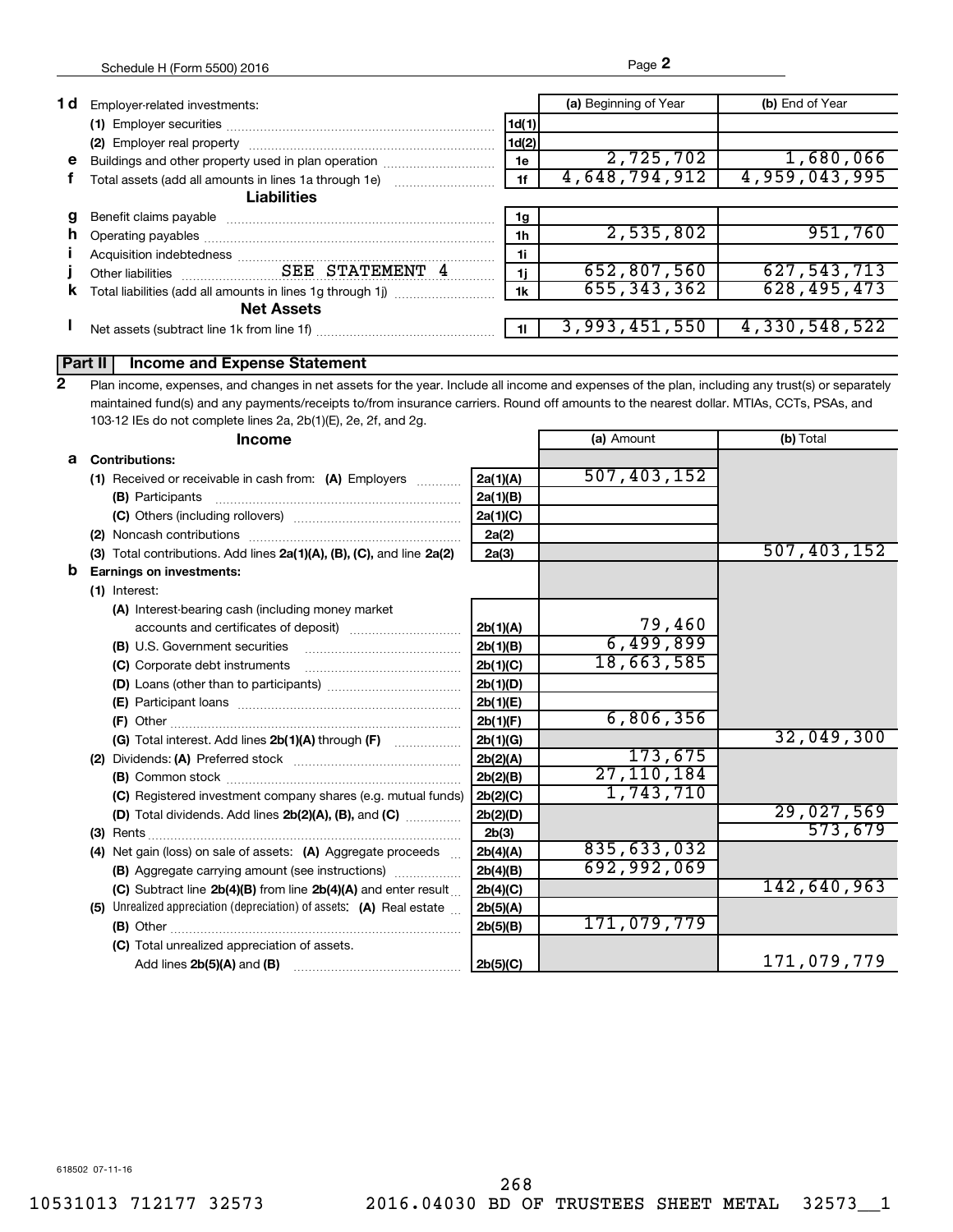|    |                                                                                                                                                                                                                                |                |    | (a) Amount |                         | (b) Total |               |
|----|--------------------------------------------------------------------------------------------------------------------------------------------------------------------------------------------------------------------------------|----------------|----|------------|-------------------------|-----------|---------------|
|    |                                                                                                                                                                                                                                | 2b(6)          |    |            |                         |           | 1,049,198     |
|    | (7) Net investment gain (loss) from pooled separate accounts                                                                                                                                                                   | 2b(7)          |    |            |                         |           |               |
|    | (8) Net investment gain (loss) from master trust investment accounts                                                                                                                                                           | 2b(8)          |    |            |                         |           |               |
|    |                                                                                                                                                                                                                                | 2b(9)          |    |            |                         |           |               |
|    | (10) Net investment gain (loss) from registered investment companies                                                                                                                                                           |                |    |            |                         |           |               |
|    |                                                                                                                                                                                                                                | 2b(10)         |    |            |                         |           | $-45,897,926$ |
| С  | (e.g., mutual funds)<br>Other income<br>EEE STATEMENT 5                                                                                                                                                                        | 2с             |    |            |                         |           | 1,260,936     |
| a  | Total income. Add all income amounts in column (b) and enter total <i></i>                                                                                                                                                     | 2d             |    |            |                         |           | 839,186,650   |
|    | <b>Expenses</b>                                                                                                                                                                                                                |                |    |            |                         |           |               |
| е  | Benefit payment and payments to provide benefits:                                                                                                                                                                              |                |    |            |                         |           |               |
|    | (1) Directly to participants or beneficiaries, including direct rollovers                                                                                                                                                      | 2e(1)          |    |            | 478,856,998             |           |               |
|    |                                                                                                                                                                                                                                | 2e(2)          |    |            |                         |           |               |
|    |                                                                                                                                                                                                                                | 2e(3)          |    |            |                         |           |               |
|    |                                                                                                                                                                                                                                | 2e(4)          |    |            |                         |           | 478,856,998   |
| Ť. |                                                                                                                                                                                                                                | 2f             |    |            |                         |           |               |
| g  | Certain deemed distributions of participant loans (see instructions)                                                                                                                                                           | 2g             |    |            |                         |           |               |
| h  | Interest expense material contracts and contracts and contracts are in the contracts of the contracts of the contracts of the contracts of the contracts of the contracts of the contracts of the contracts of the contracts o | 2 <sub>h</sub> |    |            |                         |           |               |
| П  |                                                                                                                                                                                                                                | 2i(1)          |    |            | 2,908,007               |           |               |
|    |                                                                                                                                                                                                                                | 2i(2)          |    |            | 38, 164                 |           |               |
|    |                                                                                                                                                                                                                                | 2i(3)          |    |            | 8,774,975               |           |               |
|    | (4) Other SEE STATEMENT 6                                                                                                                                                                                                      | 2i(4)          |    |            | 11,511,534              |           |               |
|    |                                                                                                                                                                                                                                | 2i(5)          |    |            |                         |           | 23, 232, 680  |
| т  | Total expenses. Add all expense amounts in column (b) and enter total <i></i>                                                                                                                                                  | 2j             |    |            |                         |           | 502,089,678   |
|    | <b>Net Income and Reconciliation</b>                                                                                                                                                                                           |                |    |            |                         |           |               |
| ĸ  | Net income (loss). Subtract line 2j from line 2d                                                                                                                                                                               | 2k             |    |            |                         |           | 337,096,972   |
| ш  | Transfers of assets:                                                                                                                                                                                                           |                |    |            |                         |           |               |
|    |                                                                                                                                                                                                                                | 2I(1)          |    |            |                         |           |               |
|    |                                                                                                                                                                                                                                | 2I(2)          |    |            |                         |           |               |
|    | Part III   Accountant's Opinion                                                                                                                                                                                                |                |    |            |                         |           |               |
| 3  | Complete lines 3a through 3c if the opinion of an independent qualified public accountant is attached to this Form 5500.                                                                                                       |                |    |            |                         |           |               |
|    | Complete line 3d if an opinion is not attached.                                                                                                                                                                                |                |    |            |                         |           |               |
|    | a The attached opinion of an independent qualified public accountant for this plan is (see instructions):                                                                                                                      |                |    |            |                         |           |               |
|    | $(1)$ $[X]$ Unqualified<br>(3)<br>(2)<br>(4)<br>Qualified<br>  Disclaimer                                                                                                                                                      | Adverse        |    |            |                         |           |               |
| b  | Did the accountant perform a limited scope audit pursuant to 29 CFR 2520.103-8 and/or 103-12(d)?                                                                                                                               |                |    |            |                         | Yes       | x<br>No       |
| C. | Enter the name and EIN of the accountant (or accounting firm) below:                                                                                                                                                           |                |    |            |                         |           |               |
|    | (1) Name: CALIBRE CPA GROUP PLLC                                                                                                                                                                                               |                |    |            | (2) EIN: $47 - 0900880$ |           |               |
| a  | The opinion of an independent qualified public accountant is not attached because:                                                                                                                                             |                |    |            |                         |           |               |
|    | (1)<br>This form is filed for a CCT, PSA, or MTIA.<br>(2)<br>It will be attached to the next Form 5500 pursuant to 29 CFR 2520.104-50.                                                                                         |                |    |            |                         |           |               |
|    | Part IV<br><b>Compliance Questions</b>                                                                                                                                                                                         |                |    |            |                         |           |               |
| 4  | CCTs and PSAs do not complete Part IV. MTIAs, 103-12 IEs, and GIAs do not complete lines 4a, 4e, 4f, 4g, 4h, 4k, 4m, 4n, or 5.                                                                                                 |                |    |            |                         |           |               |
|    | 103-12 IEs also do not complete lines 4j and 4l. MTIAs also do not complete line 4l.                                                                                                                                           |                |    |            |                         |           |               |
|    | During the plan year:                                                                                                                                                                                                          |                |    | Yes        | No                      | Amount    |               |
| a  | Was there a failure to transmit to the plan any participant contributions within the time                                                                                                                                      |                |    |            |                         |           |               |
|    | period described in 29 CFR 2510.3-102? Continue to answer "Yes" for any prior year                                                                                                                                             |                |    |            |                         |           |               |
|    | failures until fully corrected. (See instructions and DOL's Voluntary Fiduciary                                                                                                                                                |                |    |            |                         |           |               |
|    | Correction Program.)                                                                                                                                                                                                           |                | 4a |            | х                       |           |               |
| b  | Were any loans by the plan or fixed income obligations due the plan in default as of the                                                                                                                                       |                |    |            |                         |           |               |
|    | close of the plan year or classified during the year as uncollectible? Disregard                                                                                                                                               |                |    |            |                         |           |               |
|    | participant loans secured by participant's account balance. (Attach Schedule G (Form                                                                                                                                           |                |    |            |                         |           |               |
|    | 5500) Part I if "Yes" is checked.)                                                                                                                                                                                             |                | 4b |            | x                       |           |               |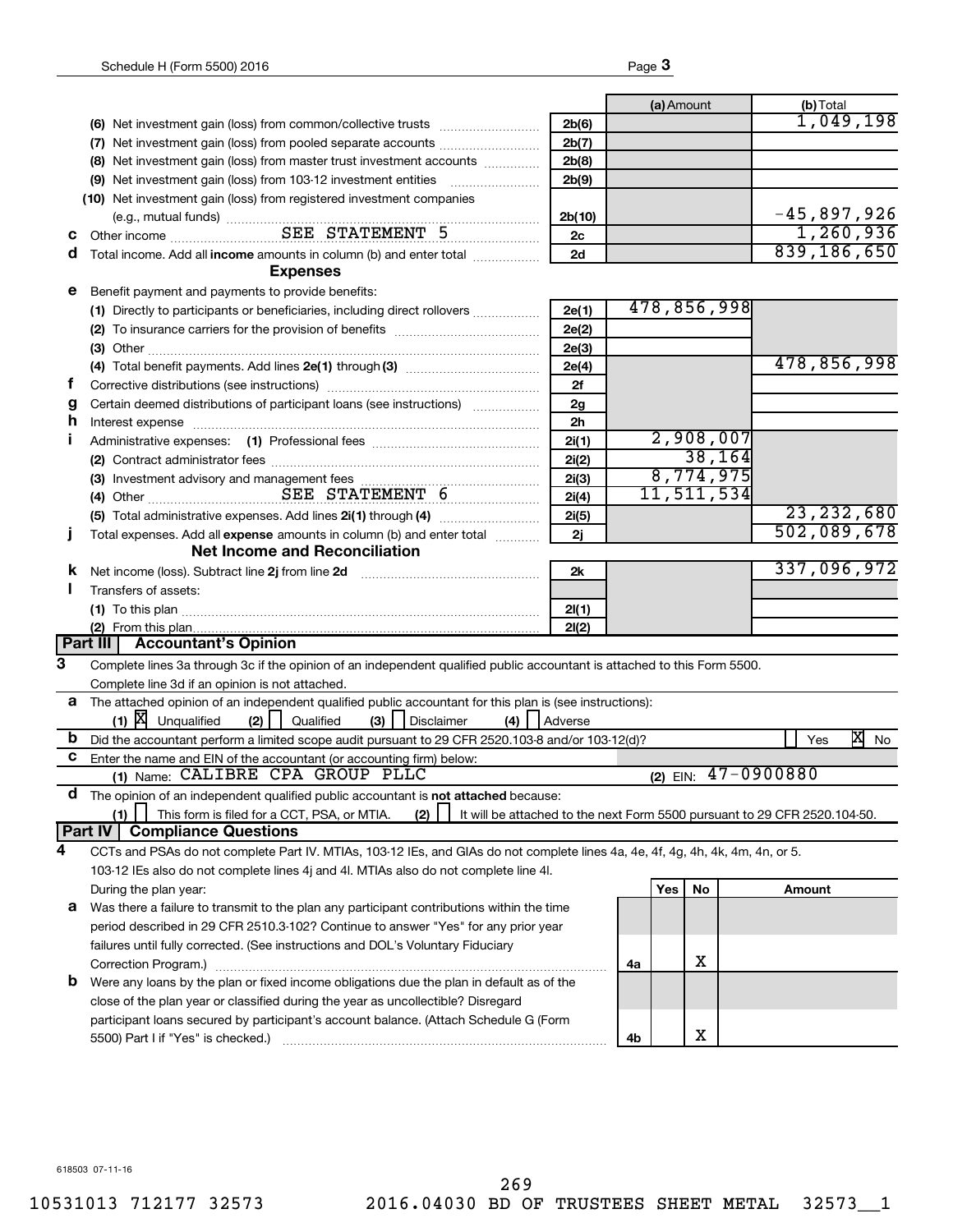|                                                                                                           |                                                                                                                                                              |     |                | Yes | No                      |                       | Amount                                       |
|-----------------------------------------------------------------------------------------------------------|--------------------------------------------------------------------------------------------------------------------------------------------------------------|-----|----------------|-----|-------------------------|-----------------------|----------------------------------------------|
| с                                                                                                         | Were any leases to which the plan was a party in default or classified during the year as                                                                    |     |                |     |                         |                       |                                              |
|                                                                                                           | uncollectible? (Attach Schedule G (Form 5500) Part II if "Yes" is checked.)                                                                                  |     | 4c             |     | х                       |                       |                                              |
| d                                                                                                         | Were there any nonexempt transactions with any party-in-interest? (Do not include                                                                            |     |                |     |                         |                       |                                              |
|                                                                                                           | transactions reported on line 4a. Attach Schedule G (Form 5500) Part III if "Yes" is                                                                         |     |                |     |                         |                       |                                              |
|                                                                                                           |                                                                                                                                                              |     | 4d             |     | х                       |                       |                                              |
| е                                                                                                         |                                                                                                                                                              |     | 4e             | X   |                         |                       | 1,000,000                                    |
| f                                                                                                         | Did the plan have a loss, whether or not reimbursed by the plan's fidelity bond, that                                                                        |     |                |     |                         |                       |                                              |
|                                                                                                           |                                                                                                                                                              |     | 4f             |     | х                       |                       |                                              |
| g                                                                                                         | Did the plan hold any assets whose current value was neither readily determinable on                                                                         |     |                |     |                         |                       |                                              |
|                                                                                                           |                                                                                                                                                              |     | 4g             | х   |                         |                       | 757,819,453                                  |
| h.                                                                                                        | Did the plan receive any noncash contributions whose value was neither readily                                                                               |     |                |     |                         |                       |                                              |
|                                                                                                           | determinable on an established market nor set by an independent third party                                                                                  |     |                |     |                         |                       |                                              |
|                                                                                                           | appraiser?                                                                                                                                                   |     | 4h             |     | х                       |                       |                                              |
|                                                                                                           | Did the plan have assets held for investment? (Attach schedule(s) of assets if "Yes" is                                                                      |     |                |     |                         |                       |                                              |
|                                                                                                           |                                                                                                                                                              |     | 4i             | х   |                         |                       |                                              |
|                                                                                                           | Were any plan transactions or series of transactions in excess of 5% of the current                                                                          |     |                |     |                         |                       |                                              |
|                                                                                                           | value of plan assets? (Attach schedule of transactions if "Yes" is checked, and see                                                                          |     |                |     |                         |                       |                                              |
|                                                                                                           |                                                                                                                                                              |     | 4i             | х   |                         |                       |                                              |
| k.                                                                                                        | Were all the plan assets either distributed to participants or beneficiaries, transferred                                                                    |     |                |     |                         |                       |                                              |
|                                                                                                           |                                                                                                                                                              |     | 4k             |     | х                       |                       |                                              |
|                                                                                                           |                                                                                                                                                              |     | 41             |     | $\overline{\textbf{x}}$ |                       |                                              |
|                                                                                                           | m If this is an individual account plan, was there a blackout period? (See instructions                                                                      |     |                |     |                         |                       |                                              |
|                                                                                                           |                                                                                                                                                              |     | 4m             |     | х                       |                       |                                              |
|                                                                                                           | n If 4m was answered "Yes," check the "Yes" box if you either provided the required                                                                          |     |                |     |                         |                       |                                              |
|                                                                                                           | notice or one of the exceptions to providing the notice applied under 29                                                                                     |     |                |     | х                       |                       |                                              |
|                                                                                                           | CFR 2520.101-3                                                                                                                                               |     | 4n             |     |                         |                       |                                              |
| o                                                                                                         | Defined Benefit Plan or Money Purchase Pension Plan Only:                                                                                                    |     |                |     |                         |                       |                                              |
|                                                                                                           | Were any distributions made during the plan year to an employee who attained age 62                                                                          |     |                |     |                         |                       |                                              |
|                                                                                                           | 5a Has a resolution to terminate the plan been adopted during the plan year or any prior plan year? If "Yes," enter the amount of any plan assets            |     | 4о             |     |                         |                       |                                              |
|                                                                                                           |                                                                                                                                                              | Yes | XI No          |     | Amount:                 |                       |                                              |
| 5 b                                                                                                       | If, during this plan year, any assets or liabilities were transferred from this plan to another plan(s), identify the plan(s) to which assets or liabilities |     |                |     |                         |                       |                                              |
|                                                                                                           | were transferred. (See instructions.)                                                                                                                        |     |                |     |                         |                       |                                              |
|                                                                                                           | 5b(1) Name of plan(s)                                                                                                                                        |     | $5b(2)$ EIN(s) |     |                         |                       | $5b(3)$ PN(s)                                |
|                                                                                                           |                                                                                                                                                              |     |                |     |                         |                       |                                              |
|                                                                                                           |                                                                                                                                                              |     |                |     |                         |                       |                                              |
|                                                                                                           |                                                                                                                                                              |     |                |     |                         |                       |                                              |
|                                                                                                           |                                                                                                                                                              |     |                |     |                         |                       |                                              |
|                                                                                                           |                                                                                                                                                              |     |                |     |                         |                       |                                              |
|                                                                                                           | 5 c If the plan is a defined benefit plan, is it covered under the PBGC insurance program (See ERISA section 4021.)?                                         |     |                | Yes | No                      | Not determined        |                                              |
| If "Yes" is checked, enter the My PAA confirmation number from the PBGC premium filing for this plan year |                                                                                                                                                              |     |                |     |                         |                       | (See instr.)                                 |
| <b>Part V</b>                                                                                             | <b>Trust Information</b>                                                                                                                                     |     |                |     |                         |                       |                                              |
|                                                                                                           | <b>6a</b> Name of trust                                                                                                                                      |     |                |     |                         | <b>6b</b> Trust's EIN |                                              |
|                                                                                                           |                                                                                                                                                              |     |                |     |                         |                       |                                              |
|                                                                                                           |                                                                                                                                                              |     |                |     |                         |                       |                                              |
| 6c                                                                                                        | Name of trustee or custodian                                                                                                                                 |     |                |     |                         |                       | 6d Trustee's or custodian's telephone number |
|                                                                                                           |                                                                                                                                                              |     |                |     |                         |                       |                                              |
|                                                                                                           |                                                                                                                                                              |     |                |     |                         |                       |                                              |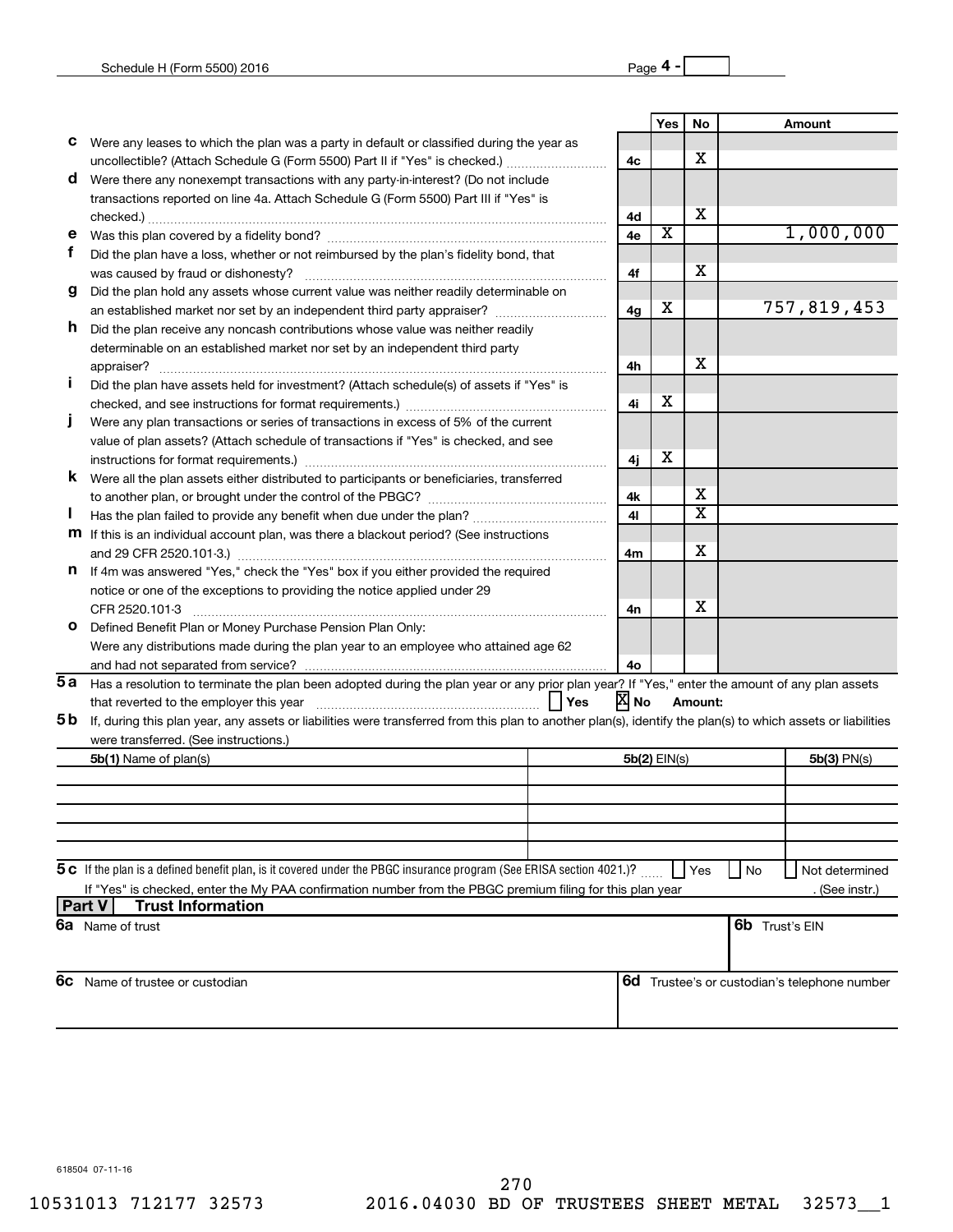| <b>SCHEDULE MB</b>                                                                                       | Multiemployer Defined Benefit Plan and Certain                                                                                                                                                                                                                                                                                                                                                                                                                                                                |                                               |                |                  |  |  |
|----------------------------------------------------------------------------------------------------------|---------------------------------------------------------------------------------------------------------------------------------------------------------------------------------------------------------------------------------------------------------------------------------------------------------------------------------------------------------------------------------------------------------------------------------------------------------------------------------------------------------------|-----------------------------------------------|----------------|------------------|--|--|
| (Form 5500)                                                                                              | <b>Money Purchase Plan Actuarial Information</b><br>OMB No. 1210-0110                                                                                                                                                                                                                                                                                                                                                                                                                                         |                                               |                |                  |  |  |
| Department of the Treasury<br>Internal Revenue Service                                                   | This schedule is required to be filed under section 104 of the Employee<br>Retirement Income Security Act of 1974 (ERISA) and section 6059 of the                                                                                                                                                                                                                                                                                                                                                             |                                               |                | 2016             |  |  |
| Employee Benefits Security Administration<br>Pension Benefit Guaranty Corporation                        | Department of Labor<br>Internal Revenue Code (the Code).<br>This Form is Open to<br><b>Public Inspection</b><br>File as an attachment to Form 5500 or 5500-SF.                                                                                                                                                                                                                                                                                                                                                |                                               |                |                  |  |  |
| For calendar plan year 2016 or fiscal plan year beginning                                                | 01/01/2016                                                                                                                                                                                                                                                                                                                                                                                                                                                                                                    | and ending                                    | $12/31/2016$ , |                  |  |  |
| Round off amounts to nearest dollar.                                                                     |                                                                                                                                                                                                                                                                                                                                                                                                                                                                                                               |                                               |                |                  |  |  |
|                                                                                                          | > Caution: A penalty of \$1,000 will be assessed for late filing of this report unless reasonable cause is established.                                                                                                                                                                                                                                                                                                                                                                                       |                                               |                |                  |  |  |
| A Name of plan                                                                                           |                                                                                                                                                                                                                                                                                                                                                                                                                                                                                                               | <b>B</b> Three-diait                          |                |                  |  |  |
|                                                                                                          |                                                                                                                                                                                                                                                                                                                                                                                                                                                                                                               | plan number (PN) $\blacktriangleright$        |                | 001              |  |  |
| SHEET METAL WORKERS' NATIONAL PENSION FUND                                                               |                                                                                                                                                                                                                                                                                                                                                                                                                                                                                                               |                                               |                |                  |  |  |
| C Plan sponsor's name as shown on line 2a of Form 5500 or 5500-SF                                        |                                                                                                                                                                                                                                                                                                                                                                                                                                                                                                               | <b>D</b> Employer Identification Number (EIN) |                |                  |  |  |
| OF TRUSTEES SHEET METAL WORKERS'<br>BD.                                                                  | NATIONAL PENSIO                                                                                                                                                                                                                                                                                                                                                                                                                                                                                               | $52 - 6112463$                                |                |                  |  |  |
| $(1)$ $X$<br>Е<br>Type of plan:                                                                          | Multiemployer Defined Benefit<br>(2)<br>Money Purchase (see instructions)                                                                                                                                                                                                                                                                                                                                                                                                                                     |                                               |                |                  |  |  |
| <b>1 a</b> Enter the valuation date:                                                                     | 01<br>2016<br>01<br>Month<br>Year<br>Day                                                                                                                                                                                                                                                                                                                                                                                                                                                                      |                                               |                |                  |  |  |
| <b>b</b> Assets                                                                                          |                                                                                                                                                                                                                                                                                                                                                                                                                                                                                                               |                                               |                |                  |  |  |
| (1) Current value of assets                                                                              |                                                                                                                                                                                                                                                                                                                                                                                                                                                                                                               | 1 <sub>b</sub> (1)                            |                | 3,972,648,053    |  |  |
|                                                                                                          |                                                                                                                                                                                                                                                                                                                                                                                                                                                                                                               | 1 <sub>b</sub> (2)                            |                | 4, 294, 266, 345 |  |  |
| C (1) Accrued liability for plan using immediate gain methods                                            |                                                                                                                                                                                                                                                                                                                                                                                                                                                                                                               | 1c(1)                                         |                | 7,230,768,938    |  |  |
| (2) Information for plans using spread gain methods:                                                     |                                                                                                                                                                                                                                                                                                                                                                                                                                                                                                               |                                               |                |                  |  |  |
|                                                                                                          |                                                                                                                                                                                                                                                                                                                                                                                                                                                                                                               | 1c(2)(a)                                      |                |                  |  |  |
|                                                                                                          |                                                                                                                                                                                                                                                                                                                                                                                                                                                                                                               | 1c(2)(b)                                      |                |                  |  |  |
|                                                                                                          |                                                                                                                                                                                                                                                                                                                                                                                                                                                                                                               | 1c(2)(c)                                      |                |                  |  |  |
|                                                                                                          |                                                                                                                                                                                                                                                                                                                                                                                                                                                                                                               | 1 <sub>c</sub> (3)                            | 7,230,768,938  |                  |  |  |
| <b>d</b> Information on current liabilities of the plan:                                                 |                                                                                                                                                                                                                                                                                                                                                                                                                                                                                                               |                                               |                |                  |  |  |
|                                                                                                          | (1) Amount excluded from current liability attributable to pre-participation service (see instructions)                                                                                                                                                                                                                                                                                                                                                                                                       | 1d(1)                                         |                |                  |  |  |
| (2) "RPA '94" information:                                                                               |                                                                                                                                                                                                                                                                                                                                                                                                                                                                                                               |                                               |                |                  |  |  |
|                                                                                                          |                                                                                                                                                                                                                                                                                                                                                                                                                                                                                                               | 1d(2)(a)                                      |                | 12549746316      |  |  |
|                                                                                                          | (b) Expected increase in current liability due to benefits accruing during the plan year                                                                                                                                                                                                                                                                                                                                                                                                                      | 1d(2)(b)                                      |                | 411,711,594      |  |  |
|                                                                                                          |                                                                                                                                                                                                                                                                                                                                                                                                                                                                                                               | 1d(2)(c)                                      |                | 479,581,922      |  |  |
|                                                                                                          |                                                                                                                                                                                                                                                                                                                                                                                                                                                                                                               | 1 <sub>d</sub> (3)                            |                | 494,081,922      |  |  |
| <b>Statement by Enrolled Actuary</b>                                                                     |                                                                                                                                                                                                                                                                                                                                                                                                                                                                                                               |                                               |                |                  |  |  |
|                                                                                                          | To the best of my knowledge, the information supplied in this schedule and accompanying schedules, statements and attachments, if any, is complete and accurate. Each prescribed assumption<br>was applied in accordance with applicable law and regulations. In my opinion, each other assumption is reasonable (taking into account the experience of the plan and reasonable expectations)<br>and such other assumptions, in combination, offer my best estimate of anticipated experience under the plan. |                                               |                |                  |  |  |
| <b>SIGN</b><br><b>HERE</b>                                                                               |                                                                                                                                                                                                                                                                                                                                                                                                                                                                                                               |                                               |                | 09/29/2017       |  |  |
|                                                                                                          | Signature of actuary                                                                                                                                                                                                                                                                                                                                                                                                                                                                                          |                                               | Date           |                  |  |  |
| DANIEL V. CINER,<br>MAAA                                                                                 |                                                                                                                                                                                                                                                                                                                                                                                                                                                                                                               |                                               | 1705773        |                  |  |  |
| Most recent enrollment number<br>Type or print name of actuary<br>$312 - 984 - 8500$<br>SEGAL CONSULTING |                                                                                                                                                                                                                                                                                                                                                                                                                                                                                                               |                                               |                |                  |  |  |
| Telephone number (including area code)<br>Firm name<br>SUITE 500<br>101 NORTH WACKER DRIVE,              |                                                                                                                                                                                                                                                                                                                                                                                                                                                                                                               |                                               |                |                  |  |  |
| <b>CHICAGO</b>                                                                                           | IL 60606-1724                                                                                                                                                                                                                                                                                                                                                                                                                                                                                                 |                                               |                |                  |  |  |
|                                                                                                          | Address of the firm                                                                                                                                                                                                                                                                                                                                                                                                                                                                                           |                                               |                |                  |  |  |
|                                                                                                          | If the actuary has not fully reflected any regulation or ruling promulgated under the statute in completing this schedule,                                                                                                                                                                                                                                                                                                                                                                                    |                                               |                |                  |  |  |
| check the box and see instructions                                                                       |                                                                                                                                                                                                                                                                                                                                                                                                                                                                                                               |                                               |                |                  |  |  |
|                                                                                                          | Departuarly Reduction Act Notice, can the Instructions for Form FEOO or FEOO SE                                                                                                                                                                                                                                                                                                                                                                                                                               |                                               |                |                  |  |  |

**For Paperwork Reduction Act Notice, see the Instructions for Form 5500 or 5500-SF. Schedule MB (Form 5500) 2016**

**v. 160205**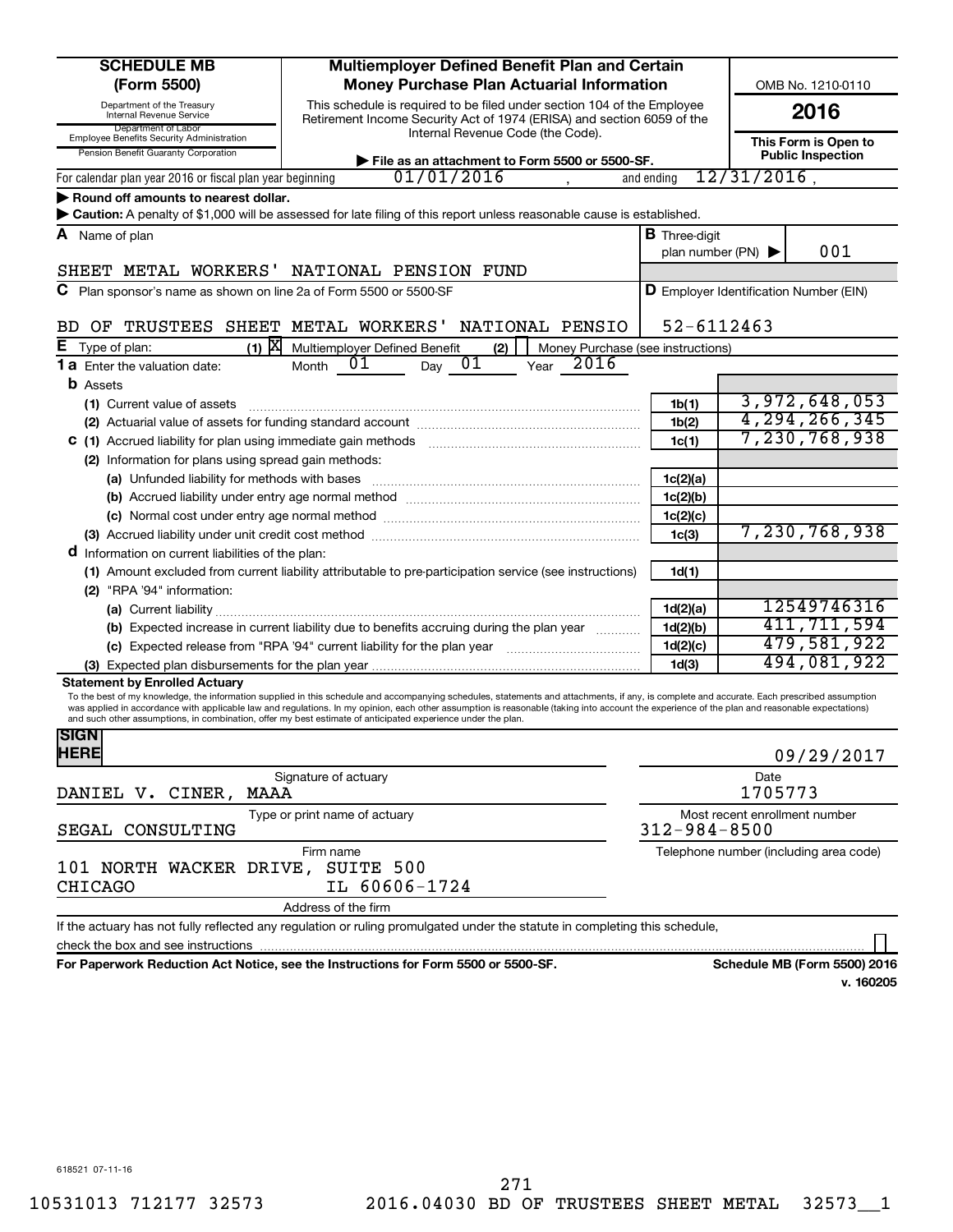**2** Operational information as of beginning of this plan year:

| а                            |                          | Current value of assets (see instructions)                                                                |                                 |                          | 2a                                | 3,972,648,053                   |  |  |
|------------------------------|--------------------------|-----------------------------------------------------------------------------------------------------------|---------------------------------|--------------------------|-----------------------------------|---------------------------------|--|--|
| b                            |                          | "RPA '94" current liability/participant count breakdown:                                                  |                                 |                          | (1) Number of participants        | (2) Current liability           |  |  |
|                              |                          | (1) For retired participants and beneficiaries receiving payment                                          |                                 |                          | 46,876                            | 5,670,247,021                   |  |  |
|                              |                          |                                                                                                           |                                 |                          | 34,033                            | 1,872,260,485                   |  |  |
| (3) For active participants: |                          |                                                                                                           |                                 |                          |                                   |                                 |  |  |
|                              |                          | (a) Non-vested benefits                                                                                   |                                 |                          |                                   | 788,897,323                     |  |  |
|                              |                          |                                                                                                           |                                 |                          | 4, 218, 341, 487                  |                                 |  |  |
|                              | (c) Total active         |                                                                                                           |                                 |                          | 55,897                            | 5,007,238,810                   |  |  |
|                              | $(4)$ Total              |                                                                                                           |                                 |                          | 136,806                           | 12549746316                     |  |  |
|                              |                          | If the percentage resulting from dividing line 2a by line 2b(4), column (2), is less than 70%, enter such |                                 |                          |                                   |                                 |  |  |
|                              | percentage               |                                                                                                           |                                 |                          | 2c                                | 31.6600%                        |  |  |
|                              |                          | Contributions made to the plan for the plan year by employer(s) and employees:                            |                                 |                          |                                   |                                 |  |  |
|                              | (a) Date<br>(MM-DD-YYYY) | (b) Amount paid by<br>employer(s)                                                                         | (c) Amount paid by<br>employees | (a) Date<br>(MM-DD-YYYY) | (b) Amount paid by<br>employer(s) | (c) Amount paid by<br>employees |  |  |
|                              | 07-01-2016               | 505,625,607                                                                                               |                                 |                          |                                   |                                 |  |  |

|                                                                                                                 | $07 - 01 - 2016$              | 505, 625, 607                                     |                                                                                                                              |              |      |                               |                  |           |    |
|-----------------------------------------------------------------------------------------------------------------|-------------------------------|---------------------------------------------------|------------------------------------------------------------------------------------------------------------------------------|--------------|------|-------------------------------|------------------|-----------|----|
|                                                                                                                 |                               |                                                   |                                                                                                                              |              |      |                               |                  |           |    |
|                                                                                                                 |                               |                                                   |                                                                                                                              |              |      |                               |                  |           |    |
|                                                                                                                 |                               |                                                   |                                                                                                                              |              |      |                               |                  |           |    |
|                                                                                                                 |                               |                                                   |                                                                                                                              |              |      |                               |                  |           |    |
|                                                                                                                 |                               |                                                   |                                                                                                                              |              |      |                               |                  |           |    |
|                                                                                                                 |                               |                                                   |                                                                                                                              | Totals ▶     | 3(b) |                               | $505625607$ 3(c) |           |    |
|                                                                                                                 | 4 Information on plan status: |                                                   |                                                                                                                              |              |      |                               |                  |           |    |
| a                                                                                                               |                               |                                                   | Funded percentage for monitoring plan's status (line 1b(2) divided by line 1c(3))                                            |              |      |                               | 4a               | 59.40     | %  |
| b                                                                                                               |                               |                                                   | Enter code to indicate plan's status (see instructions for attachment of supporting evidence of                              |              |      |                               |                  |           |    |
|                                                                                                                 |                               |                                                   |                                                                                                                              |              |      |                               | 4b               |           | Е  |
| Is the plan making the scheduled progress under any applicable funding improvement or rehabilitation plan?<br>С |                               |                                                   |                                                                                                                              |              |      |                               | X<br>Yes         | <b>No</b> |    |
| a                                                                                                               |                               |                                                   | If the plan is in critical status or critical and declining status, were any benefits reduced (see instructions)?            |              |      |                               |                  | Yes       | No |
| е                                                                                                               |                               |                                                   | If line d is "Yes," enter the reduction in liability resulting from the reduction in benefits (see                           |              |      |                               |                  |           |    |
|                                                                                                                 |                               | instructions), measured as of the valuation date  |                                                                                                                              |              |      |                               | 4e               |           |    |
| f                                                                                                               |                               |                                                   | If the rehabilitation plan projects emergence from critical status or critical and declining status, enter                   |              |      |                               |                  |           |    |
|                                                                                                                 |                               | the plan year in which it is projected to emerge. |                                                                                                                              |              |      |                               |                  |           |    |
|                                                                                                                 |                               |                                                   | If the rehabilitation plan is based on forestalling possible insolvency, enter the plan year in which                        |              |      |                               | 4f               |           |    |
|                                                                                                                 |                               | insolvency is expected and check here             |                                                                                                                              |              |      |                               |                  |           |    |
|                                                                                                                 |                               |                                                   | 5 Actuarial cost method used as the basis for this plan year's funding standard account computations (check all that apply): |              |      |                               |                  |           |    |
| a                                                                                                               | Attained age normal           | b                                                 | Entry age normal                                                                                                             | $\mathbf{c}$ | ÞХ   | Accrued benefit (unit credit) |                  | Aggregate |    |
| е                                                                                                               | Frozen initial liability      | f                                                 | Individual level premium                                                                                                     | g            |      | Individual aggregate          |                  | Shortfall |    |
|                                                                                                                 | Other (specify):              |                                                   |                                                                                                                              |              |      |                               |                  |           |    |
|                                                                                                                 |                               |                                                   |                                                                                                                              |              |      |                               |                  |           |    |
|                                                                                                                 |                               |                                                   |                                                                                                                              |              |      |                               | 5j               |           |    |
|                                                                                                                 |                               |                                                   |                                                                                                                              |              |      |                               |                  |           |    |

| Has a change been made in funding method for this plan year?                                                     |    |  | Yes | No                |
|------------------------------------------------------------------------------------------------------------------|----|--|-----|-------------------|
| If line k is "Yes," was the change made pursuant to Revenue Procedure 2000-40 or other automatic approval?       |    |  | Yes | $\overline{X}$ No |
| <b>m</b> If line k is "Yes," and line I is "No," enter the date (MM-DD-YYYY) of the ruling letter (individual or |    |  |     |                   |
| class) approving the change in funding method                                                                    | 5m |  |     |                   |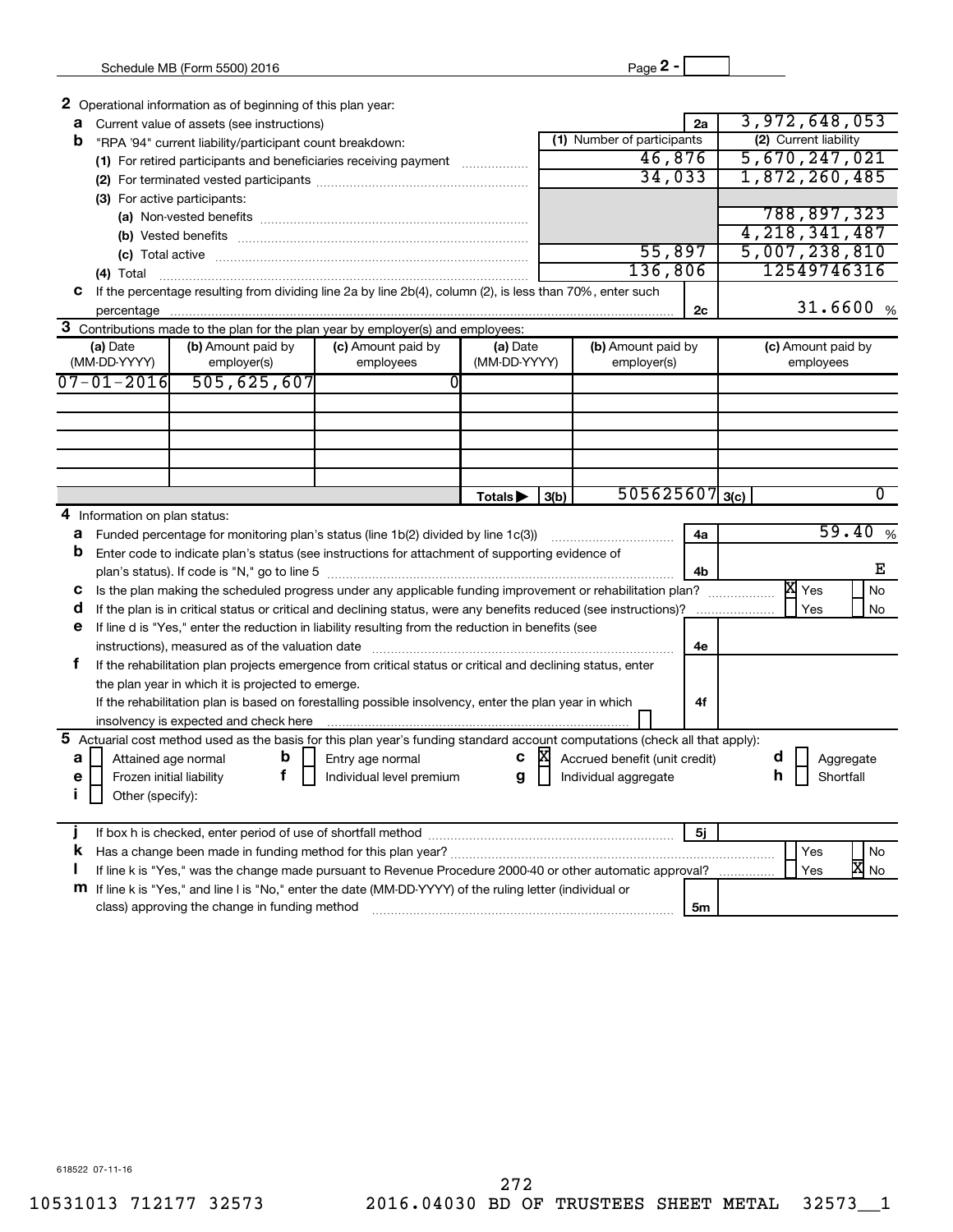| 6 | Checklist of certain actuarial assumptions:                                                                                  |                     |                |                     |       |                                |              |                             |
|---|------------------------------------------------------------------------------------------------------------------------------|---------------------|----------------|---------------------|-------|--------------------------------|--------------|-----------------------------|
| а |                                                                                                                              |                     |                |                     |       | 6a                             |              | 3.28<br>%                   |
|   |                                                                                                                              |                     | Pre-retirement |                     |       | Post-retirement                |              |                             |
| b | Rates specified in insurance or annuity contracts                                                                            |                     | Yes            | No $X_{N/A}$        |       | Yes                            | No           | <b>X</b> N/A                |
| С | Mortality table code for valuation purposes:                                                                                 |                     |                |                     |       |                                |              |                             |
|   |                                                                                                                              | 6c(1)               |                | Α                   |       |                                | A            |                             |
|   |                                                                                                                              | 6c(2)               |                | A                   |       |                                | A            |                             |
| a |                                                                                                                              | 6d                  |                |                     | 7.50% |                                |              | 7.50%                       |
| е |                                                                                                                              | 6e                  | 8.4<br>%       |                     | N/A   | %                              |              | $\overline{\mathbb{X}}$ N/A |
| t |                                                                                                                              | 6f                  | %              |                     | X N/A |                                |              |                             |
| g | Estimated investment return on actuarial value of assets for year ending on the valuation date                               |                     |                |                     | 6g    |                                |              | 4.0%                        |
| h | Estimated investment return on current value of assets for year ending on the valuation date                                 |                     |                |                     | 6h    |                                |              | $-4$ %                      |
|   |                                                                                                                              |                     |                |                     |       |                                |              |                             |
|   | 7 New amortization bases established in the current plan year:                                                               |                     |                |                     |       |                                |              |                             |
|   | (1) Type of base                                                                                                             | (2) Initial balance |                |                     |       | (3) Amortization Charge/Credit |              |                             |
|   |                                                                                                                              |                     | 175,039,820    |                     |       |                                |              | 18,446,305                  |
|   | 3                                                                                                                            |                     | 4, 267, 416    |                     |       |                                |              | 449,715                     |
|   |                                                                                                                              |                     |                |                     |       |                                |              |                             |
|   | 8 Miscellaneous information:                                                                                                 |                     |                |                     |       |                                |              |                             |
|   | <b>a</b> If a waiver of a funding deficiency has been approved for this plan year, enter the                                 |                     |                |                     |       |                                |              |                             |
|   |                                                                                                                              |                     |                |                     | 8а    |                                |              |                             |
|   | <b>b</b> (1) Is the plan required to provide a projection of expected benefit payments? (See the instructions.) If "Yes,"    |                     |                |                     |       |                                |              |                             |
|   |                                                                                                                              |                     |                |                     |       |                                | X Yes        | No                          |
|   | <b>b</b> (2) Is the plan required to provide a Schedule of Active Participant Data? (See the instructions.) If "Yes," attach |                     |                |                     |       |                                |              |                             |
|   | a schedule                                                                                                                   |                     |                |                     |       |                                | X Yes        | <b>No</b>                   |
|   | C Are any of the plan's amortization bases operating under an extension of time under section 412(e) (as in effect           |                     |                |                     |       |                                |              |                             |
|   |                                                                                                                              |                     |                |                     |       |                                | X Yes        | No                          |
|   | <b>d</b> If line c is "Yes," provide the following additional information:                                                   |                     |                |                     |       |                                |              |                             |
|   |                                                                                                                              |                     |                |                     |       |                                | <b>X</b> Yes | No                          |
|   | (2) If line 8d(1) is "Yes," enter the number of years by which the amortization period was extended                          |                     |                |                     | 8d(2) |                                |              |                             |
|   | (3) Was an extension approved by the Internal Revenue Service under section 412(e) (as in effect                             |                     |                |                     |       |                                |              |                             |
|   |                                                                                                                              |                     |                |                     |       |                                | Yes          | $\overline{X}$ No           |
|   | (4) If line 8d(3) is "Yes," enter number of years by which the amortization period was extended (not                         |                     |                |                     |       |                                |              |                             |
|   | including the number of years in line (2))                                                                                   |                     |                |                     | 8d(4) |                                |              |                             |
|   |                                                                                                                              |                     |                |                     | 8d(5) |                                |              |                             |
|   | (6) If line 8d(3) is "Yes," is the amortization base eligible for amortization using interest rates                          |                     |                |                     |       |                                |              |                             |
|   |                                                                                                                              |                     |                |                     |       |                                | Yes          | No                          |
|   | e If box 5h is checked or line 8c is "Yes," enter the difference between the minimum required                                |                     |                |                     |       |                                |              |                             |
|   | contribution for the year and the minimum that would have been required without using the                                    |                     |                |                     |       |                                |              |                             |
|   | shortfall method or extending the amortization base(s)                                                                       |                     |                |                     | 8e    | 855,638,819                    |              |                             |
|   | 9 Funding standard account statement for this plan year:                                                                     |                     |                |                     |       |                                |              |                             |
|   | Charges to funding standard account:                                                                                         |                     |                |                     |       |                                |              |                             |
|   |                                                                                                                              |                     |                |                     | 9а    |                                |              |                             |
|   | 9b                                                                                                                           |                     |                |                     |       | 179,443,659                    |              |                             |
|   | C Amortization charges as of valuation date:                                                                                 |                     |                | Outstanding balance |       |                                |              |                             |
|   | (1) All bases except funding waivers and certain bases for which the                                                         |                     |                |                     |       |                                |              |                             |
|   |                                                                                                                              | 9c(1)               |                | 5,056,280,030       |       | 596, 515, 514                  |              |                             |
|   | (2) Funding waivers                                                                                                          | 9c(2)               |                |                     |       |                                |              |                             |
|   | (3) Certain bases for which the amortization period has been                                                                 |                     |                |                     |       |                                |              |                             |
|   |                                                                                                                              | 9c(3)               |                |                     |       |                                |              |                             |
|   | d Interest as applicable on lines 9a, 9b, and 9c [11] manufactures in the interest as applicable on lines 9a, 9b, and 9c     |                     |                |                     | 9d    |                                | 58,196,938   |                             |
|   | e Total charges. Add lines 9a through 9d                                                                                     |                     |                |                     | 9e    | 834, 156, 111                  |              |                             |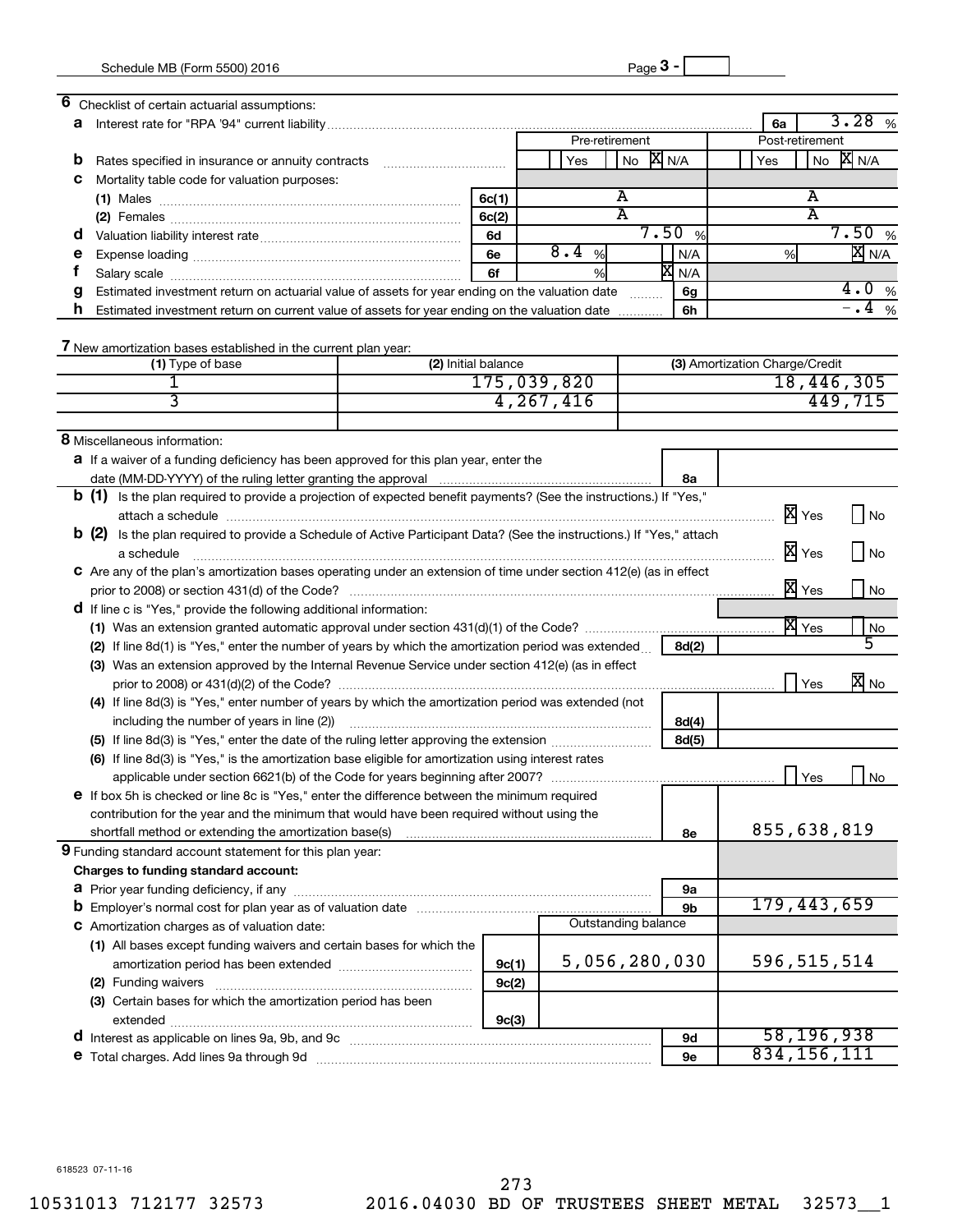|     | Schedule MB (Form 5500) 2016                                                                                                                                                                                                              |           | Page 4              |                                |                         |
|-----|-------------------------------------------------------------------------------------------------------------------------------------------------------------------------------------------------------------------------------------------|-----------|---------------------|--------------------------------|-------------------------|
|     |                                                                                                                                                                                                                                           |           |                     |                                |                         |
|     | Credits to funding standard account:                                                                                                                                                                                                      |           |                     |                                |                         |
|     |                                                                                                                                                                                                                                           |           |                     | 9f                             | 190,973,941             |
|     |                                                                                                                                                                                                                                           | <b>9a</b> | 505,625,607         |                                |                         |
|     |                                                                                                                                                                                                                                           |           | Outstanding balance |                                |                         |
|     | <b>h</b> Amortization credits as of valuation date                                                                                                                                                                                        |           | 1,928,803,496       |                                | 296, 358, 966           |
|     |                                                                                                                                                                                                                                           |           |                     | 9i                             | 55, 510, 928            |
|     |                                                                                                                                                                                                                                           |           |                     |                                |                         |
|     | Full funding limitation (FFL) and credits:                                                                                                                                                                                                |           | 3,900,678,871       |                                |                         |
|     |                                                                                                                                                                                                                                           | 9j(1)     | 7,505,453,850       |                                |                         |
|     |                                                                                                                                                                                                                                           |           |                     |                                |                         |
|     |                                                                                                                                                                                                                                           |           |                     | 9j(3)                          |                         |
|     | <b>k</b> (1) Waived funding deficiency <b>contract to the contract of the contract of the contract of the contract of the contract of the contract of the contract of the contract of the contract of the contract of the contract of</b> |           |                     | 9k(1)                          |                         |
|     |                                                                                                                                                                                                                                           |           |                     | 9k(2)                          | 1,048,469,442           |
|     |                                                                                                                                                                                                                                           |           |                     | 91                             |                         |
|     | m Credit balance: If line 9I is greater than line 9e, enter the difference <i>manumumumumumumum</i>                                                                                                                                       |           |                     | 9 <sub>m</sub>                 | 214, 313, 331           |
|     | n Funding deficiency: If line 9e is greater than line 9l, enter the difference <i>manual communication</i>                                                                                                                                |           |                     | 9n                             |                         |
| 90  | Current year's accumulated reconciliation account:                                                                                                                                                                                        |           |                     |                                |                         |
|     | (1) Due to waived funding deficiency accumulated prior to the 2016 plan year                                                                                                                                                              |           |                     | 9o(1)                          |                         |
| (2) | Due to amortization bases extended and amortized using the interest rate under                                                                                                                                                            |           |                     |                                |                         |
|     | section 6621(b) of the Code:                                                                                                                                                                                                              |           |                     |                                |                         |
|     |                                                                                                                                                                                                                                           | 9o(2)(a)  |                     |                                |                         |
|     |                                                                                                                                                                                                                                           |           |                     |                                |                         |
|     |                                                                                                                                                                                                                                           |           |                     | 9o(2)(b)<br>9 <sub>0</sub> (3) |                         |
| 10  | Contribution necessary to avoid an accumulated funding deficiency. (See instructions.)                                                                                                                                                    |           |                     | 10                             |                         |
| 11  | Has a change been made in the actuarial assumptions for the current plan year? If "Yes," see instructions                                                                                                                                 |           |                     |                                | $X \times$<br><b>No</b> |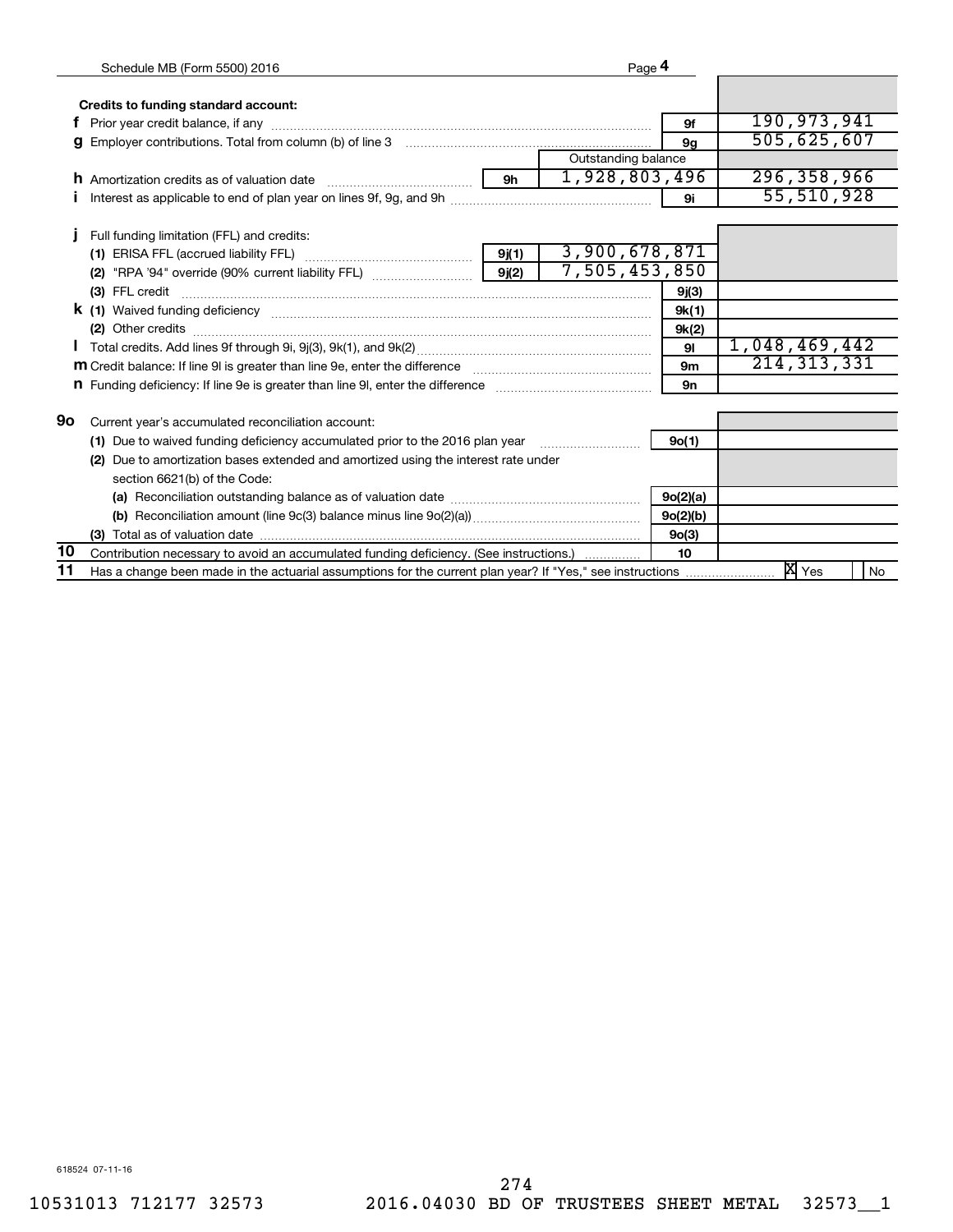|     | <b>SCHEDULE R</b><br>(Form 5500)                                                                                                   | <b>Retirement Plan Information</b>                                                                                                                                                                  |                      | OMB No. 1210-0110                             |                                                   |                   |  |  |  |
|-----|------------------------------------------------------------------------------------------------------------------------------------|-----------------------------------------------------------------------------------------------------------------------------------------------------------------------------------------------------|----------------------|-----------------------------------------------|---------------------------------------------------|-------------------|--|--|--|
|     | Department of the Treasury<br>Internal Revenue Service<br>Department of Labor                                                      | This schedule is required to be filed under sections 104 and 4065 of the<br>Employee Retirement Income Security Act of 1974 (ERISA) and section 6058(a)<br>of the Internal Revenue Code (the Code). |                      |                                               | 2016                                              |                   |  |  |  |
|     | <b>Employee Benefits Security</b><br>Administration<br>File as an attachment to Form 5500.<br>Pension Benefit Guaranty Corporation |                                                                                                                                                                                                     |                      |                                               | This Form is Open to<br><b>Public Inspection.</b> |                   |  |  |  |
|     | For calendar plan year 2016 or fiscal plan year beginning                                                                          | 01/01/2016<br>and ending                                                                                                                                                                            |                      | 12/31/2016                                    |                                                   |                   |  |  |  |
|     | A Name of plan                                                                                                                     |                                                                                                                                                                                                     | <b>B</b> Three-digit |                                               |                                                   |                   |  |  |  |
|     |                                                                                                                                    | SHEET METAL WORKERS' NATIONAL PENSION FUND                                                                                                                                                          |                      | plan number (PN) $\blacktriangleright$        |                                                   | 001               |  |  |  |
|     |                                                                                                                                    |                                                                                                                                                                                                     |                      |                                               |                                                   |                   |  |  |  |
|     | C Plan sponsor's name as shown on line 2a of Form 5500                                                                             |                                                                                                                                                                                                     |                      | <b>D</b> Employer Identification Number (EIN) |                                                   |                   |  |  |  |
| BD. | OF                                                                                                                                 | NATIONAL PENSIO<br>TRUSTEES SHEET METAL WORKERS'                                                                                                                                                    |                      | 52-6112463                                    |                                                   |                   |  |  |  |
|     | Part I<br><b>Distributions</b>                                                                                                     |                                                                                                                                                                                                     |                      |                                               |                                                   |                   |  |  |  |
|     |                                                                                                                                    | All references to distributions relate only to payments of benefits during the plan year.                                                                                                           |                      |                                               |                                                   |                   |  |  |  |
| 1   |                                                                                                                                    | Total value of distributions paid in property other than in cash or the forms of property specified                                                                                                 |                      |                                               |                                                   |                   |  |  |  |
|     | in the instructions                                                                                                                |                                                                                                                                                                                                     | 1                    |                                               |                                                   |                   |  |  |  |
| 2   |                                                                                                                                    | Enter the EIN(s) of payor(s) who paid benefits on behalf of the plan to participants or beneficiaries during the year (if more than two, enter EINs                                                 |                      |                                               |                                                   |                   |  |  |  |
|     |                                                                                                                                    | of the two payors who paid the greatest dollar amounts of benefits):<br>04-1414660                                                                                                                  |                      |                                               |                                                   |                   |  |  |  |
|     | 52-6112463<br>$EIN(s)$ :                                                                                                           |                                                                                                                                                                                                     |                      |                                               |                                                   |                   |  |  |  |
|     |                                                                                                                                    | Profit-sharing plans, ESOPs, and stock bonus plans, skip line 3.                                                                                                                                    |                      |                                               |                                                   |                   |  |  |  |
| 3   |                                                                                                                                    | Number of participants (living or deceased) whose benefits were distributed in a single sum, during                                                                                                 | 3                    |                                               |                                                   | 43                |  |  |  |
|     | Part II                                                                                                                            | Funding Information (If the plan is not subject to the minimum funding requirements of section 412 of the Internal Revenue                                                                          |                      |                                               |                                                   |                   |  |  |  |
|     |                                                                                                                                    | Code or ERISA section 302, skip this Part.)                                                                                                                                                         |                      |                                               |                                                   |                   |  |  |  |
| 4   |                                                                                                                                    |                                                                                                                                                                                                     |                      | Yes                                           | <b>X</b> No                                       | N/A               |  |  |  |
|     | If the plan is a defined benefit plan, go to line 8.                                                                               |                                                                                                                                                                                                     |                      |                                               |                                                   |                   |  |  |  |
| 5   |                                                                                                                                    | If a waiver of the minimum funding standard for a prior year is being amortized in this                                                                                                             |                      |                                               |                                                   |                   |  |  |  |
|     |                                                                                                                                    | plan year, see instructions and enter the date of the ruling letter granting the waiver.<br>Date:                                                                                                   | Month                | Day                                           | Year                                              |                   |  |  |  |
|     |                                                                                                                                    | If you completed line 5, complete lines 3, 9, and 10 of Schedule MB and do not complete the remainder of this schedule.                                                                             |                      |                                               |                                                   |                   |  |  |  |
| 6   |                                                                                                                                    | <b>a</b> Enter the minimum required contribution for this plan year (include any prior year accumulated                                                                                             |                      |                                               |                                                   |                   |  |  |  |
|     |                                                                                                                                    |                                                                                                                                                                                                     | 6a                   |                                               |                                                   |                   |  |  |  |
|     |                                                                                                                                    | Enter the amount contributed by the employer to the plan for this plan year manufactured contributed by the employer to the plan for this plan year                                                 | 6b                   |                                               |                                                   |                   |  |  |  |
|     | С                                                                                                                                  | Subtract the amount in line 6b from the amount in line 6a. Enter the result (enter a minus sign to                                                                                                  |                      |                                               |                                                   |                   |  |  |  |
|     | the left of a negative amount)                                                                                                     |                                                                                                                                                                                                     | 6с                   |                                               |                                                   |                   |  |  |  |
|     | If you completed line 6c, skip lines 8 and 9.                                                                                      |                                                                                                                                                                                                     |                      |                                               |                                                   |                   |  |  |  |
| 7   |                                                                                                                                    | Will the minimum funding amount reported on line 6c be met by the funding deadline?                                                                                                                 |                      | Yes                                           | No                                                | N/A               |  |  |  |
| 8   |                                                                                                                                    | If a change in actuarial cost method was made for this plan year pursuant to a revenue procedure or other                                                                                           |                      |                                               |                                                   |                   |  |  |  |
|     |                                                                                                                                    | authority providing automatic approval for the change or a class ruling letter, does the plan sponsor or                                                                                            |                      |                                               |                                                   |                   |  |  |  |
|     |                                                                                                                                    |                                                                                                                                                                                                     |                      | Yes                                           | <b>No</b>                                         | <b>X</b> N/A      |  |  |  |
|     | Part III<br><b>Amendments</b>                                                                                                      |                                                                                                                                                                                                     |                      |                                               |                                                   |                   |  |  |  |
| 9   |                                                                                                                                    | If this is a defined benefit pension plan, were any amendments adopted during this plan                                                                                                             |                      |                                               |                                                   |                   |  |  |  |
|     |                                                                                                                                    | year that increased or decreased the value of benefits? If yes, check the appropriate                                                                                                               |                      |                                               |                                                   |                   |  |  |  |
|     | box. If no, check the "No" box                                                                                                     | Increase                                                                                                                                                                                            |                      | <b>Decrease</b>                               | <b>Both</b>                                       | $\overline{X}$ No |  |  |  |
|     | <b>Part IV</b>                                                                                                                     | <b>ESOPS</b> (see instructions). If this is not a plan described under Section 409(a) or 4975(e)(7) of the Internal Revenue Code,                                                                   |                      |                                               |                                                   |                   |  |  |  |
|     | skip this Part.                                                                                                                    |                                                                                                                                                                                                     |                      |                                               |                                                   |                   |  |  |  |
| 10  |                                                                                                                                    | Were unallocated employer securities or proceeds from the sale of unallocated securities used to repay any exempt loan?                                                                             |                      |                                               | Yes                                               | No                |  |  |  |
| 11  | <b>a</b> Does the ESOP hold any preferred stock?                                                                                   |                                                                                                                                                                                                     |                      |                                               | Yes                                               | No                |  |  |  |
|     | b                                                                                                                                  | If the ESOP has an outstanding exempt loan with the employer as lender, is such loan part of a "back-to-back" loan?                                                                                 |                      |                                               |                                                   |                   |  |  |  |
|     |                                                                                                                                    |                                                                                                                                                                                                     |                      |                                               | Yes                                               | No                |  |  |  |
| 12  |                                                                                                                                    |                                                                                                                                                                                                     |                      |                                               | Yes                                               | No                |  |  |  |
|     |                                                                                                                                    | For Paperwork Reduction Act Notice, see the Instructions for Form 5500.                                                                                                                             |                      | <b>Schedule R (Form 5500) 2016</b>            |                                                   |                   |  |  |  |
|     |                                                                                                                                    |                                                                                                                                                                                                     |                      |                                               |                                                   | v. 160205         |  |  |  |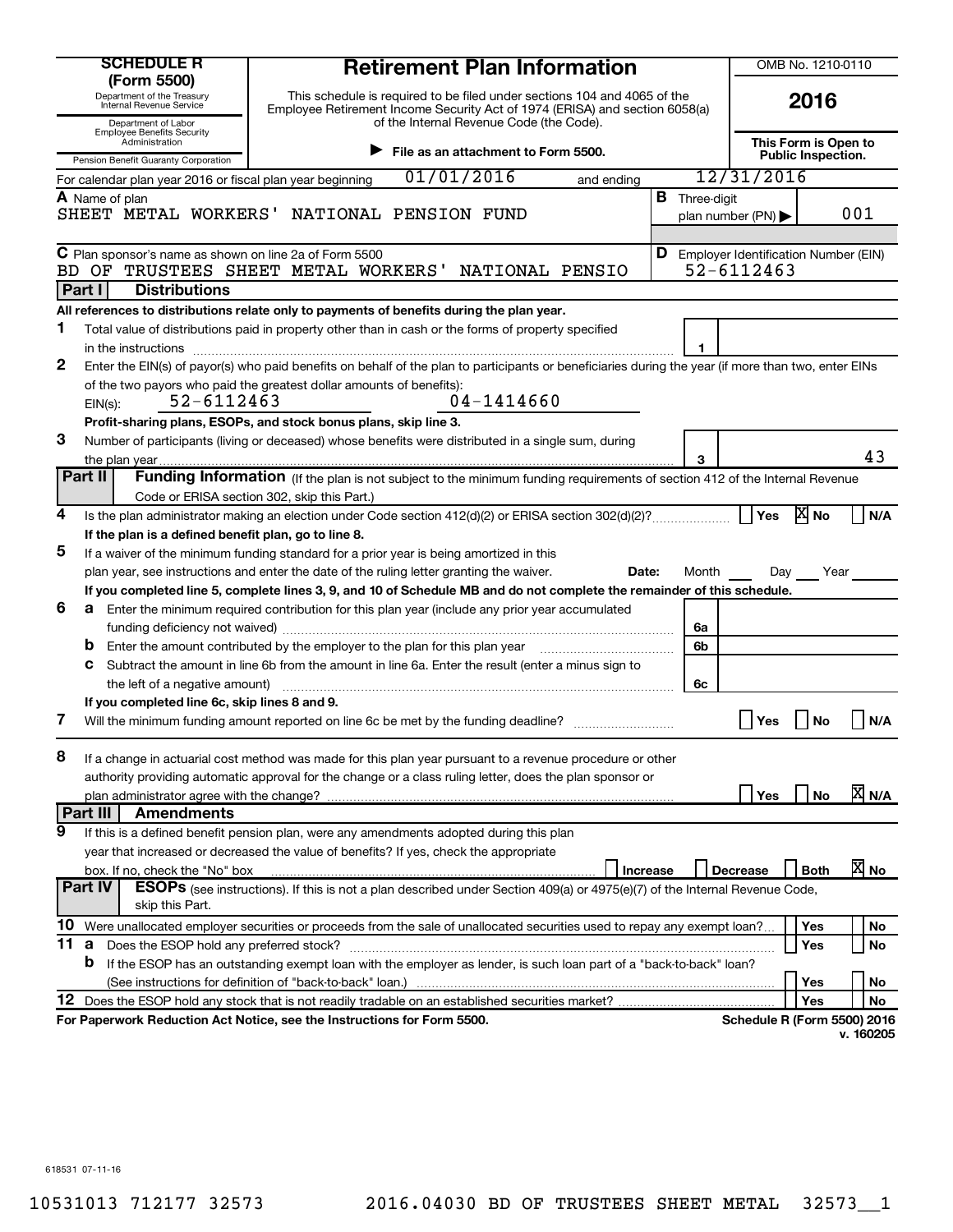| Page 2 |  |
|--------|--|
|--------|--|

|    | Additional Information for Multiemployer Defined Benefit Pension Plans<br><b>Part V</b>                                                                                                                                                                    |
|----|------------------------------------------------------------------------------------------------------------------------------------------------------------------------------------------------------------------------------------------------------------|
| 13 | Enter the following information for each employer that contributed more than 5% of total contributions to the plan during the plan year<br>(measured in dollars). See instructions. Complete as many entries as needed to report all applicable employers. |
|    | <b>a</b> Name of contributing employer                                                                                                                                                                                                                     |
|    | <b>b</b> EIN<br><b>C</b> Dollar amount contributed by employer                                                                                                                                                                                             |
|    | d Date collective bargaining agreement expires (If employer contributes under more than one collective bargaining agreement, check box                                                                                                                     |
|    | and see instructions regarding required attachment. Otherwise, enter the applicable date.) Month<br>Day<br>Year                                                                                                                                            |
|    | <b>e</b> Contribution rate information (If more than one rate applies, check this box<br>and see instructions regarding required attachment.                                                                                                               |
|    | Otherwise, complete lines 13e(1) and 13e(2).)                                                                                                                                                                                                              |
|    | (1) Contribution rate (in dollars and cents)                                                                                                                                                                                                               |
|    | (2) Base unit measure:<br>Unit of production<br>Hourly<br>Weekly<br>Other (specify):                                                                                                                                                                       |
|    |                                                                                                                                                                                                                                                            |
|    | <b>a</b> Name of contributing employer                                                                                                                                                                                                                     |
|    | <b>b</b> EIN<br><b>C</b> Dollar amount contributed by employer                                                                                                                                                                                             |
|    | d Date collective bargaining agreement expires (If employer contributes under more than one collective bargaining agreement, check box                                                                                                                     |
|    | and see instructions regarding required attachment. Otherwise, enter the applicable date.) Month<br>Day<br>Year                                                                                                                                            |
|    | <b>e</b> Contribution rate information (If more than one rate applies, check this box<br>and see instructions regarding required attachment.                                                                                                               |
|    | Otherwise, complete lines 13e(1) and 13e(2).)                                                                                                                                                                                                              |
|    | (1) Contribution rate (in dollars and cents)                                                                                                                                                                                                               |
|    | (2) Base unit measure:<br>Hourly<br>Weekly<br>Unit of production<br>Other (specify):                                                                                                                                                                       |
|    |                                                                                                                                                                                                                                                            |
|    | <b>a</b> Name of contributing employer                                                                                                                                                                                                                     |
|    | <b>b</b> EIN<br>C Dollar amount contributed by employer                                                                                                                                                                                                    |
|    | d Date collective bargaining agreement expires (If employer contributes under more than one collective bargaining agreement, check box<br>and see instructions regarding required attachment. Otherwise, enter the applicable date.)                       |
|    | Month<br>Day<br>Year<br><b>e</b> Contribution rate information (If more than one rate applies, check this box<br>and see instructions regarding required attachment.                                                                                       |
|    | Otherwise, complete lines 13e(1) and 13e(2).)                                                                                                                                                                                                              |
|    | (1) Contribution rate (in dollars and cents)                                                                                                                                                                                                               |
|    | (2) Base unit measure:<br>Unit of production<br>Other (specify):<br>Hourly<br>Weekly                                                                                                                                                                       |
|    |                                                                                                                                                                                                                                                            |
|    | <b>a</b> Name of contributing employer                                                                                                                                                                                                                     |
|    | <b>b</b> EIN<br><b>C</b> Dollar amount contributed by employer                                                                                                                                                                                             |
|    | d Date collective bargaining agreement expires (If employer contributes under more than one collective bargaining agreement, check box                                                                                                                     |
|    | and see instructions regarding required attachment. Otherwise, enter the applicable date.)<br>Month<br>Day<br>Year                                                                                                                                         |
|    | <b>e</b> Contribution rate information (If more than one rate applies, check this box<br>and see instructions regarding required attachment.                                                                                                               |
|    | Otherwise, complete lines 13e(1) and 13e(2).)                                                                                                                                                                                                              |
|    | (1) Contribution rate (in dollars and cents)                                                                                                                                                                                                               |
|    | Base unit measure:<br>Hourly<br>Weekly<br>Unit of production<br>Other (specify):<br>(2)                                                                                                                                                                    |
|    |                                                                                                                                                                                                                                                            |
|    | <b>a</b> Name of contributing employer                                                                                                                                                                                                                     |
|    | <b>b</b> EIN<br><b>C</b> Dollar amount contributed by employer                                                                                                                                                                                             |
|    | d Date collective bargaining agreement expires (If employer contributes under more than one collective bargaining agreement, check box                                                                                                                     |
|    | and see instructions regarding required attachment. Otherwise, enter the applicable date.)<br>Month<br>Day<br>Year                                                                                                                                         |
|    | e Contribution rate information (If more than one rate applies, check this box<br>and see instructions regarding required attachment.                                                                                                                      |
|    | Otherwise, complete lines 13e(1) and 13e(2).)                                                                                                                                                                                                              |
|    | (1) Contribution rate (in dollars and cents)                                                                                                                                                                                                               |
|    | Base unit measure:<br>Other (specify):<br>Unit of production<br>(2)<br>Hourly<br>Weekly                                                                                                                                                                    |
|    |                                                                                                                                                                                                                                                            |
|    | <b>a</b> Name of contributing employer                                                                                                                                                                                                                     |
|    | <b>b</b> EIN<br><b>C</b> Dollar amount contributed by employer                                                                                                                                                                                             |
|    | d Date collective bargaining agreement expires (If employer contributes under more than one collective bargaining agreement, check box                                                                                                                     |
|    | and see instructions regarding required attachment. Otherwise, enter the applicable date.)<br>Month<br>Day<br>Year                                                                                                                                         |
|    | <b>e</b> Contribution rate information (If more than one rate applies, check this box<br>and see instructions regarding required attachment.                                                                                                               |
|    | Otherwise, complete lines 13e(1) and 13e(2).)                                                                                                                                                                                                              |
|    | (1) Contribution rate (in dollars and cents)                                                                                                                                                                                                               |
|    | Base unit measure:  <br>Unit of production<br>Other (specify):<br>Weekly<br>(2)<br>Hourly                                                                                                                                                                  |
|    |                                                                                                                                                                                                                                                            |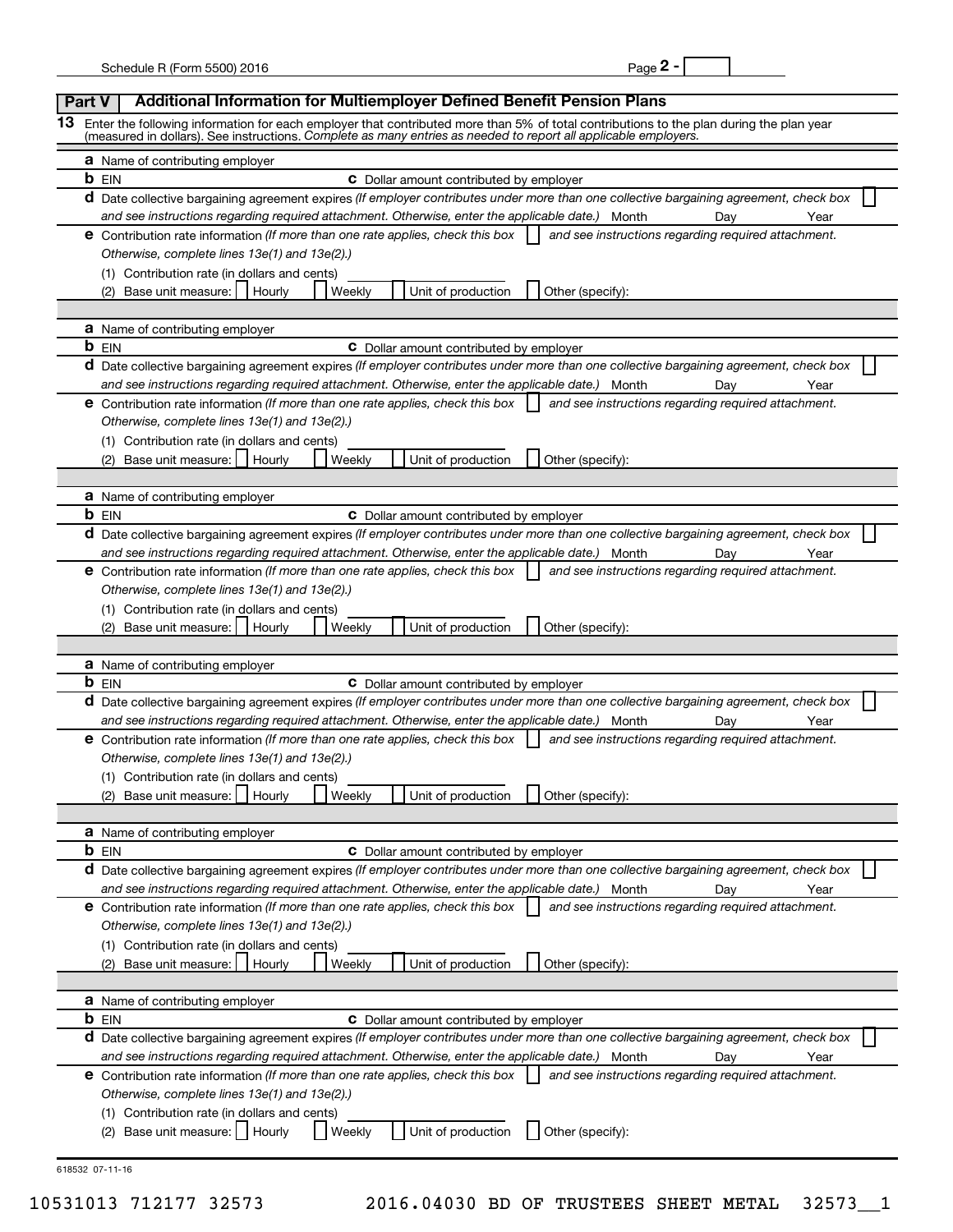| 14                                                                                                                                                                                                                                   | Enter the number of participants on whose behalf no contributions were made by an employer as an                                                 |                 |                             |                                |  |  |  |                                                                                                                           |
|--------------------------------------------------------------------------------------------------------------------------------------------------------------------------------------------------------------------------------------|--------------------------------------------------------------------------------------------------------------------------------------------------|-----------------|-----------------------------|--------------------------------|--|--|--|---------------------------------------------------------------------------------------------------------------------------|
|                                                                                                                                                                                                                                      | employer of the participant for:                                                                                                                 |                 |                             |                                |  |  |  |                                                                                                                           |
|                                                                                                                                                                                                                                      | <b>a</b> The current year                                                                                                                        | 14a             |                             | $\overline{28}$                |  |  |  |                                                                                                                           |
|                                                                                                                                                                                                                                      | b The plan year immediately preceding the current plan year [11] [11] The plan year network of the plan year network of the plan year network.   | 14 <sub>b</sub> |                             | $\overline{58}$                |  |  |  |                                                                                                                           |
|                                                                                                                                                                                                                                      |                                                                                                                                                  | 14 <sub>c</sub> |                             | 776                            |  |  |  |                                                                                                                           |
| 15                                                                                                                                                                                                                                   | Enter the ratio of the number of participants under the plan on whose behalf no employer had an obligation to                                    |                 |                             |                                |  |  |  |                                                                                                                           |
|                                                                                                                                                                                                                                      | make an employer contribution during the current plan year to:                                                                                   |                 |                             |                                |  |  |  |                                                                                                                           |
|                                                                                                                                                                                                                                      | <b>a</b> The corresponding number for the plan year immediately preceding the current plan year                                                  | 15a             |                             | .48                            |  |  |  |                                                                                                                           |
|                                                                                                                                                                                                                                      |                                                                                                                                                  | 15 <sub>b</sub> |                             | .07                            |  |  |  |                                                                                                                           |
|                                                                                                                                                                                                                                      | 16 Information with respect to any employers who withdrew from the plan during the preceding plan year:                                          |                 |                             |                                |  |  |  |                                                                                                                           |
|                                                                                                                                                                                                                                      |                                                                                                                                                  | 16a             |                             | 10                             |  |  |  |                                                                                                                           |
|                                                                                                                                                                                                                                      | <b>b</b> If line 16a is greater than 0, enter the aggregate amount of withdrawal liability assessed or estimated                                 |                 |                             |                                |  |  |  |                                                                                                                           |
|                                                                                                                                                                                                                                      |                                                                                                                                                  | 16 <sub>b</sub> |                             | 2,245,330                      |  |  |  |                                                                                                                           |
|                                                                                                                                                                                                                                      | 17 If assets and liabilities from another plan have been transferred to or merged with this plan during the plan year,                           |                 |                             |                                |  |  |  |                                                                                                                           |
|                                                                                                                                                                                                                                      | check box and see instructions regarding supplemental information to be included as an attachment.                                               |                 |                             |                                |  |  |  |                                                                                                                           |
|                                                                                                                                                                                                                                      | Additional Information for Single-Employer and Multiemployer Defined Benefit Pension Plans<br><b>Part VI</b>                                     |                 |                             |                                |  |  |  |                                                                                                                           |
|                                                                                                                                                                                                                                      | 18 If any liabilities to participants or their beneficiaries under the plan as of the end of the plan year consist (in whole or                  |                 |                             |                                |  |  |  |                                                                                                                           |
|                                                                                                                                                                                                                                      | in part) of liabilities to such participants and beneficiaries under two or more pension plans as of immediately before                          |                 |                             |                                |  |  |  |                                                                                                                           |
|                                                                                                                                                                                                                                      |                                                                                                                                                  |                 |                             |                                |  |  |  |                                                                                                                           |
|                                                                                                                                                                                                                                      | 19 If the total number of participants is 1,000 or more, complete lines (a) through (c)                                                          |                 |                             |                                |  |  |  |                                                                                                                           |
| <b>a</b> Enter the percentage of plan assets held as:                                                                                                                                                                                |                                                                                                                                                  |                 |                             |                                |  |  |  |                                                                                                                           |
| High-Yield Debt: $3.0%$ Real Estate: $6.7%$ Other: $15.7%$<br>Stock: $59.9%$<br>Investment-Grade Debt: $14$ $\rlap{.}7$ $\rlap{.} \%$<br><b>b</b> Provide the average duration of the combined investment-grade and high-yield debt: |                                                                                                                                                  |                 |                             |                                |  |  |  |                                                                                                                           |
|                                                                                                                                                                                                                                      |                                                                                                                                                  |                 |                             |                                |  |  |  | $X_3$ 3-6 years<br>$\frac{1}{15.18}$ years<br>$\vert$ 6-9 years<br>$\vert$ 9-12 years<br>$\vert$ 12-15 years<br>0-3 years |
|                                                                                                                                                                                                                                      | C What duration measure was used to calculate line 19(b)?                                                                                        |                 |                             |                                |  |  |  |                                                                                                                           |
|                                                                                                                                                                                                                                      | X Effective duration<br>Macaulay duration<br>    Modified duration<br>Other (specify):                                                           |                 |                             |                                |  |  |  |                                                                                                                           |
|                                                                                                                                                                                                                                      | <b>Part VII   IRS Compliance Questions</b>                                                                                                       |                 |                             |                                |  |  |  |                                                                                                                           |
| 20a                                                                                                                                                                                                                                  |                                                                                                                                                  |                 | Yes                         | No                             |  |  |  |                                                                                                                           |
|                                                                                                                                                                                                                                      |                                                                                                                                                  |                 |                             |                                |  |  |  |                                                                                                                           |
| 20 <sub>b</sub>                                                                                                                                                                                                                      | How did the plan satisfy the nondiscrimination requirements for employee deferrals under section                                                 |                 | Design-based<br>safe harbor | "Prior year"<br>ADP test       |  |  |  |                                                                                                                           |
|                                                                                                                                                                                                                                      |                                                                                                                                                  |                 | "Current year"              |                                |  |  |  |                                                                                                                           |
|                                                                                                                                                                                                                                      |                                                                                                                                                  |                 | ADP test                    | N/A                            |  |  |  |                                                                                                                           |
| 21a                                                                                                                                                                                                                                  | What testing method was used to satisfy the coverage requirements under section 410(b) for the plan                                              |                 | Ratio                       |                                |  |  |  |                                                                                                                           |
|                                                                                                                                                                                                                                      |                                                                                                                                                  |                 | percentage<br>test          | Average<br>benefit test<br>N/A |  |  |  |                                                                                                                           |
| 21b                                                                                                                                                                                                                                  | Did the plan satisfy the coverage and nondiscrimination requirements of sections 410(b) and 401(a)(4)                                            |                 |                             |                                |  |  |  |                                                                                                                           |
|                                                                                                                                                                                                                                      | for the plan year by combining this plan with any other plan under the permissive aggregation rules?                                             |                 | Yes                         | No                             |  |  |  |                                                                                                                           |
| 22a                                                                                                                                                                                                                                  | If the plan is a master and prototype plan (M&P) or volume submitter plan that received a favorable IRS opinion letter or advisory letter, enter |                 |                             |                                |  |  |  |                                                                                                                           |
|                                                                                                                                                                                                                                      | the date of the letter<br>and the serial number                                                                                                  |                 |                             |                                |  |  |  |                                                                                                                           |
| 22 <sub>b</sub>                                                                                                                                                                                                                      | If the plan is an individually-designed plan that received a favorable determination letter from the IRS, enter the date of the most recent      |                 |                             |                                |  |  |  |                                                                                                                           |
|                                                                                                                                                                                                                                      | determination letter                                                                                                                             |                 |                             |                                |  |  |  |                                                                                                                           |
|                                                                                                                                                                                                                                      |                                                                                                                                                  |                 |                             |                                |  |  |  |                                                                                                                           |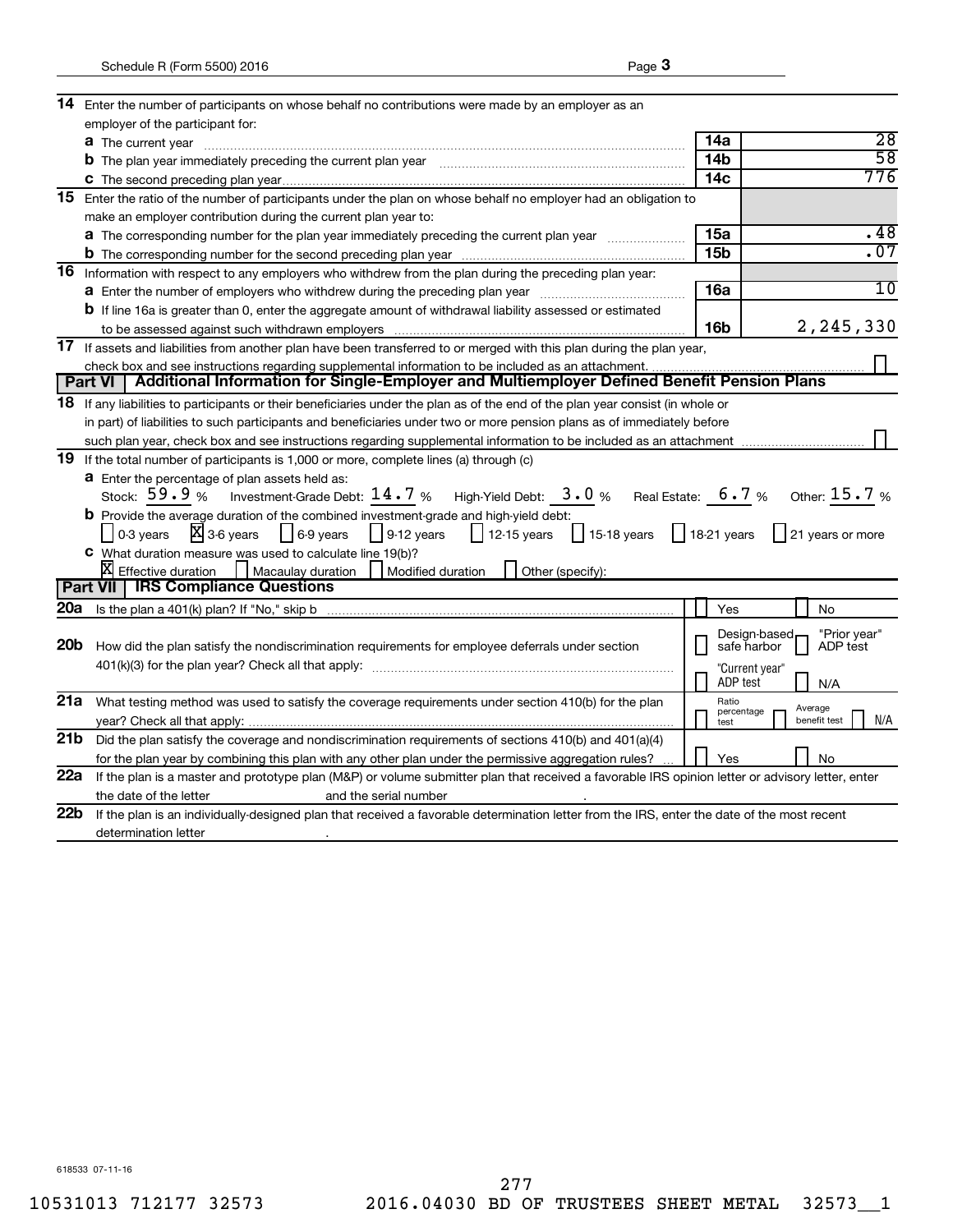| SCHEDULE C                                                                                                                                                                                                                                                                                                                                                                    |      | OTHER SERVICE PROVIDER SERVICE CODES                                 |  | STATEMENT | 1 |
|-------------------------------------------------------------------------------------------------------------------------------------------------------------------------------------------------------------------------------------------------------------------------------------------------------------------------------------------------------------------------------|------|----------------------------------------------------------------------|--|-----------|---|
| <b>NAME</b>                                                                                                                                                                                                                                                                                                                                                                   |      | SERVICE CODES                                                        |  |           |   |
| CONSULTING<br><b>GRAYSTONE</b><br><b>GRAYSTONE</b><br>CONSULTING<br><b>GRAYSTONE</b><br>CONSULTING<br><b>GRAYSTONE</b><br>CONSULTING<br><b>GRAYSTONE</b><br>CONSULTING<br><b>DATAPRISE</b><br>INC<br><b>DATAPRISE</b><br>INC<br><b>DATAPRISE</b><br>INC<br><b>DATAPRISE</b><br>INC<br>PORTFOLIO<br>EVALUATIONS INC.<br>PORTFOLIO<br>EVALUATIONS<br>PORTFOLIO EVALUATIONS INC. | INC. | 27<br>31<br>33<br>50<br>70<br>49<br>16<br>70<br>99<br>17<br>70<br>16 |  |           |   |
| PORTFOLIO EVALUATIONS INC.<br>CODES TO SCHEDULE C, LINE 2(B)                                                                                                                                                                                                                                                                                                                  |      | 31                                                                   |  |           |   |
| SCHEDULE H                                                                                                                                                                                                                                                                                                                                                                    |      | OTHER RECEIVABLES                                                    |  | STATEMENT | 2 |

}}}}}}}}}}}}}}}}}}}}}}}}}}}}}}}}}}}}}}}} }}}}}}}}}}

| <b>DESCRIPTION</b>                                                                                                                                  | BEGINNING                                                   | ENDING                                                      |
|-----------------------------------------------------------------------------------------------------------------------------------------------------|-------------------------------------------------------------|-------------------------------------------------------------|
| ACCRUED INTEREST AND DIVIDENDS<br>RECEIVABLE FOR INVESTMENT SECURITIES<br>RENT RECEIVABLE<br>DUE FROM AFFILIATED ORGANIZATIONS<br>OTHER RECEIVABLES | 7,155,428.<br>7,684,994.<br>102,419.<br>615, 226.<br>4,006. | 6,665,463.<br>63,390,414.<br>45, 239.<br>668,392.<br>4,029. |
| PREPAID EXPENSES<br>OTHER RECEIVABLES                                                                                                               | 747,870.<br>305,417.                                        | 693,856.<br>565,070.                                        |
| TOTAL TO SCHEDULE H, LINE 1B(3)                                                                                                                     | $16,615,360$ .                                              | 72,032,463.                                                 |

| <b>SCHEDULE H</b>                |  | OTHER GENERAL INVESTMENTS |                  | <b>STATEMENT</b> | 3 |
|----------------------------------|--|---------------------------|------------------|------------------|---|
| DESCRIPTION                      |  |                           | <b>BEGINNING</b> | <b>ENDING</b>    |   |
| FOREIGN OBLIGATIONS              |  | 303,439.                  | 304, 278.        |                  |   |
| TOTAL TO SCHEDULE H, LINE 1C(15) |  |                           | 303,439.         | 304,278.         |   |
|                                  |  |                           |                  |                  |   |